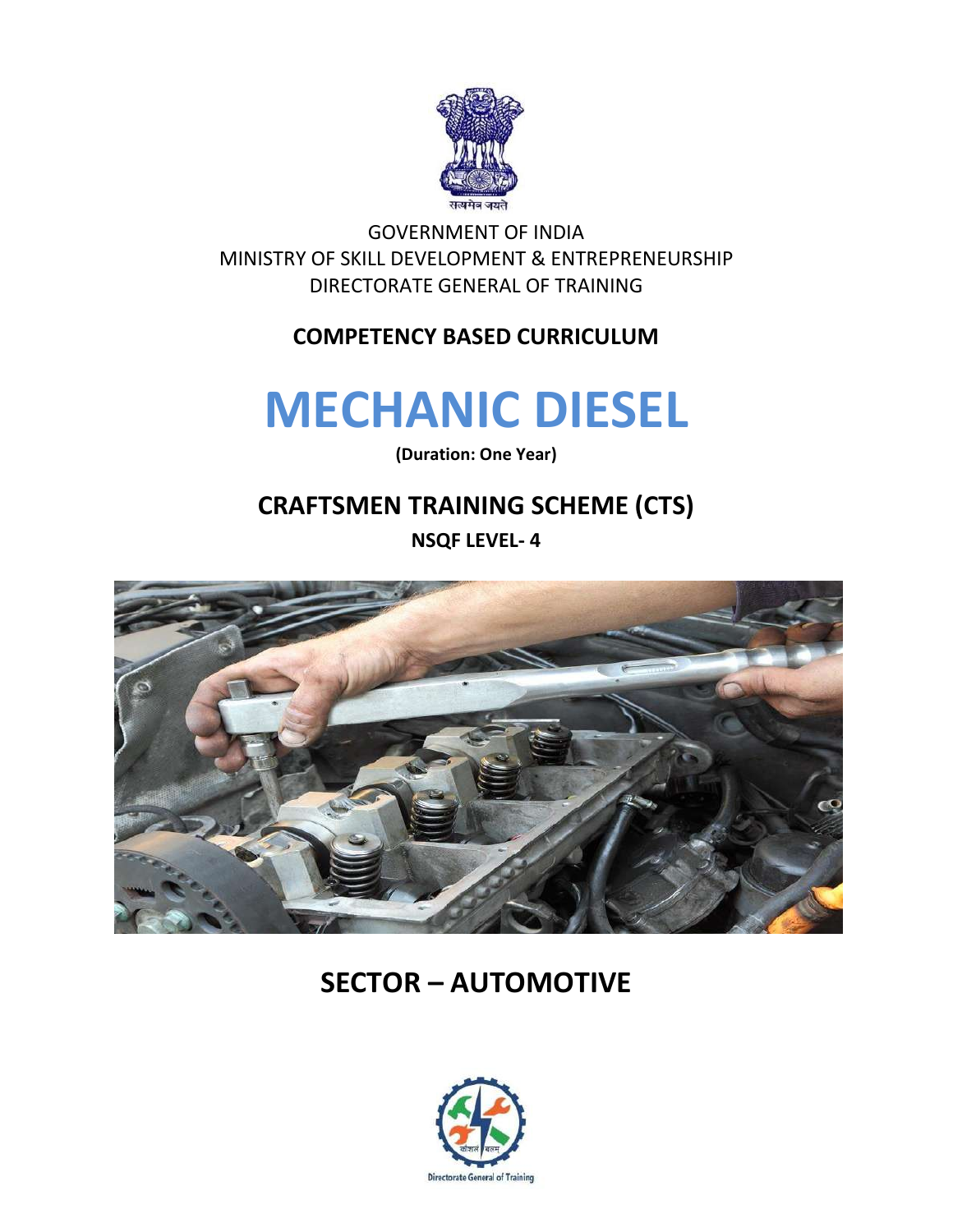# **MECHANIC DIESEL**

## **(Engineering Trade)**

**(Revised in 2019)**

**Version: 1.2**

# **CRAFTSMEN TRAINING SCHEME (CTS)**

# **NSQF LEVEL - 4**

Developed By

Ministry of Skill Development and Entrepreneurship

Directorate General of Training **CENTRAL STAFF TRAINING AND RESEARCH INSTITUTE** EN-81, Sector-V, Salt Lake City, Kolkata – 700 091 www.cstaricalcutta.gov.in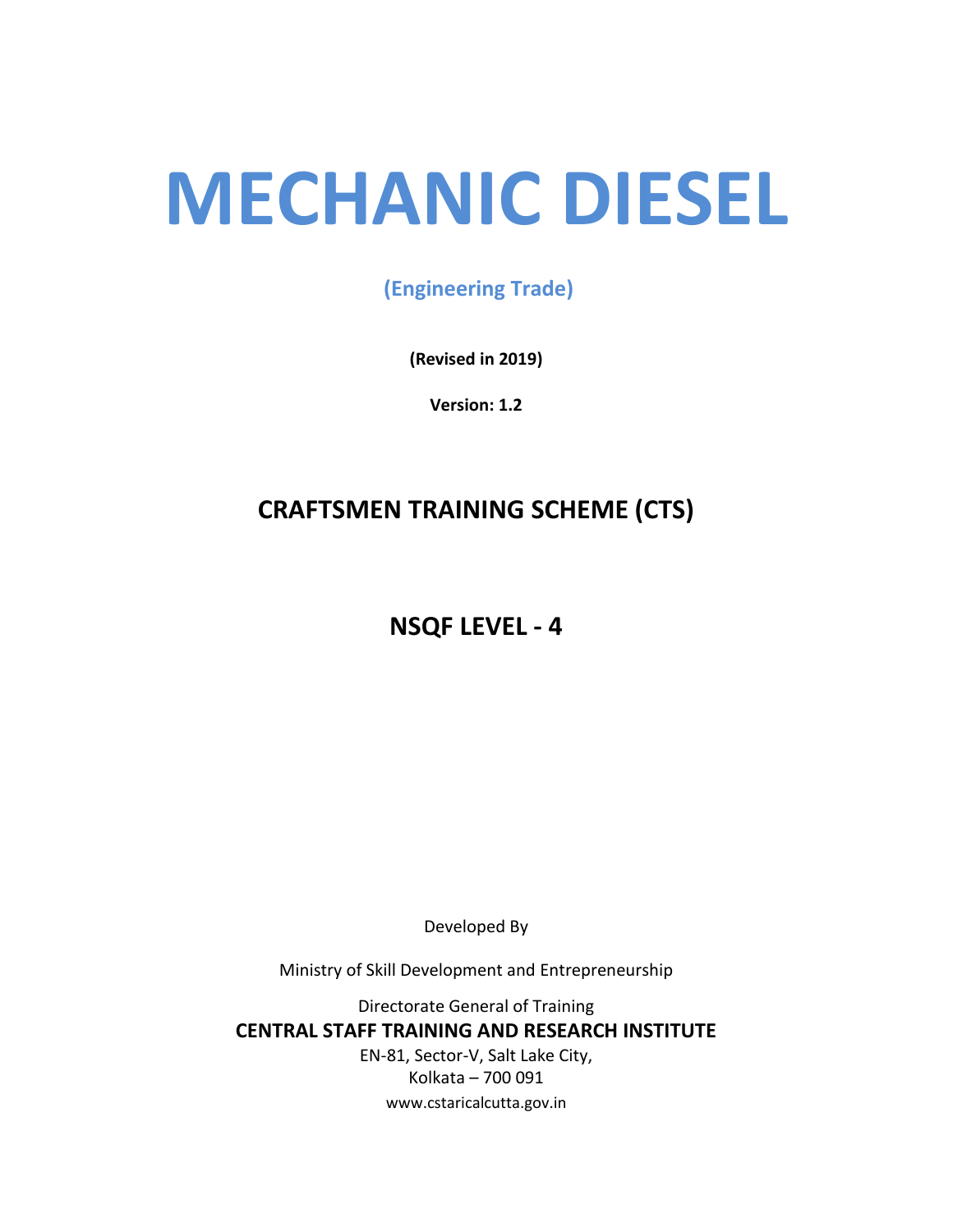# **CONTENTS**

| S No. | <b>Topics</b>                               | Page No.       |
|-------|---------------------------------------------|----------------|
| 1.    | <b>Course Information</b>                   | $\mathbf{1}$   |
| 2.    | <b>Training System</b>                      | $\overline{2}$ |
| 3.    | Job Role                                    | 6              |
| 4.    | <b>General Information</b>                  | 7              |
| 5.    | <b>Learning Outcome</b>                     | 10             |
| 6.    | <b>Assessment Criteria</b>                  | 11             |
| 7.    | <b>Trade Syllabus</b>                       | 15             |
|       | Annexure I(List of Trade Tools & Equipment) | 36             |
|       | Annexure II (List of Trade experts)         | 45             |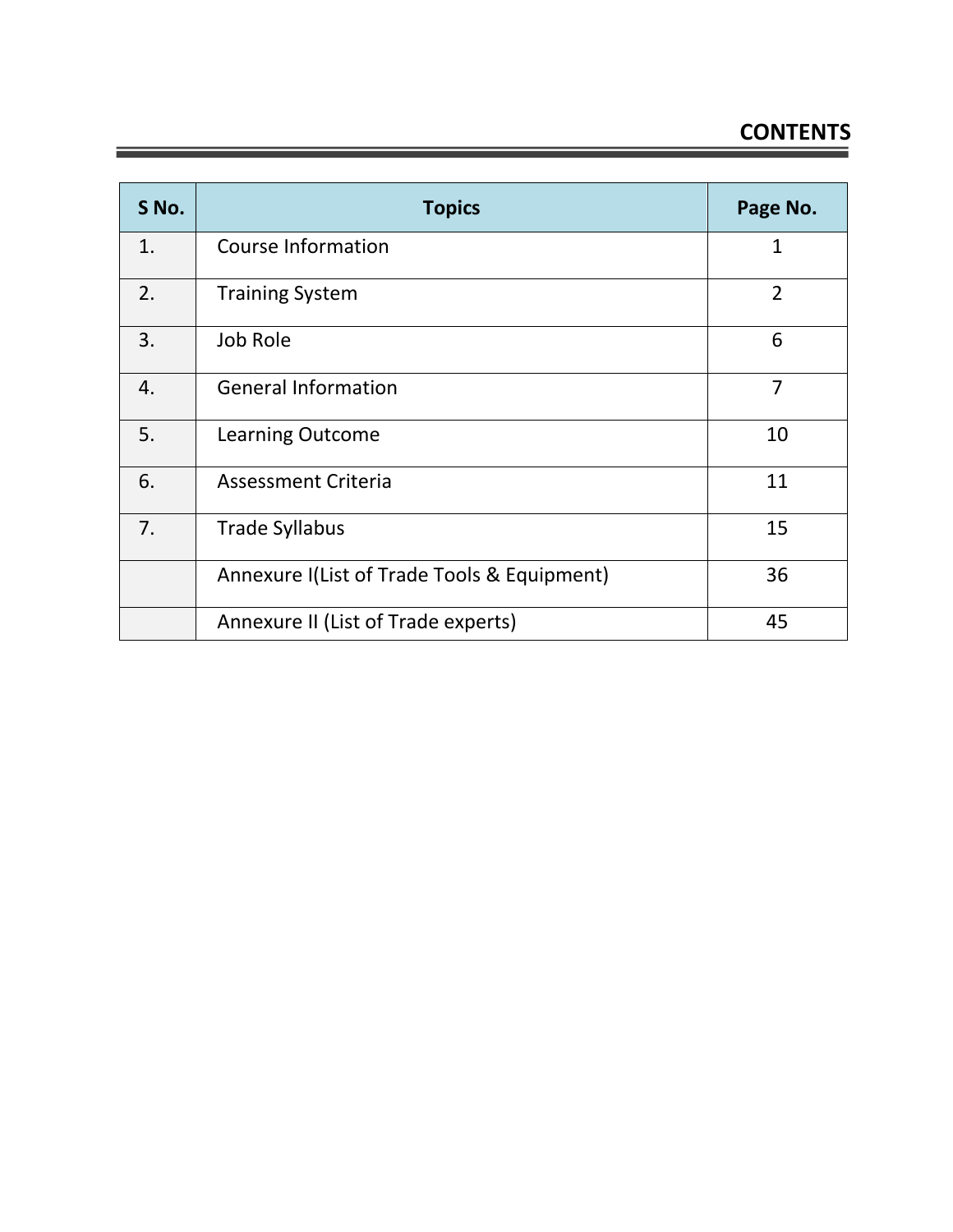

During the one-year duration of Mechanic Diesel trade a candidate is trained on professional skills & knowledge, Engineering Drawing, Workshop Calculation & Science and Employability skill related to job role. In addition to this a candidate is entrusted to undertake project work and extracurricular activities to build up confidence. The Broad components covered during the course are given below: -

The Trainees will cover the safety aspect in general and specific to the trade, identification of tools & equipment, raw materials used. The trainee will perform Measuring & marking by using various Measuring & Marking tools. The trainee will be able to plan and perform basic fastening and fitting operations. Familiarize with basics of electricity, test and measure the electrical parameter. Skilling practice on maintenance of batteries being done. Practice making various welding joints by using Arc and gas welding. Trace and identify various hydraulics and pneumatics components and identify components in Air and Hydraulic Brake system. Identify various types of vehicle.

The candidate will be able to perform practice on dismantling Diesel Engine of LMV as per given standard procedures. Able to achieve skill on Overhauling of Cylinder Head , valve train , Piston, connecting rod assembly, crankshaft, flywheel and mounting flanges, spigot and bearings, camshaft etc. practice reassembling all parts of engine in correct sequence as per workshop manual. Perform testing on engine. Also the trainee practice on repair and maintenance of Cooling, lubrication, Intake & Exhaust system of Engine. Perform maintenance of diesel fuel system, FIP, Governor and monitor emission of vehicle. Practice on repair, maintenance and overhaul of Starter, alternator and perform Execute troubleshooting in engine of LMV/HMV.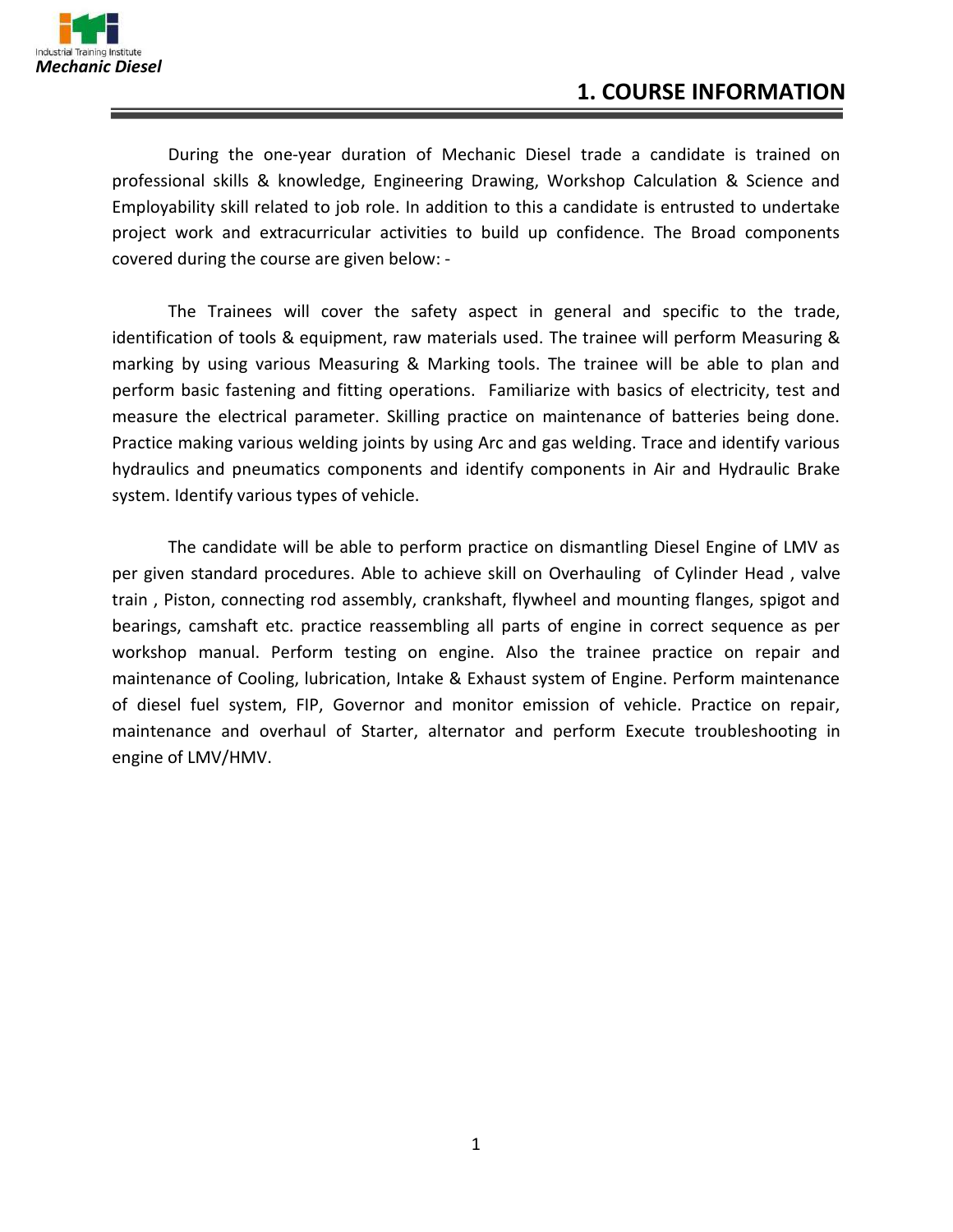

#### **2.1 GENERAL**

The Directorate General of Training (DGT) under Ministry of Skill Development & Entrepreneurship offers a range of vocational training courses catering to the need of different sectors of economy/ Labour market. The vocational training programmes are delivered under the aegis of Directorate General of Training (DGT). Craftsman Training Scheme (CTS) with variants and Apprenticeship Training Scheme (ATS) are two pioneer schemes of DGT for strengthening vocational training.

Mechanic Diesel trade under CTS is one of the popular courses delivered nationwide through a network of ITIs. The course is of one-year duration. It mainly consists of Domain area and Core area. The Domain area (Trade Theory & Practical) imparts professional skills and knowledge, while Core area (Workshop Calculation and science, Engineering Drawing and Employability Skills) imparts requisite core skill, knowledge and life skills. After passing out of the training programme, the trainee is awarded National Trade Certificate (NTC) by DGT which is recognized worldwide.

#### **Candidates broadly need to demonstrate that they are able to:**

- Read & interpret technical parameters/documentation, plan work, identify necessary materials and tools;
- Perform task with due consideration to safety rules, accident prevention regulations and environmental protection stipulations;
- Apply professional knowledge, core skills & employability skills while performing the job.
- Check the components as per workshop manual, identify and rectify errors and repair/replace components.
- Document the technical parameters related to the task undertaken.

#### **2.2 PROGRESSION PATHWAYS**

- Can join industry as Technician and will progress further as Senior Technician, Supervisor and can rise up to the level of Manager.
- Can become Entrepreneur in the related field.
- Can join Apprenticeship programme in different types of industries leading to National Apprenticeship certificate (NAC).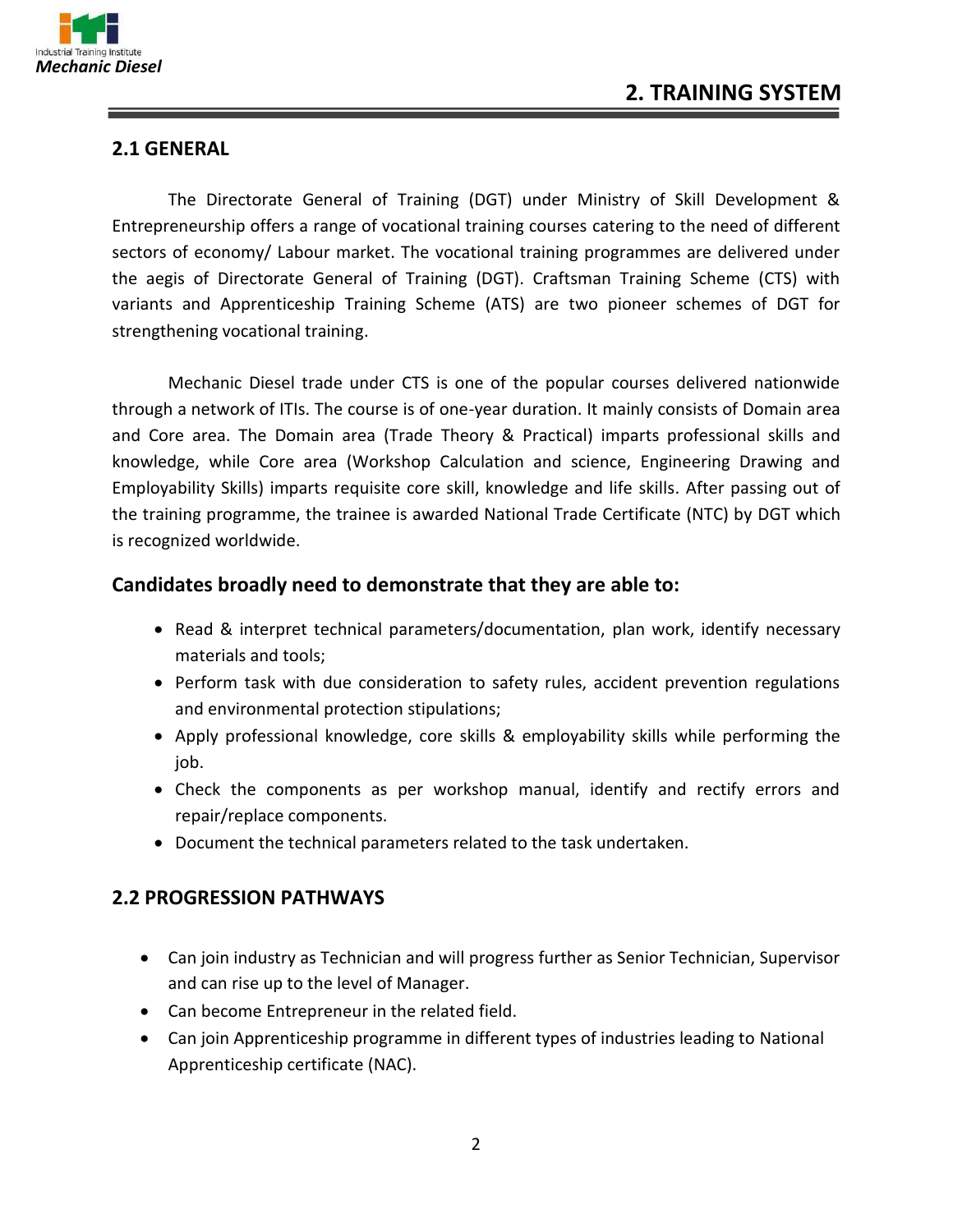

- Can join Crafts Instructor Training Scheme (CITS) in the trade for becoming instructor in ITIs.
- Can join Advanced Diploma (Vocational) courses under DGT as applicable.

#### **2.3 COURSE STRUCTURE**

Table below depicts the distribution of training hours across various course elements during a period of one-year:

| SNo.           | <b>Course Element</b>                     | <b>Notional Training</b><br><b>Hours</b> |
|----------------|-------------------------------------------|------------------------------------------|
|                | Professional Skill (Trade Practical)      | 1000                                     |
| $\overline{2}$ | Professional Knowledge (Trade Theory)     | 280                                      |
| 3              | <b>Workshop Calculation &amp; Science</b> | 80                                       |
| 4              | <b>Engineering Drawing</b>                | 80                                       |
| 5              | <b>Employability Skills</b>               | 160                                      |
|                | <b>Total</b>                              | 1600                                     |

#### **2.4 ASSESSMENT & CERTIFICATION**

The trainee will be tested for his skill, knowledge and attitude during the period of course through formative assessment and at the end of the training programme through summative assessment as notified by the DGT from time to time.

a) The **Continuous Assessment** (Internal) during the period of training will be done by Formative Assessment Method by testing for assessment criteria listed against learning outcomes. The training institute has to maintain an individual trainee portfolio as detailed in assessment guideline. The marks of internal assessment will be as per the formative assessment template provided on [www.bharatskills.gov.in](http://www.bharatskills.gov.in/)

b) The final assessment will be in the form of summative assessment. The All India Trade Test for awarding NTC will be conducted by Controller of examinations, DGT as per the guidelines. The pattern and marking structure is being notified by DGT from time to time. **The learning outcome and assessment criteria will be the basis for setting question papers for final assessment. The examiner during final examination will also check** the individual trainee's profile as detailed in assessment guideline before giving marks for practical examination.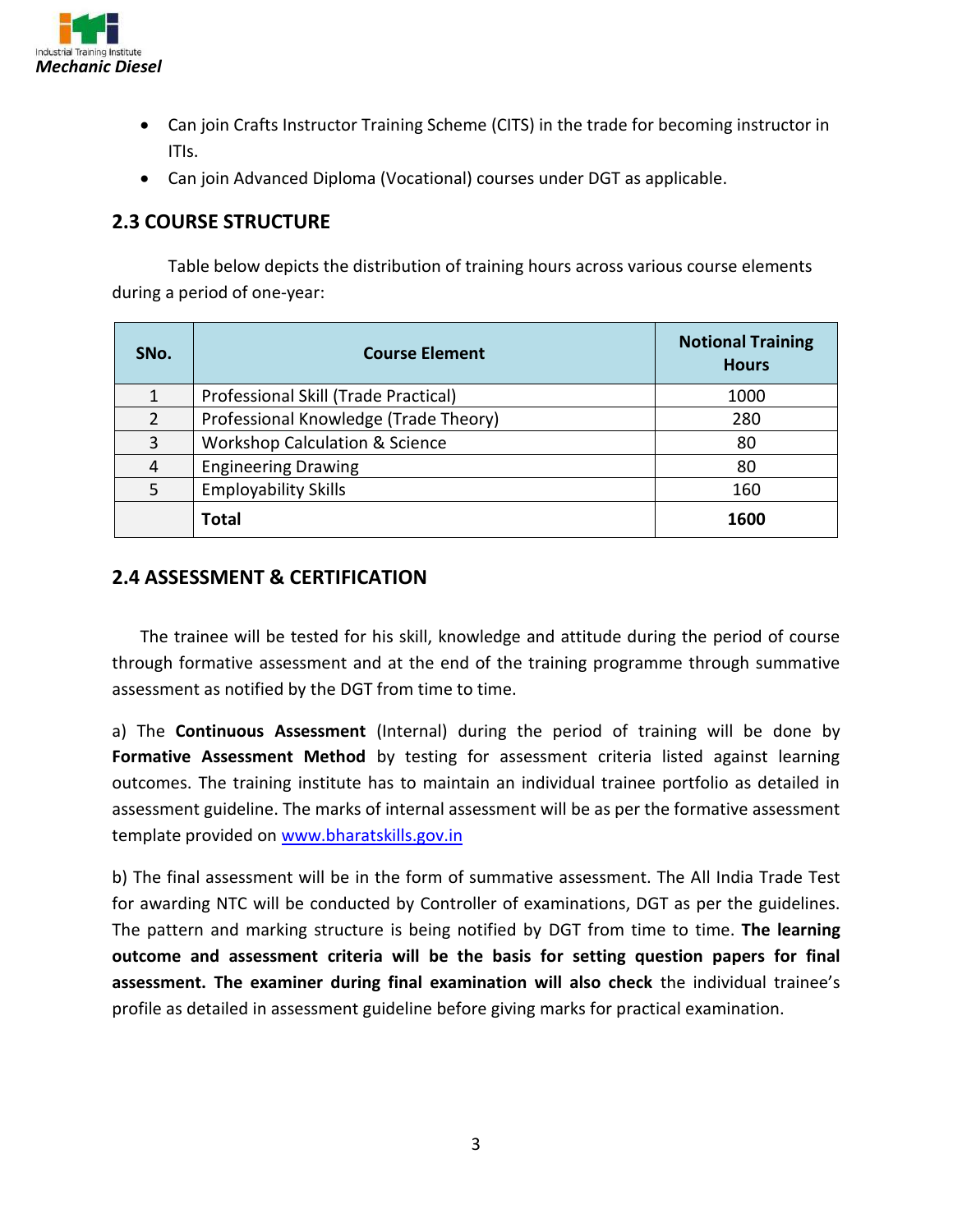

#### **2.4.1 PASS REGULATION**

For the purposes of determining the overall result, weightage of 100% is applied for six months and one year duration courses and 50% weightage is applied to each examination for two years courses. The minimum pass percent for Trade Practical and Formative assessment is 60% & for all other subjects is 33%. There will be no Grace marks.

#### **2.4.2 ASSESSMENT GUIDELINE**

Appropriate arrangements should be made to ensure that there will be no artificial barriers to assessment. The nature of special needs should be taken into account while undertaking the assessment. Due consideration should be given while assessing for teamwork, avoidance/reductionofscrap/wastage and disposal of scrap/waste as per procedure, behavioral attitude, sensitivity to the environment and regularity in training. The sensitivity towards OSHE and self-learning attitude are to be considered while assessing competency.

Assessment will be evidence based comprising the following:

- Job carried out in labs/workshop
- Record book/ daily diary
- Answer sheet of assessment
- Viva-voce
- Progress chart
- Attendance and punctuality
- Assignment
- Project work

Evidences and records of internal (Formative) assessments are to be preserved until forthcoming examination for audit and verification by examining body. The following marking pattern to be adopted while assessing:

| <b>Performance Level</b>                                               | <b>Evidence</b>                          |
|------------------------------------------------------------------------|------------------------------------------|
| (a) Weightage in the range of 60%-75% to be allotted during assessment |                                          |
| For performance in this grade, the candidate                           | • Demonstration of good skill in the use |
| should produce work which demonstrates                                 | of hand tools, machine tools and         |
| attainment of an acceptable standard of                                | workshop equipment.                      |
| craftsmanship with occasional guidance, and                            | • 60-70% accuracy achieved<br>while      |
| due regard for safety procedures and practices                         | undertaking different work with those    |
|                                                                        | demanded by the component/job.           |
|                                                                        | • A fairly good level of neatness and    |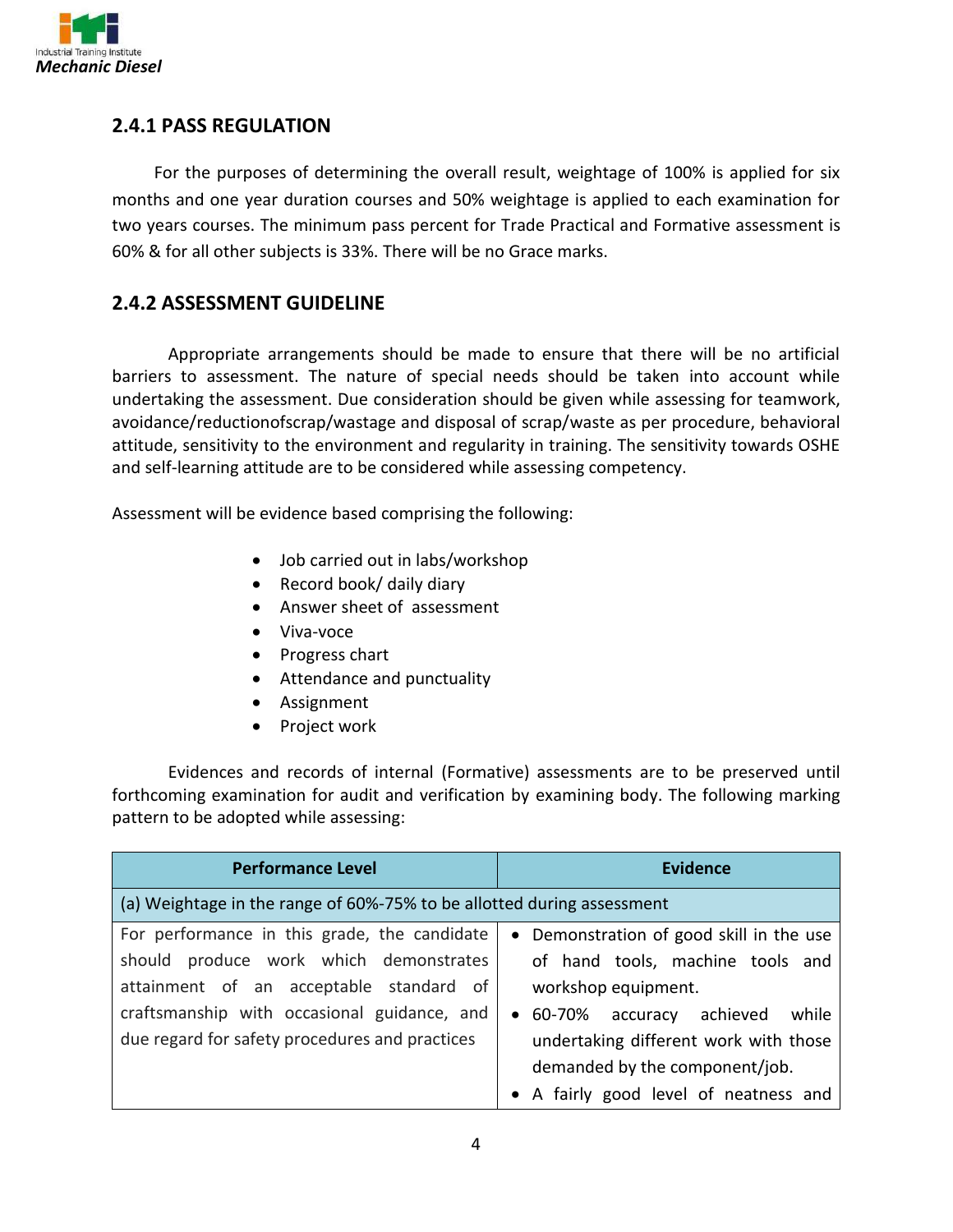

|                                                                                                                                                                                                                                                                     | consistency in the finish.<br>Occasional support in completing the<br>project/job.                                                                                                                                                                                                                                                                    |  |
|---------------------------------------------------------------------------------------------------------------------------------------------------------------------------------------------------------------------------------------------------------------------|-------------------------------------------------------------------------------------------------------------------------------------------------------------------------------------------------------------------------------------------------------------------------------------------------------------------------------------------------------|--|
| (b) Weightage in the range of 75%-90% to be allotted during assessment                                                                                                                                                                                              |                                                                                                                                                                                                                                                                                                                                                       |  |
| For this grade, a candidate should produce work<br>which demonstrates attainment of a reasonable<br>standard of craftsmanship, with little guidance,<br>and regard for safety procedures and practices                                                              | • Good skill levels in the use of hand<br>tools, machine tools and workshop<br>equipment.<br>70-80%<br>accuracy<br>achieved<br>while<br>undertaking different work with those<br>demanded by the component/job.<br>good level of neatness<br>A<br>and<br>consistency in the finish.<br>Little support in completing<br>the<br>project/job.            |  |
| (c) Weightage in the range of more than 90% to be allotted during assessment                                                                                                                                                                                        |                                                                                                                                                                                                                                                                                                                                                       |  |
| For performance in this grade, the candidate,<br>with minimal or no support in organization and<br>execution and with due regard for safety<br>procedures and practices, has produced work<br>which demonstrates attainment of a high<br>standard of craftsmanship. | High skill levels in the use of hand<br>$\bullet$<br>tools, machine tools and workshop<br>equipment.<br>Above 80% accuracy achieved while<br>undertaking different work with those<br>demanded by the component/job.<br>high<br>level<br>of neatness<br>A<br>and<br>consistency in the finish.<br>Minimal or no support in completing<br>the project. |  |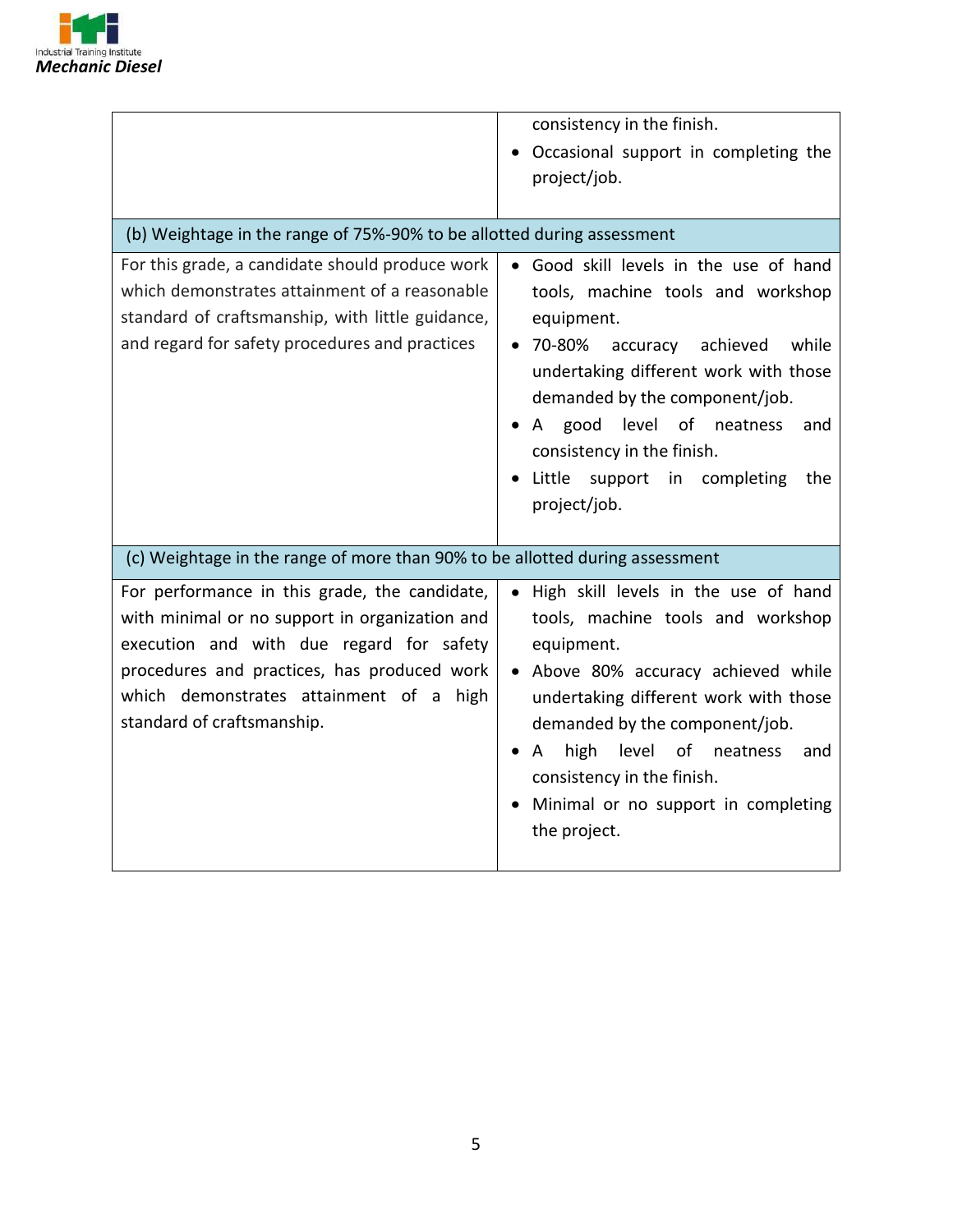

**Mechanic, Diesel Engine;** Oil Engine, Fitter repairs services and overhauls diesel or oil engines for efficient performance as prime mover to drive machinery and equipment. Examine engine to locate defects, using various tools and instruments. Dismantles or partly dismantles it to remove damaged or worn out parts and replaces or repairs them.

Grinds valve and assembles parts, doing supplementary tooling and other functions as necessary to ensure accuracy of fit. Installs assembled or repaired engine in position and connects pulley or wheel to propulsion system. Starts engine, tunes it up and observes performance noting different meter readings such as temperature, fuel level, oil pressure, etc. and sets it to specified standard for optimum performance. Checks, adjusts and lubricates engine periodically and performs such other functions to keep engine in good working order. May solder or braze parts and service diesel fuel pumps and injectors.

Additionally, since diesel engines are starting to incorporate electronic components, programs usually give students a chance to take courses in electrical systems and computer diagnostic software.

Plan and organize assigned work and detect & resolve issues during execution in his own work area within defined limit. Demonstrate possible solutions and agree tasks within the team. Communicate with required clarity and understand technical English. Sensitive to environment, self-learning and productivity.

**Reference NCO-2015:** 7233.0400 –Mechanic, Diesel Engine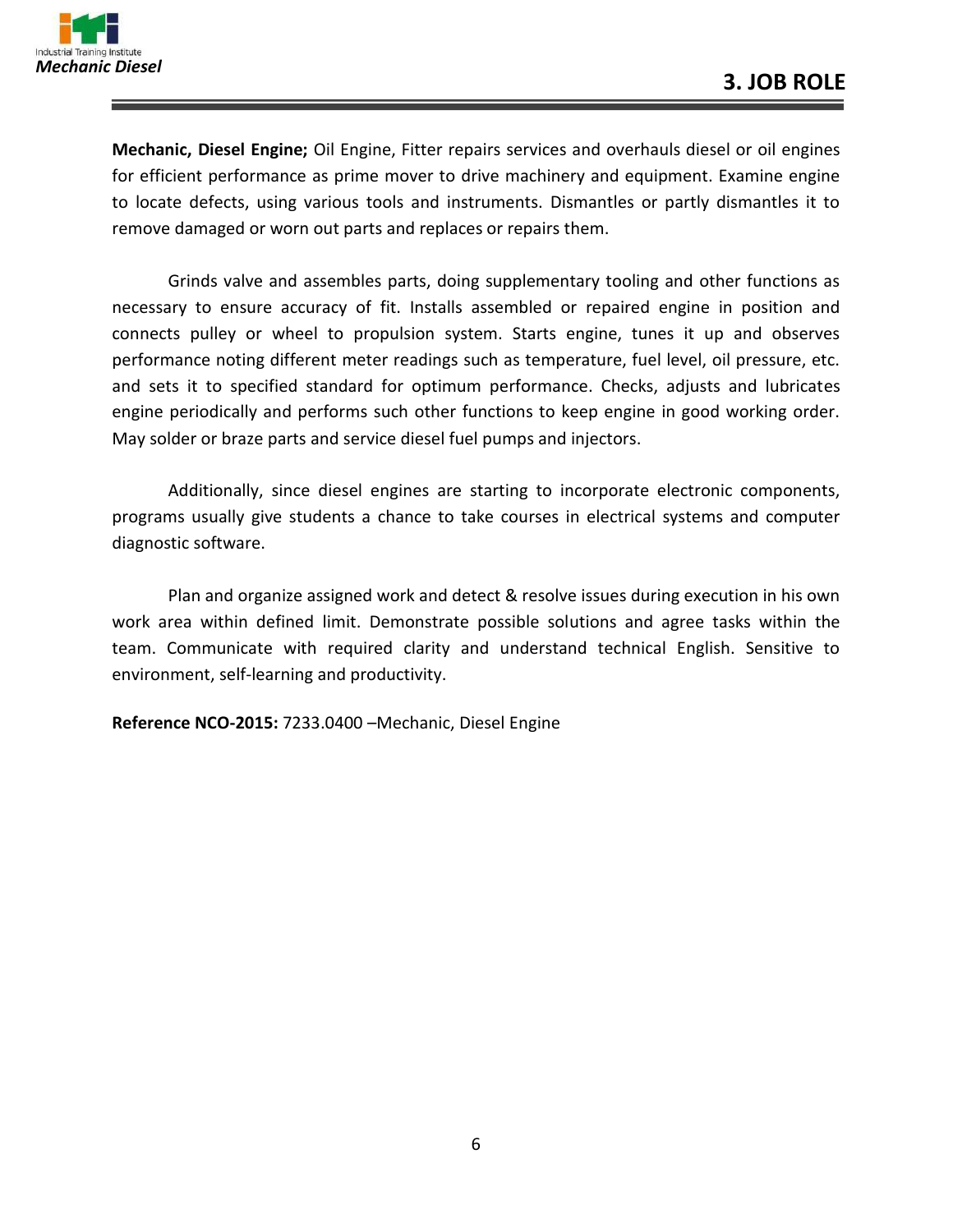

E

| <b>Name of the Trade</b>                        | <b>MECHANIC DIESEL</b>                                                                                                                                                                                                                                                                                                  |  |
|-------------------------------------------------|-------------------------------------------------------------------------------------------------------------------------------------------------------------------------------------------------------------------------------------------------------------------------------------------------------------------------|--|
| <b>Trade Code</b>                               | DGT/1006                                                                                                                                                                                                                                                                                                                |  |
| <b>NCO - 2015</b>                               | 7233.0400                                                                                                                                                                                                                                                                                                               |  |
| <b>NSQF Level</b>                               | Level-4                                                                                                                                                                                                                                                                                                                 |  |
| <b>Duration of Craftsmen</b><br><b>Training</b> | One year (1600 Hours)                                                                                                                                                                                                                                                                                                   |  |
| <b>Entry Qualification</b>                      | Passed 10 <sup>th</sup> class examination with Science and Mathematics or<br>its equivalent.                                                                                                                                                                                                                            |  |
| <b>Minimum Age</b>                              | 14 years as on first day of academic session.                                                                                                                                                                                                                                                                           |  |
| <b>Eligibility for PwD</b>                      | LD, LC, DW, AA, LV, DEAF                                                                                                                                                                                                                                                                                                |  |
| Unit Strength (No. Of<br>Student)               | 24 (There is no separate provision of supernumerary seats)                                                                                                                                                                                                                                                              |  |
| <b>Space Norms</b>                              | 210 Sq. m (Including parking area)                                                                                                                                                                                                                                                                                      |  |
| <b>Power Norms</b>                              | 4.8 KW                                                                                                                                                                                                                                                                                                                  |  |
| <b>Instructors Qualification for</b>            |                                                                                                                                                                                                                                                                                                                         |  |
| 1. Mechanic Diesel Trade                        | /Degree in Automobile/ Mechanical<br>B.Voc<br>(with<br>Engg.<br>specialization in Automobile) from AICTE/UGC recognized<br>Engineering College/ university with one-year experience in the<br>relevant field.                                                                                                           |  |
|                                                 | <b>OR</b>                                                                                                                                                                                                                                                                                                               |  |
|                                                 | 03 years Diploma in Automobile/ Mechanical (specialization in<br>automobile) from AICTE/ recognized board of technical education<br>or relevant Advanced Diploma (Vocational) from DGT with two<br>years' experience in the relevant field.<br><b>OR</b><br>NTC/NAC passed in the trade of "Mechanic Diesel" with three |  |
|                                                 | years' experience in the relevant field.                                                                                                                                                                                                                                                                                |  |
|                                                 | <b>Essential Qualification:</b><br>Relevant National Craft Instructor Certificate (NCIC) in any of the<br>variants under DGT. Must possess valid LMV driving license.                                                                                                                                                   |  |
|                                                 | NOTE: - Out of two Instructors required for the unit of $2(1+1)$ ,<br>one must have Degree/Diploma and other must have NTC/NAC<br>qualifications. However, both of them must possess NCIC in any                                                                                                                        |  |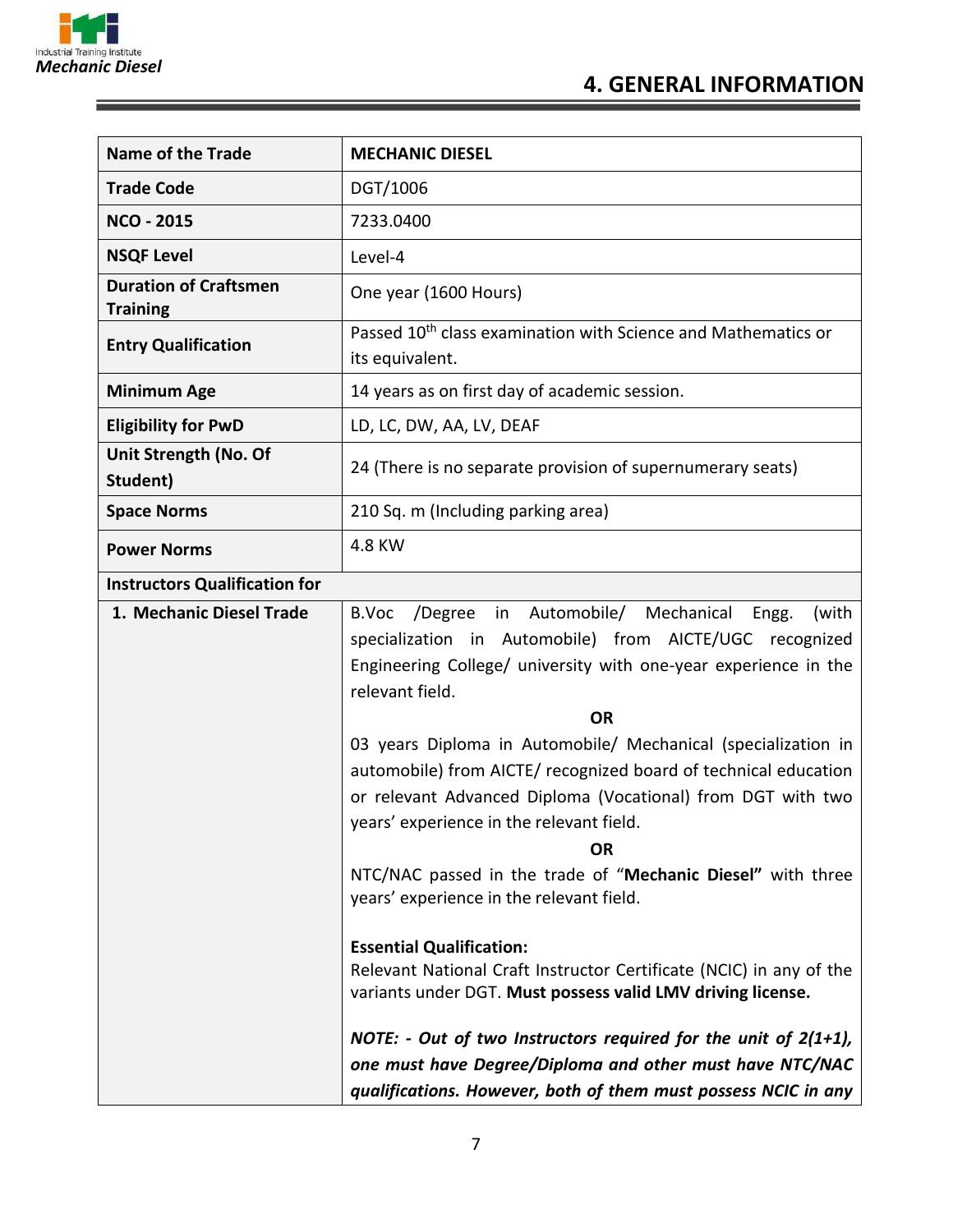

|                           | of its variants.                                                                                                                                                                               |  |  |
|---------------------------|------------------------------------------------------------------------------------------------------------------------------------------------------------------------------------------------|--|--|
| 2. Workshop Calculation & | B.Voc /Degree in Engineering from AICTE/UGC recognized                                                                                                                                         |  |  |
| <b>Science</b>            | Engineering College/ university with one-year experience in the<br>relevant field.                                                                                                             |  |  |
|                           | <b>OR</b>                                                                                                                                                                                      |  |  |
|                           | 03 years Diploma in Engineering from AICTE /recognized board of<br>technical education or relevant Advanced Diploma (Vocational)<br>from DGT with two years' experience in the relevant field. |  |  |
|                           | <b>OR</b>                                                                                                                                                                                      |  |  |
|                           | NTC/ NAC in any one of the engineering trades with three years'                                                                                                                                |  |  |
|                           | experience.                                                                                                                                                                                    |  |  |
|                           |                                                                                                                                                                                                |  |  |
|                           | <b>Essential Qualification:</b>                                                                                                                                                                |  |  |
|                           | National Craft Instructor Certificate (NCIC) in relevant trade                                                                                                                                 |  |  |
|                           | <b>OR</b>                                                                                                                                                                                      |  |  |
|                           | NCIC in RoDA or any of its variants under DGT                                                                                                                                                  |  |  |
| 3. Engineering Drawing    | B.Voc/Degree in Engineering from AICTE/UGC recognized                                                                                                                                          |  |  |
|                           | Engineering College/ university with one-year experience in the<br>relevant field.                                                                                                             |  |  |
|                           | <b>OR</b>                                                                                                                                                                                      |  |  |
|                           | 03 years Diploma in Engineering from AICTE /recognized board of<br>technical education or relevant Advanced Diploma (Vocational)<br>from DGT with two years' experience in the relevant field. |  |  |
|                           | ΟR                                                                                                                                                                                             |  |  |
|                           | NTC/ NAC in any one of the Electrical trades categorized under<br>Engg. Drawing'/ D'man Mechanical / D'man Civil' with three<br>years' experience.                                             |  |  |
|                           |                                                                                                                                                                                                |  |  |
|                           | <b>Essential Qualification:</b><br>National Craft Instructor Certificate (NCIC) in relevant trade                                                                                              |  |  |
|                           | ΩR                                                                                                                                                                                             |  |  |
|                           | NCIC in RoDA / D'man (Mech /civil) or any of its variants under<br>DGT.                                                                                                                        |  |  |
| 4. Employability Skill    | MBA/ BBA / Any Graduate/ Diploma in any discipline with Two                                                                                                                                    |  |  |
|                           | years' experience with short term ToT Course in Employability                                                                                                                                  |  |  |
|                           | Skills from DGT institutes.                                                                                                                                                                    |  |  |
|                           | (Must have studied English/ Communication Skills and Basic                                                                                                                                     |  |  |
|                           | Computer at 12th / Diploma level and above)                                                                                                                                                    |  |  |
|                           | <b>OR</b>                                                                                                                                                                                      |  |  |
|                           | Existing Social Studies Instructors in ITIs with short term ToT                                                                                                                                |  |  |
|                           | Course in Employability Skills from DGT institutes.                                                                                                                                            |  |  |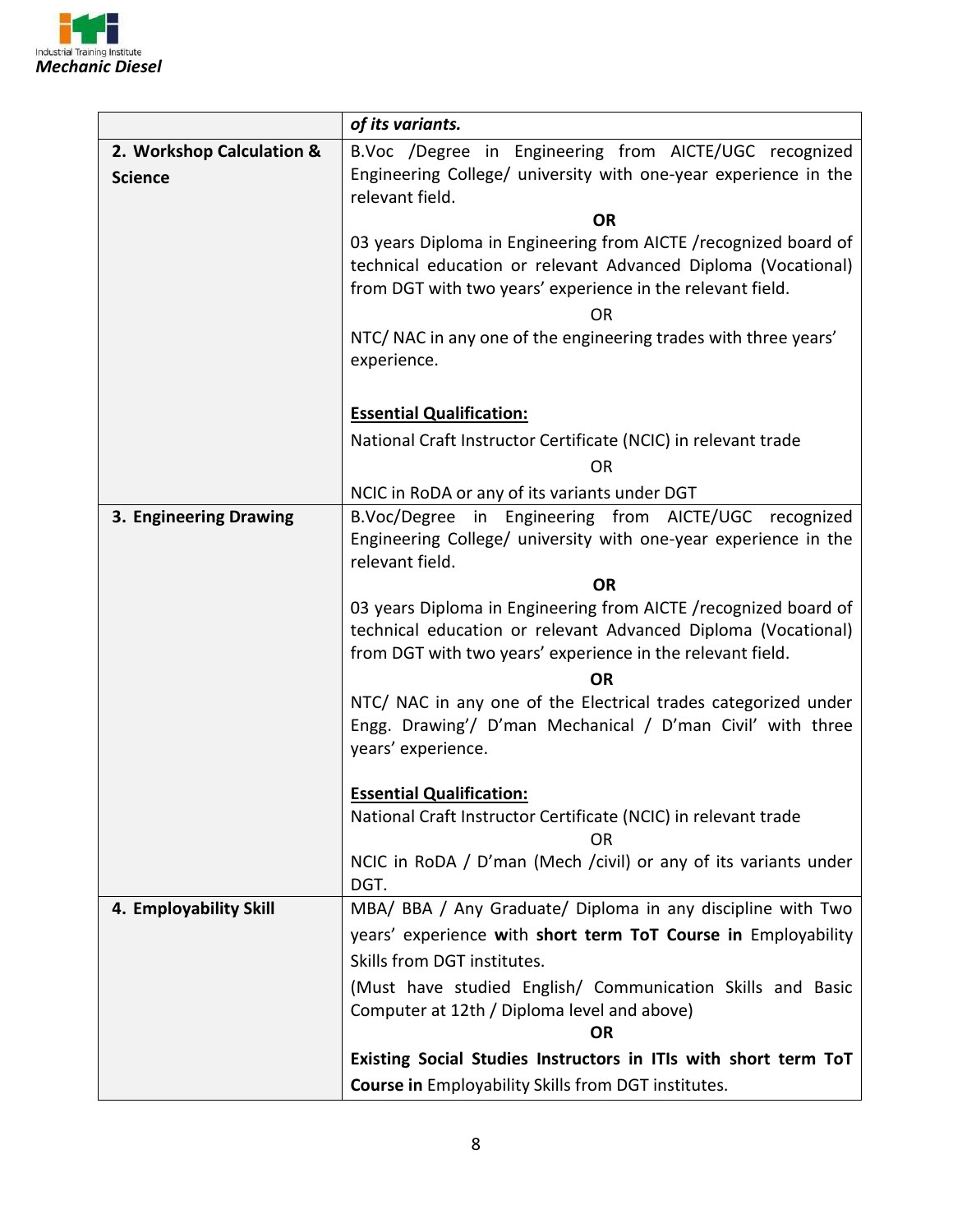

| 5. Minimum Age for<br><b>Instructor</b>                                                                                         |                                                             | 21 Years            |  |  |                                |
|---------------------------------------------------------------------------------------------------------------------------------|-------------------------------------------------------------|---------------------|--|--|--------------------------------|
| <b>List of Tools and Equipment</b>                                                                                              |                                                             | As per Annexure - I |  |  |                                |
|                                                                                                                                 | Distribution of training on Hourly basis: (Indicative only) |                     |  |  |                                |
| <b>Total Hrs</b><br>Workshop<br>Engg.<br><b>Trade Practical</b><br><b>Trade Theory</b><br>Cal. & Sc.<br>/week<br><b>Drawing</b> |                                                             |                     |  |  |                                |
|                                                                                                                                 |                                                             |                     |  |  | Employability<br><b>Skills</b> |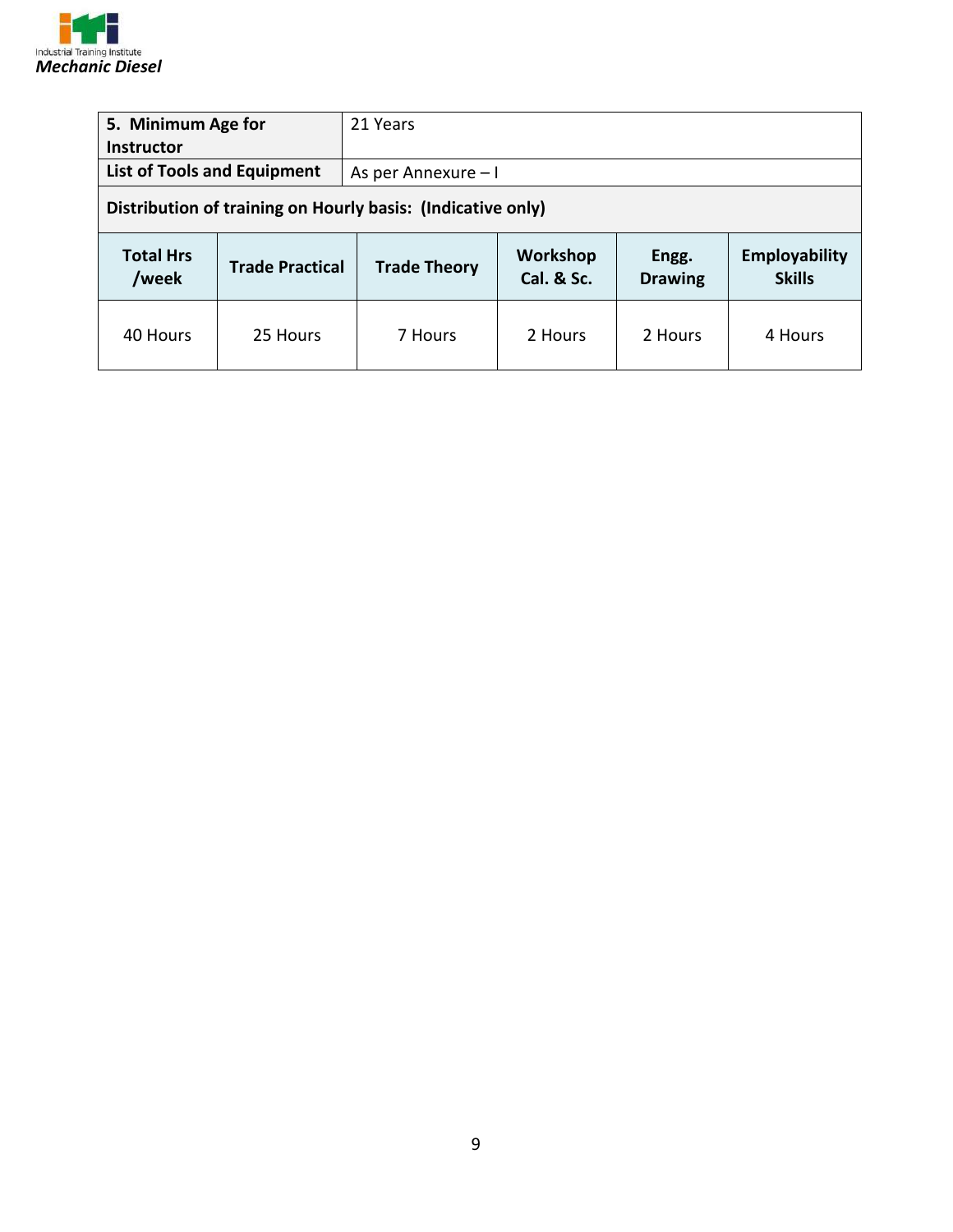

*Learning outcomes are a reflection of total competencies of a trainee and assessment will be carried out as per the assessment criteria.*

#### **5.1LEARNING OUTCOMES (TRADE SPECIFIC)**

- 1. Check & perform Measuring & marking by using various Measuring & Marking tools (Vernier Callipers, Micrometre, Telescope gauges, Dial bore gauges, Dial indicators, straightedge, feeler gauge, thread pitch gauge, vacuum gauge, tire pressure gauge.)Following safety precautions.
- 2. Plan & perform basic fastening & fitting operation by using correct hand tools, Machine tools & equipment.
- 3. Trace and Test all Electrical & Electronic components & circuits and assemble circuit to ensure functionality of system.
- 4. Join components by using Arc & Gas welding.
- 5. Trace & Test Hydraulic and Pneumatic components
- 6. Check & Interpret Vehicle Specification data and VIN. Select & operate various Service Station equipment.
- 7. Dismantle & assemble of Diesel Engine from vehicle (LMV/HMV) along with other accessories (torqueing methods, handling parts).
- 8. Overhaul, service and testing Diesel Engine, its parts and check functionality.
- 9. Trace, Test & Repair Cooling and Lubrication System of engine (types of coolants and oils relevant to the engines).
- 10. Trace & Test Intake and Exhaust system of engine.(cleaning egr valves, exhaust inlet valves, ports and manifolds)
- 11. Service Diesel Fuel System and check proper functionality (calibration of mechanical and electronic pumps, checking injectors, filters)
- 12. Plan & overhaul the stationary engine and Governor and check functionality.
- 13. Monitor emission of vehicle and execute different operation to obtain optimum pollution as per emission norms.
- 14. Carryout overhauling of Alternator and Starter Motor.
- 15. Diagnose & rectify the defects in LMV/HMV to ensure functionality of vehicle.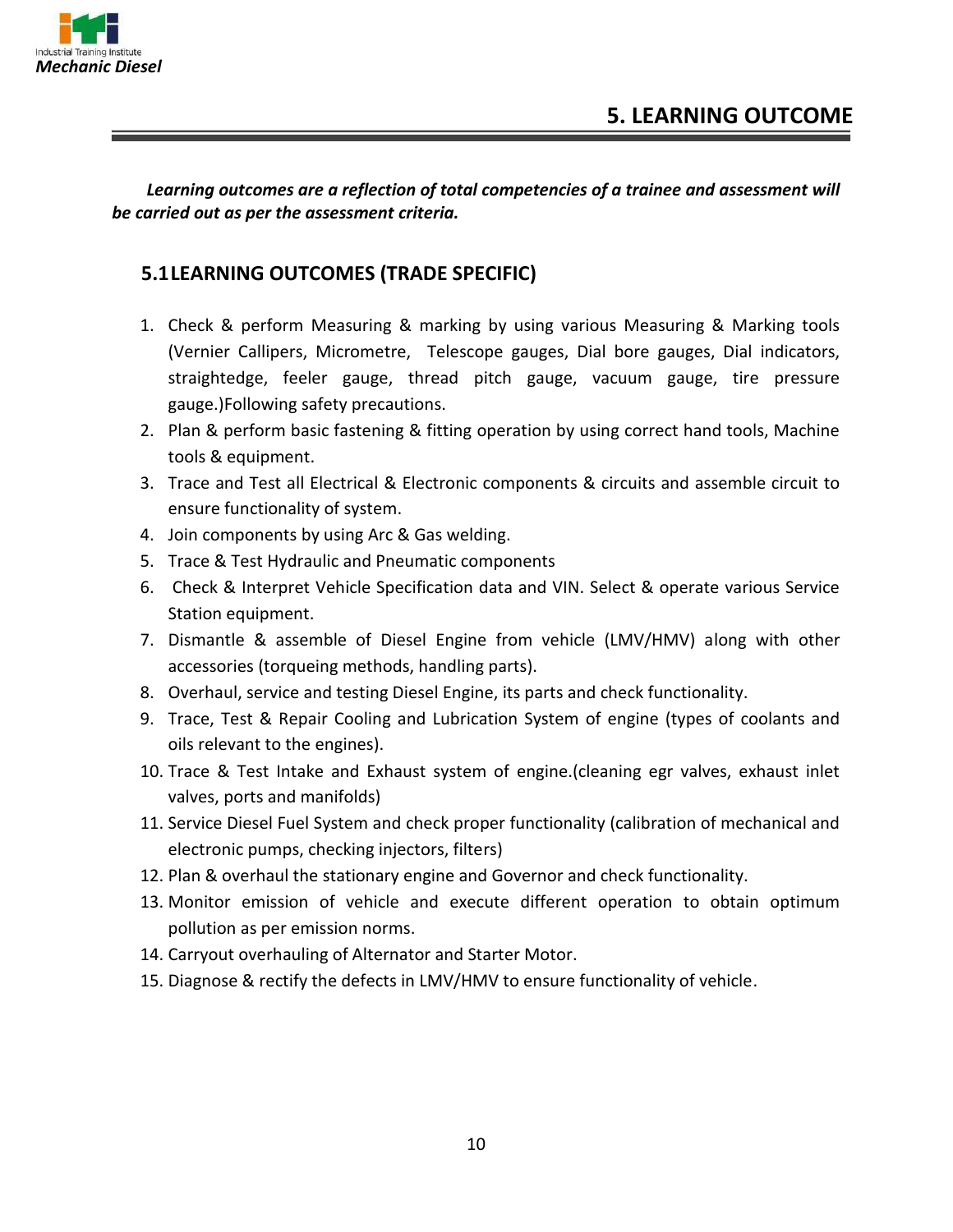

| <b>LEARNING OUTCOMES</b>                                   | <b>ASSESSMENT CRITERIA</b>                                                                            |  |
|------------------------------------------------------------|-------------------------------------------------------------------------------------------------------|--|
| 1. Check & perform Measuring<br>& marking by using various | Plan the working principles of measuring instruments and<br>special tools required for auto workshop. |  |
| Measuring & Marking tools                                  | Select, care and use of measuring instrument.                                                         |  |
| (Vernier<br>Calliper,                                      | Set up the measured value with workshop manual and quality                                            |  |
| Micrometer,<br>Telescope                                   | concepts and proper safety.                                                                           |  |
| gauges, Dial bore gauges, Dial                             | Carry out decision on whether to replace or not.                                                      |  |
| indicators,<br>straightedge,                               |                                                                                                       |  |
| feeler gauge, thread pitch                                 |                                                                                                       |  |
| gauge, vacuum gauge, tire                                  |                                                                                                       |  |
| pressure gauge.) Following                                 |                                                                                                       |  |
| safety precautions.                                        |                                                                                                       |  |
| &<br>perform<br>2. Plan<br>basic                           | Describe the purpose, use of auto hand tools.                                                         |  |
| fastening & fitting operation                              | List the safety rules for hand tools.                                                                 |  |
| by using correct hand tools,                               | Select the correct tool for the job.                                                                  |  |
| Machine<br>tools                                           | Set up the tacked pieces in specific position.                                                        |  |
| &equipments.                                               | Joint components by Brazing, Soldering, Riveting as per given                                         |  |
|                                                            | drawing.                                                                                              |  |
|                                                            | Produce components by different operation (Drilling, Reaming,                                         |  |
|                                                            | Taping, Dieting)                                                                                      |  |
|                                                            |                                                                                                       |  |
| 3. Trace and Test all Electrical                           | Plan and prepare as per procedure and safety methods of                                               |  |
| & Electronic components &                                  | soldering the cable ends using an electric soldering iron.                                            |  |
| circuits and assemble circuit                              | Use crimping tool to make a circuit joint.                                                            |  |
| to ensure functionality of                                 | Explain the connection of an ammeter, voltmeter, and                                                  |  |
| system. Charge and test                                    | ohmmeter in a circuit trouble shooting.                                                               |  |
| batteries used in vehicle.                                 | State open & short circuit, series and parallel circuits.                                             |  |
|                                                            | Verify DC series & parallel circuits and its characteristics.                                         |  |
|                                                            | Check out the open and short circuits in the lighting circuits.                                       |  |
|                                                            | Verify ohm's law and measure resistance using rheostat.                                               |  |
|                                                            | Check the voltage drop in the auto electrical system by using                                         |  |
|                                                            | multimeter.                                                                                           |  |
|                                                            | Trace the auto electrical components by using vehicle wiring                                          |  |
|                                                            | circuits.                                                                                             |  |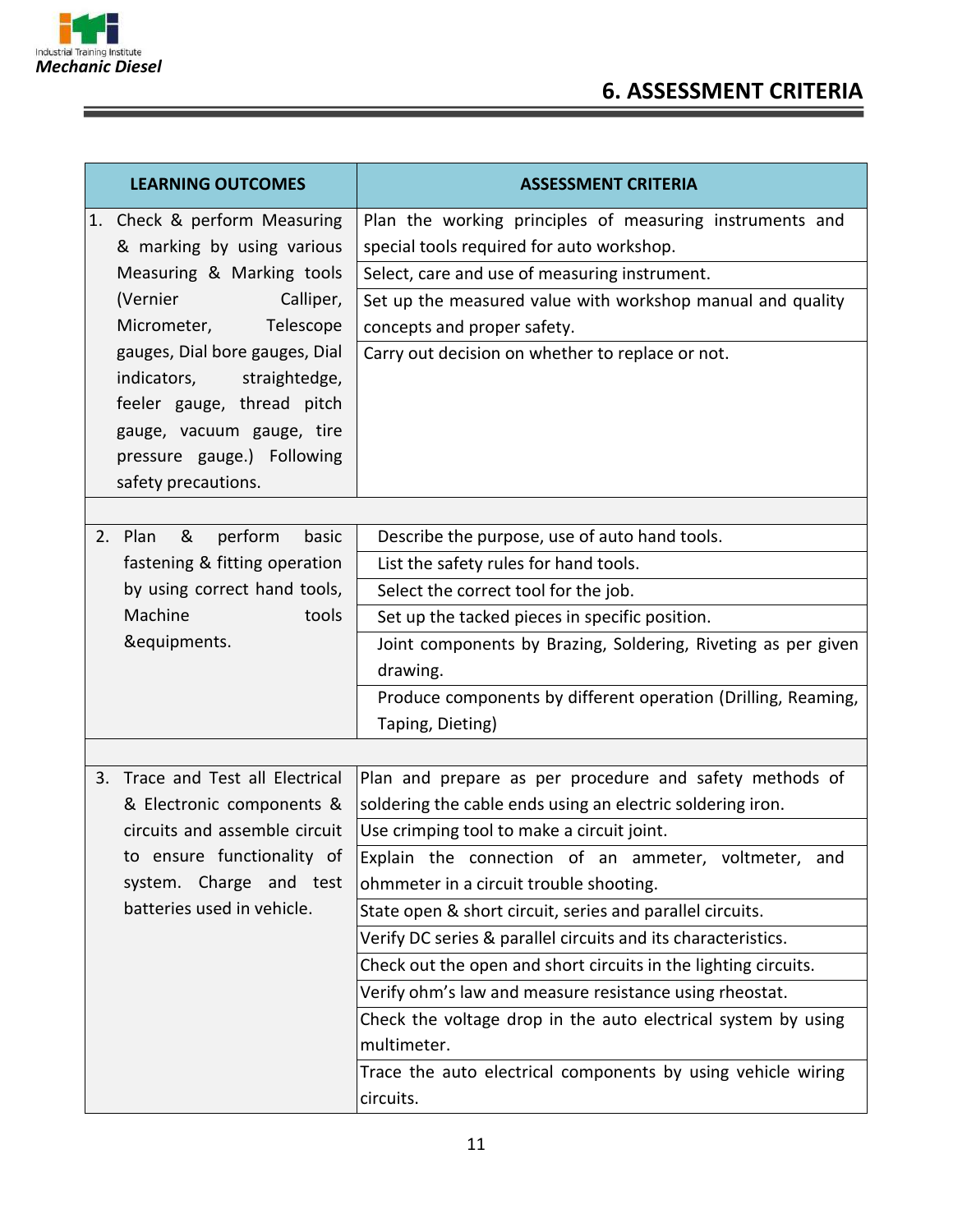

|                                   | Check the condition of the solenoid switch in the starting           |  |  |
|-----------------------------------|----------------------------------------------------------------------|--|--|
|                                   | system.                                                              |  |  |
|                                   | Determine the forward to reverse resistance ratio of diodes          |  |  |
|                                   | and identify good / bad diodes.                                      |  |  |
|                                   | Perform battery charging and check                                   |  |  |
|                                   |                                                                      |  |  |
| 4. Join components by using Arc   | Determine the principles, process of different welding process       |  |  |
| & Gas welding.                    | applicable in automobile industry.                                   |  |  |
|                                   | Demonstrate the edge preparation for butt and fillets welds.         |  |  |
|                                   | Select the type and size of filler rod and flux/electrode, size of   |  |  |
|                                   | nozzle and gas pressure/welding current, preheating method           |  |  |
|                                   | and temperature as per requirement.                                  |  |  |
|                                   | Set and tack metals as per drawing.                                  |  |  |
|                                   | Deposit the weld maintaining appropriate technique and safety        |  |  |
|                                   | aspects.                                                             |  |  |
|                                   | Cool the welded joint by observing appropriate cooling               |  |  |
|                                   | method. Use post heating, peening etc. as per requirement.           |  |  |
|                                   | Clean the joint and inspect the weld for its uniformity and          |  |  |
|                                   | different types of surface defects.                                  |  |  |
|                                   |                                                                      |  |  |
| 5. Trace & Test Hydraulic and     | Demonstrate Brake System (Hydraulic& Air).                           |  |  |
| Pneumatic components.             | Demonstrate Hydraulic Power Steering.                                |  |  |
|                                   |                                                                      |  |  |
| 6. Check & Interpret Vehicle      | Identify of different type of vehicle.                               |  |  |
| Specification data and VIN.       | Identify the<br>different<br>vehicle<br>specification<br>data<br>and |  |  |
| Select & operate various          | information                                                          |  |  |
| <b>Service Station Equipments</b> | Demonstrate the garage, service station different equipment          |  |  |
|                                   |                                                                      |  |  |
| Dismantle & assemble of<br>7.     | Demonstrate safe handling of lifting equipments.                     |  |  |
| Diesel Engine from vehicle        | Identify the problems in the vehicle                                 |  |  |
| (LMV/HMV) along with              | Perform the periodic testing of lifting equipments.                  |  |  |
| other accessories. Vehicle        | Judge whether this Engine needs overhaul or not                      |  |  |
| performance Test                  | Perform dispose the used engine oil and safety measures in           |  |  |
|                                   | disposal.                                                            |  |  |
|                                   | Perform on vehicle Engine Tests to analyze need of Overall           |  |  |
|                                   | Perform sequencing and identifying parts at the time of              |  |  |
|                                   | dismantle and assemble.                                              |  |  |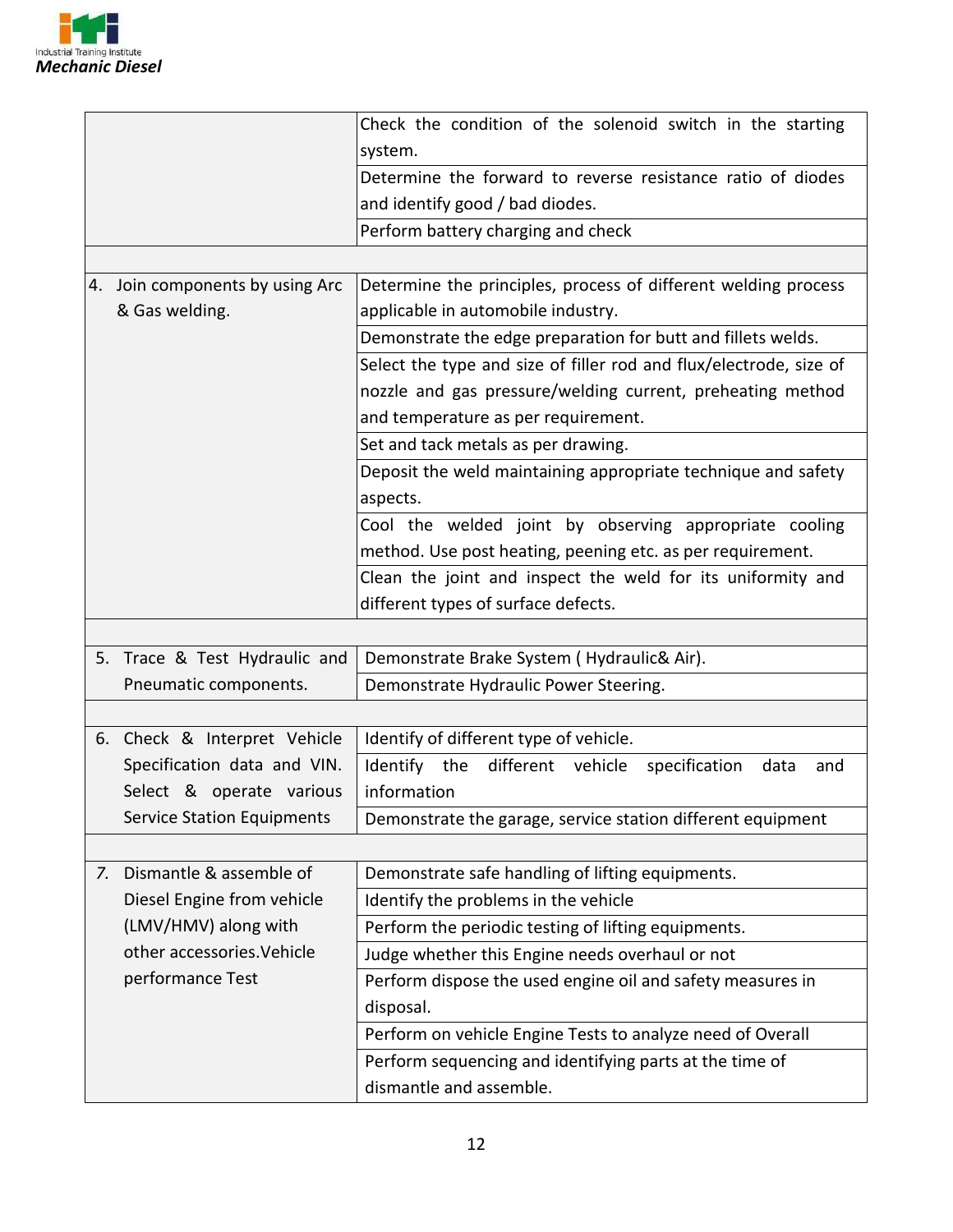

|                             |                                 | Then Dismantle of Engine & Overhaul is ok, refer below attached                  |  |  |
|-----------------------------|---------------------------------|----------------------------------------------------------------------------------|--|--|
|                             |                                 | screen shot for your reference                                                   |  |  |
|                             |                                 |                                                                                  |  |  |
| 8.                          | Overhaul & service Diesel       | Remove accessories fitted to the engine prior to engine                          |  |  |
| Engine, its parts and check |                                 | removal.                                                                         |  |  |
|                             | functionality.(Judge weather    | Align the left hook of the crane with engine lifting bracket.                    |  |  |
|                             | this Engine needs overhaul or   | Remove the engine mountings                                                      |  |  |
|                             | not)                            | Remove the engine from vehicle.                                                  |  |  |
|                             |                                 | Mount the engine on the vehicle.                                                 |  |  |
|                             |                                 | Align and fit the gear box to the engine.                                        |  |  |
|                             |                                 | Refit the accessories to the engine.                                             |  |  |
|                             |                                 | Set the Timing of the Engine                                                     |  |  |
|                             |                                 | Overhaul Valve Actuating Mechanism<br>(Hydraulic<br>latch                        |  |  |
|                             |                                 | actuator).                                                                       |  |  |
|                             |                                 |                                                                                  |  |  |
|                             | 9. Trace, Test & Repair Cooling | Overhauling of Radiator/ Recovery tank water pump, oil pump,                     |  |  |
|                             | and Lubrication System of       | air cleaner                                                                      |  |  |
|                             | engine                          | Check the engine oil pressure at different r.p.ms.                               |  |  |
|                             |                                 | Overhaul the Oil Pump.                                                           |  |  |
|                             |                                 | Set Checking & Top up coolant, Draining & refilling coolant.                     |  |  |
|                             |                                 | Testing cooling system pressure & Thermostat                                     |  |  |
|                             |                                 | Cleaning & reverse flushing. Overhauling water pump and                          |  |  |
|                             |                                 | refitting and repairs to oil flow pipe lines and unions if                       |  |  |
|                             |                                 | necessary.                                                                       |  |  |
|                             |                                 | Check proper functioning of radiator fan (Mechanical/ Electrical                 |  |  |
|                             |                                 | / viscous / belt drive).                                                         |  |  |
|                             |                                 |                                                                                  |  |  |
| 10.                         | Trace & Test Intake and         | Overhauling of manifolds, silencer and tail pipe, air compressor,                |  |  |
|                             | Exhaust system of engine        | air exhauster and inspect parts of air exhauster, turbo charger<br>from vehicle. |  |  |
|                             |                                 | Overhauling of air filter, clean & refit air cooler, fuel filter                 |  |  |
|                             |                                 | assembly and replace filter elements                                             |  |  |
|                             |                                 | Remove and replace EGR valve,<br>Use Smoke meter to test                         |  |  |
|                             |                                 | emission from engine.                                                            |  |  |
|                             |                                 |                                                                                  |  |  |
| 11.                         | Service Diesel Fuel System      | Overhauling fuel feed pump, fuel injector pump.                                  |  |  |
|                             | check<br>and<br>proper          | Test injectors, check the injection timing by the spill cut off                  |  |  |
|                             | method<br>functionality.        |                                                                                  |  |  |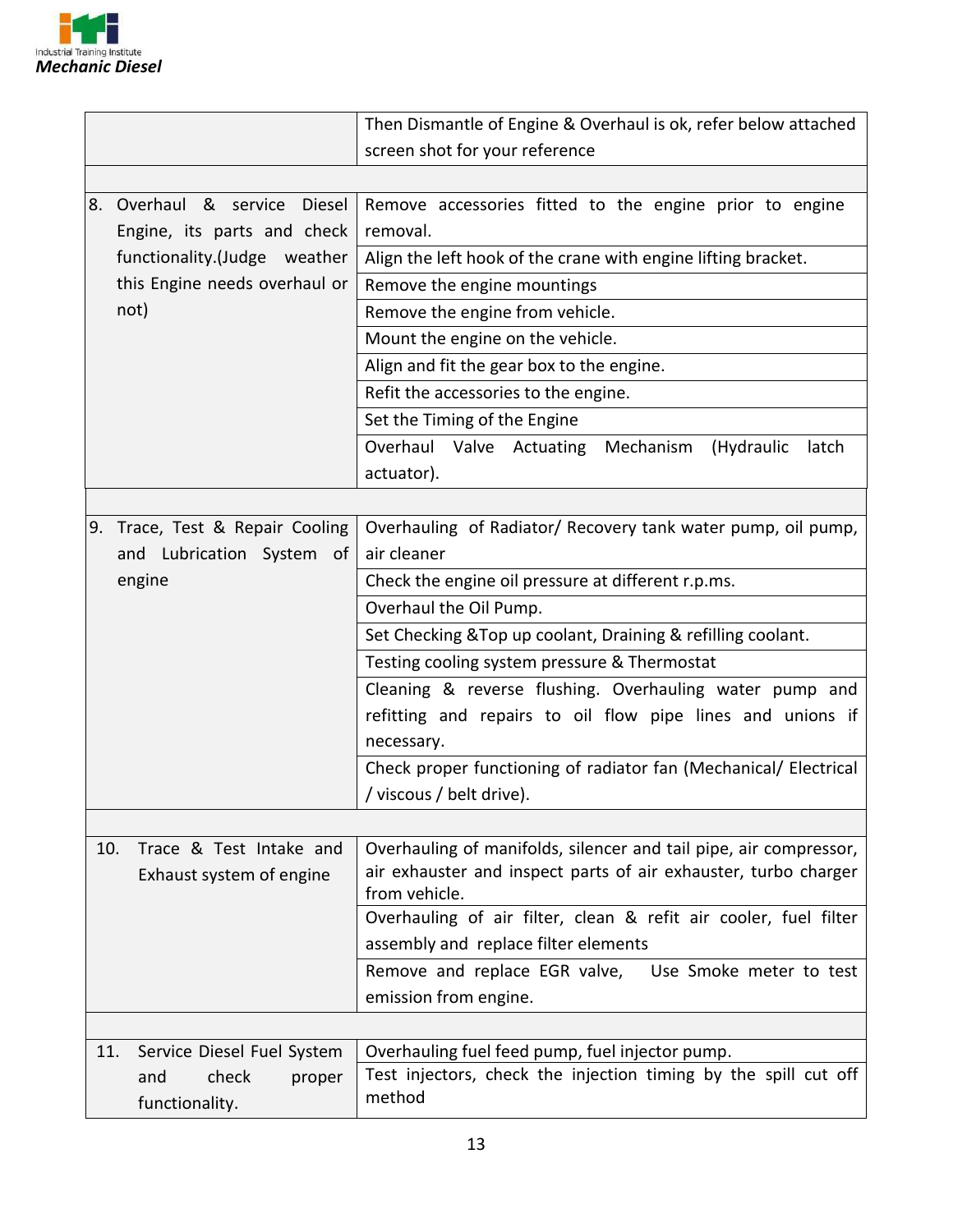

| &<br>12.<br>Plan<br>overhaul<br>the                | Start engine, adjust idling speed.                         |  |
|----------------------------------------------------|------------------------------------------------------------|--|
| and<br>stationary<br>engine                        | Overhaul the Governor (Mechanical & Pneumatic)             |  |
| check<br>Governor<br>and                           | Set the Engine Timing.                                     |  |
| functionality                                      | Check performance of engine off load.                      |  |
|                                                    | Servicing of the cylinder and replace the defective parts. |  |
|                                                    |                                                            |  |
| 13.<br><b>Monitor</b><br>emission<br><sub>of</sub> | Check vacuum pump for its functioning.                     |  |
| vehicle<br>and<br>execute                          | Perform troubleshooting of EVAP Canister.                  |  |
| different<br>operation<br>to                       | Inspect PCV hose, inspect PCV Valve and check for vacuum.  |  |
| obtain optimum pollution                           | Clean the PCV valve and replace if required.               |  |
| as per emission norms.                             | Inspect & clean EGR.                                       |  |
|                                                    |                                                            |  |
| 14. Carryout<br>overhauling<br>of                  | Trace the circuit from the alternator to the battery.      |  |
| Alternator<br>and<br><b>Starter</b>                | Perform servicing of starter motor.                        |  |
| Motor.                                             | Perform servicing of alternator and test its performance.  |  |
|                                                    | Check belt condition and replace as per requirement.       |  |
|                                                    |                                                            |  |
| 15. Diagnose<br>&<br>rectify<br>the                | Plan and diagnose the problem if engine not starting.      |  |
| defects<br>LMV/HMV<br>in<br>to                     | Diagnose high fuel consumption and engine overheating.     |  |
| functionality<br>οf<br>ensure                      | Diagnose for excessive oil consumption and low/high engine |  |
| vehicle.                                           | oil pressure.                                              |  |
|                                                    | Diagnose for abnormal engine noise.                        |  |
|                                                    | Diagnose for engine's poor performance.                    |  |
|                                                    |                                                            |  |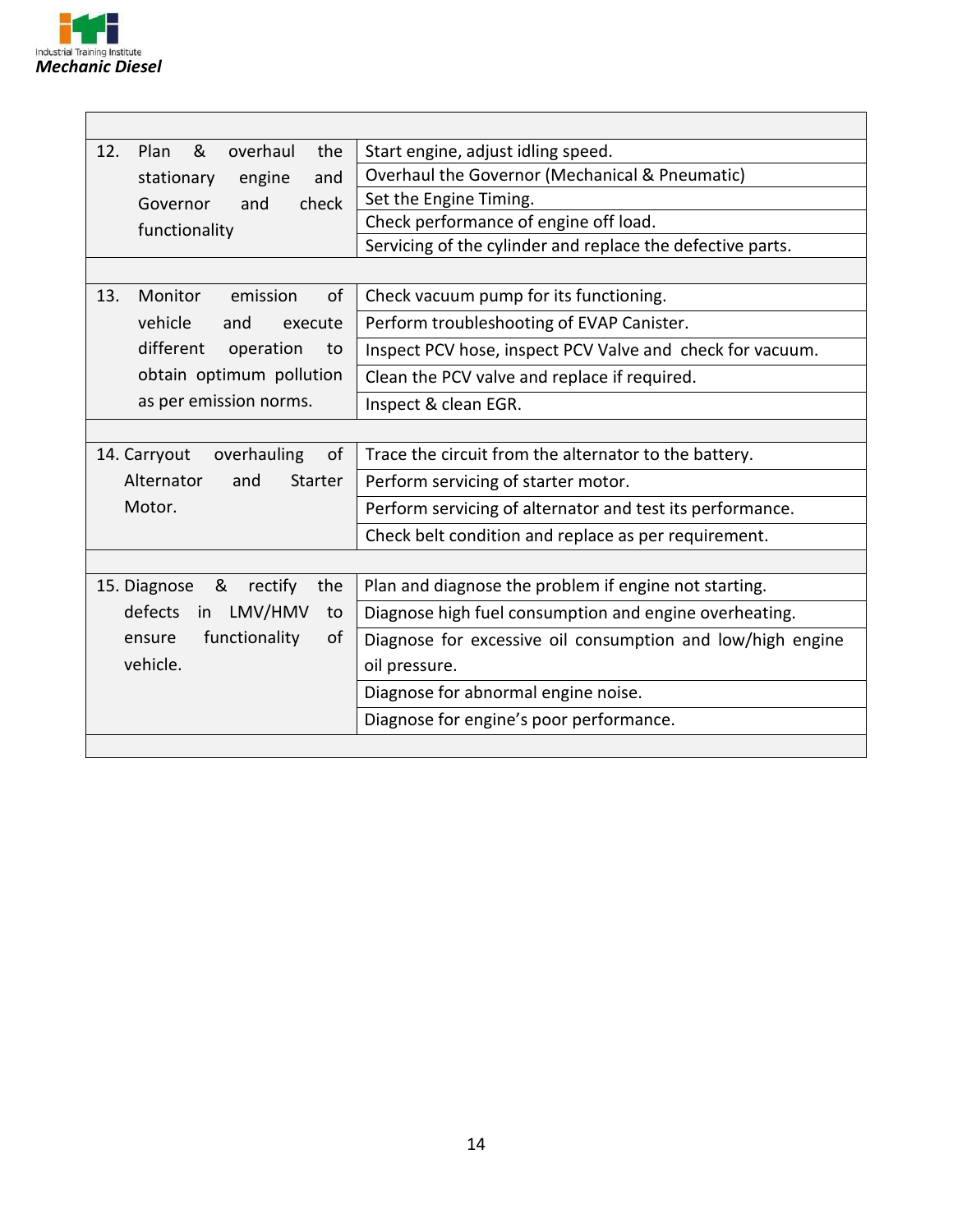

## **7. TRADE SYLLABUS**

| <b>SYLLABUS FOR MECHANIC DIESELTRADE</b>                             |                                                                                                                                                                                                                                                                                                                                                  |                                                                                                                                                                                                                                                                                                                                                                                                                                                                                                                                                                                                                                                                                                                                                         |                                                                                                                                                                                                                                                                                                                                                                                                                                                                                                                                                                                                                                                                                                          |  |
|----------------------------------------------------------------------|--------------------------------------------------------------------------------------------------------------------------------------------------------------------------------------------------------------------------------------------------------------------------------------------------------------------------------------------------|---------------------------------------------------------------------------------------------------------------------------------------------------------------------------------------------------------------------------------------------------------------------------------------------------------------------------------------------------------------------------------------------------------------------------------------------------------------------------------------------------------------------------------------------------------------------------------------------------------------------------------------------------------------------------------------------------------------------------------------------------------|----------------------------------------------------------------------------------------------------------------------------------------------------------------------------------------------------------------------------------------------------------------------------------------------------------------------------------------------------------------------------------------------------------------------------------------------------------------------------------------------------------------------------------------------------------------------------------------------------------------------------------------------------------------------------------------------------------|--|
| <b>Duration: One Year</b>                                            |                                                                                                                                                                                                                                                                                                                                                  |                                                                                                                                                                                                                                                                                                                                                                                                                                                                                                                                                                                                                                                                                                                                                         |                                                                                                                                                                                                                                                                                                                                                                                                                                                                                                                                                                                                                                                                                                          |  |
| <b>Duration</b>                                                      | <b>Reference Learning</b><br><b>Outcome</b>                                                                                                                                                                                                                                                                                                      | <b>Professional Skills</b><br>(Trade Practical)<br><b>With Indicative Hours</b>                                                                                                                                                                                                                                                                                                                                                                                                                                                                                                                                                                                                                                                                         | <b>Professional Knowledge</b><br>(Trade Theory)                                                                                                                                                                                                                                                                                                                                                                                                                                                                                                                                                                                                                                                          |  |
| Professional<br>Skill 150Hrs;<br>Professional<br>Knowledge<br>42 Hrs | Check<br>&<br>perform<br>Measuring & marking by<br>using various Measuring<br>& Marking tools (Vernier<br>Calliper,<br>Micrometer,<br>Telescope gauges, Dial<br>Dial<br>bore<br>gauges,<br>indicators, straightedge,<br>feeler gauge, thread<br>pitch<br>gauge, vacuum<br>tire<br>pressure<br>gauge,<br>gauge.) Following safety<br>precautions. | of<br>1. Demonstration<br>Machinery used in the<br>trade. (05 hrs)<br>2. Identify safety Gear/PPE   - General discipline in the<br>(Personal<br>Protective<br>Equipments) and their uses<br>(10 hrs)<br>Importance of maintenance<br>3.<br>cleanliness<br>and<br>Workshop. (05 hrs)<br>4. Demonstration<br>safe<br>on<br>handling<br>Periodic<br>and<br>testing of lifting equipment,<br>and Safety disposal of used<br>engine oil. (10 hrs.)<br>Demonstration on health<br>5.<br>occupational<br>hazards,<br>safety &first Aid. (05 hrs)<br>Demonstration fire service   - Safe<br>6.<br>station to provide demo on<br>Perform<br>fire<br>of<br>use<br>7.<br>extinguishers. (05 hrs)<br>Energy saving Tips of ITI<br>8.<br>electricity Usage. (05 hrs) | - Importance&<br>of<br>scope<br>Mechanic<br>Diesel<br>Trade<br>Training.<br>Institute<br>- Elementary<br>First<br>Aid,<br>Occupational<br>Safety<br>&<br>Health<br>of  - Knowledge of<br>Personal<br>Safety & Safety precautions<br>in handling Diesel machine<br>- Concept<br>House<br>about<br>Keeping & 5S method.<br>- Energy<br>conservation<br>process<br>- Safety disposal of Used<br>engine oil,<br>- Electrical safety tips.<br>handling of<br>Fuel<br>Spillage,<br>Fire safety. (05 hrs)   Knowledge of Fire Safety<br>&Fire extinguishers used for<br>different types of fire.<br>- Safe disposal of toxic dust,<br>- safe handling and Periodic<br>testing of lifting equipment.<br>(14 hrs) |  |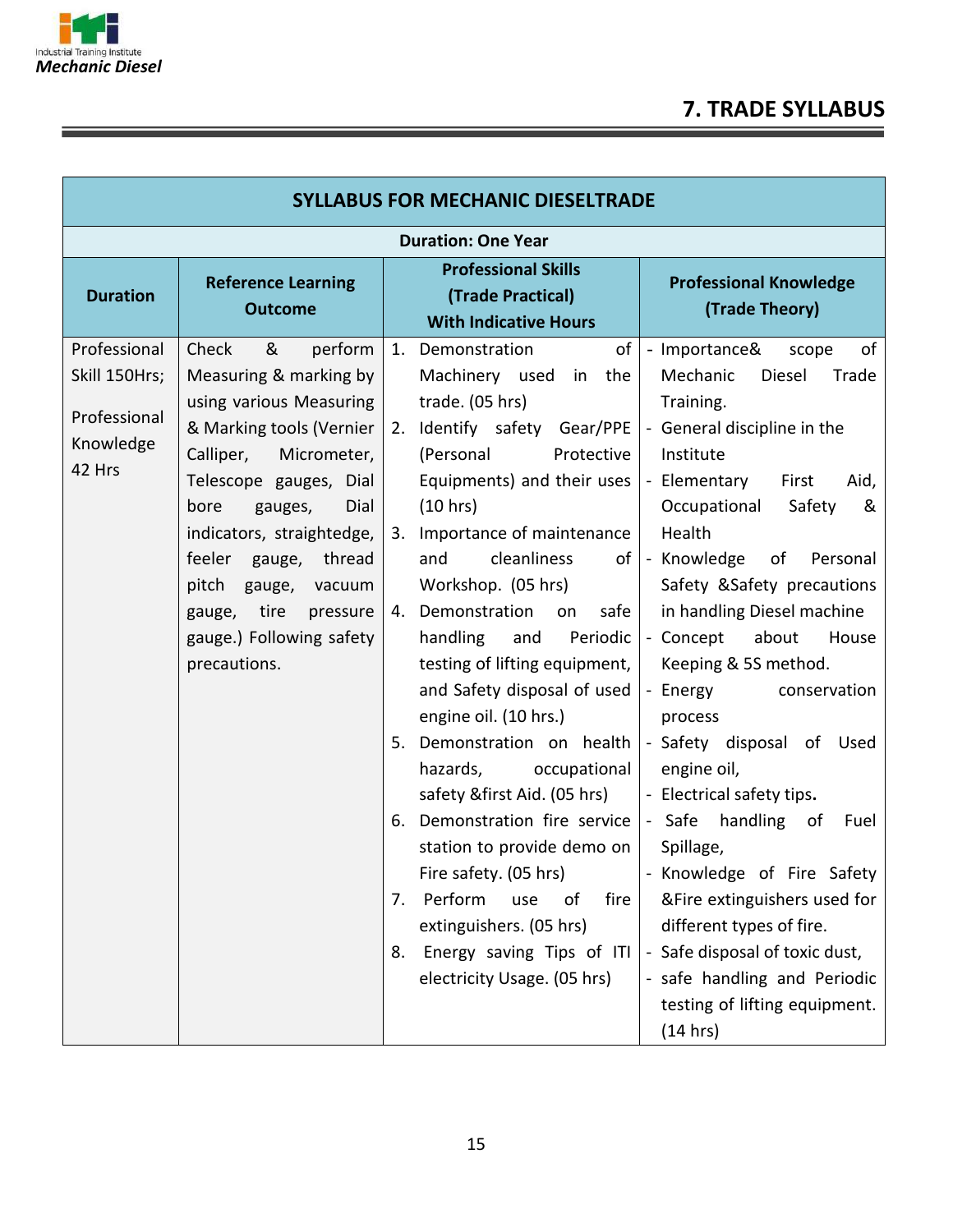

| 9. Perform marking using all   Hand & Power Tools:- |                                          |
|-----------------------------------------------------|------------------------------------------|
| marking aids, like steel rule                       | - Marking scheme, marking                |
| with<br>callipers,<br>spring                        | material-chalk,<br>Prussian              |
| dividers, scriber, punches,                         | blue.                                    |
| chisel etc. on MS Flat/Sheet                        | - Cleaning tools- Scraper,               |
| Metal. (17 hrs)                                     | wire brush, Emery paper,                 |
| 10. Measure a wheel base of a                       | - Description, care and use of           |
| with<br>vehicle<br>measuring                        | Surface plates, steel rule,              |
| tape.                                               | measuring tape, try square.              |
| (08 hrs)                                            | Callipers-inside and outside.            |
| 11. Measure<br>valve<br>spring                      | Dividers, surface gauges,                |
| tension<br>using<br>spring                          | scriber,                                 |
| tension tester (10 hrs)                             | - Punches-prick<br>punch,                |
| 12. Perform to remove wheel                         | centre punch, pin punch,                 |
| lug nuts with use of an air                         | hollow punch, number and                 |
| impact wrench (08 hrs)                              | letter punch. Chisel-flat,               |
| 13. Operate General workshop                        | Hammer-<br>cross-cut.<br>ball            |
| tools & power tools. (07                            | pein, lump, mallet. Screw                |
| hrs)                                                | drivers-blade                            |
|                                                     | Screwdriver, Phillips screw              |
|                                                     | driver, Ratchet screwdriver.             |
|                                                     | Allen key, bench vice & C-               |
|                                                     | clamps,                                  |
|                                                     | Spanners- ring<br>spanner,               |
|                                                     | open end spanner & the                   |
|                                                     | combination<br>spanner,                  |
|                                                     | universal adjustable open                |
|                                                     | end spanner. Sockets &                   |
|                                                     | accessories,                             |
|                                                     | - Pliers - Combination pliers,           |
|                                                     | multi grip, long nose, flat-             |
|                                                     | nose, Nippers or pincer                  |
|                                                     | pliers, Side cutters, Tin                |
|                                                     | <b>Circlip</b><br>pliers,<br>snips,      |
|                                                     | external circlips pliers.                |
|                                                     | Air impact wrench, air<br>$\blacksquare$ |
|                                                     | ratchet, wrenches- Torque                |
|                                                     | wrenches, pipe wrenches,                 |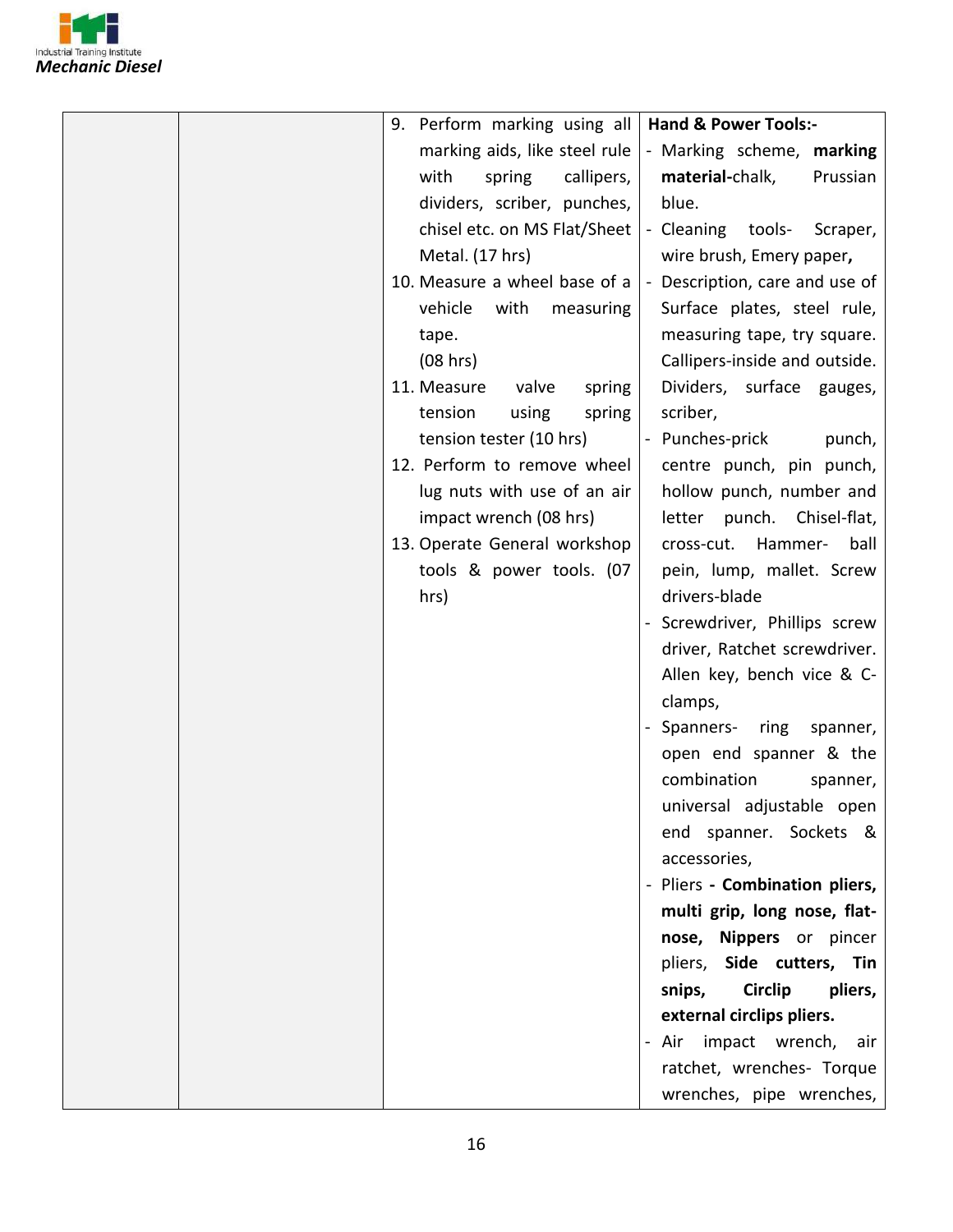

|                                | Pipe flaring & cutting tool,   |
|--------------------------------|--------------------------------|
|                                | pullers-Gear and bearing.      |
|                                | (14 hrs)                       |
|                                |                                |
| 14. Perform<br>measuring       | <b>Systems of measurement,</b> |
| practice on Cam height,        | - Description, Least Count     |
| Camshaft<br>dia,<br>Journal    | calculation, care & use of -   |
| crankshaft<br>dia,<br>journal  | Micrometers- Outside, and      |
| stem<br>dia, piston<br>Valve   | depth micrometer,              |
| diameter, and piston pin       | - Micrometer adjustments,      |
| dia<br>with<br>outside         | - Description, Least Count     |
| Micrometres. (05 hrs)          | calculation, care & use of     |
| 15. Perform measuring practice | Vernier Calliper.              |
| on the height of the rotor     | Telescope gauges, Dial bore    |
| of an oil pump from the        | Dial<br>indicators,<br>gauges, |
| surface of the housing or      | straightedge, feeler gauge,    |
| any other auto component       | thread pitch gauge, vacuum     |
| measurement with depth         | gauge, tire pressure gauge.    |
| micrometer. (05 hrs)           | (14 hrs)                       |
| 16. Perform measuring practice |                                |
| on valve spring free length.   |                                |
| (05 hrs)                       |                                |
| 17. Perform measuring practice |                                |
| cylinder<br>bore,<br>on        |                                |
| Connecting rod bore, inside    |                                |
| diameter (ID) of a camshaft    |                                |
| Telescope<br>bearing with      |                                |
| gauges. (05 hrs)               |                                |
| 18. Perform measuring practice |                                |
| on cylinder bore for taper     |                                |
| and out-of-round with Dial     |                                |
| bore gauges. (05 hrs)          |                                |
| 19. Perform measuring practice |                                |
| measure<br>to<br>wear<br>on    |                                |
| crankshaft<br>end<br>play,     |                                |
| crankshaft run out,<br>and     |                                |
| guide<br>valve<br>with<br>dial |                                |
| indicator. (05 hrs)            |                                |
| 20. Perform measuring practice |                                |
|                                |                                |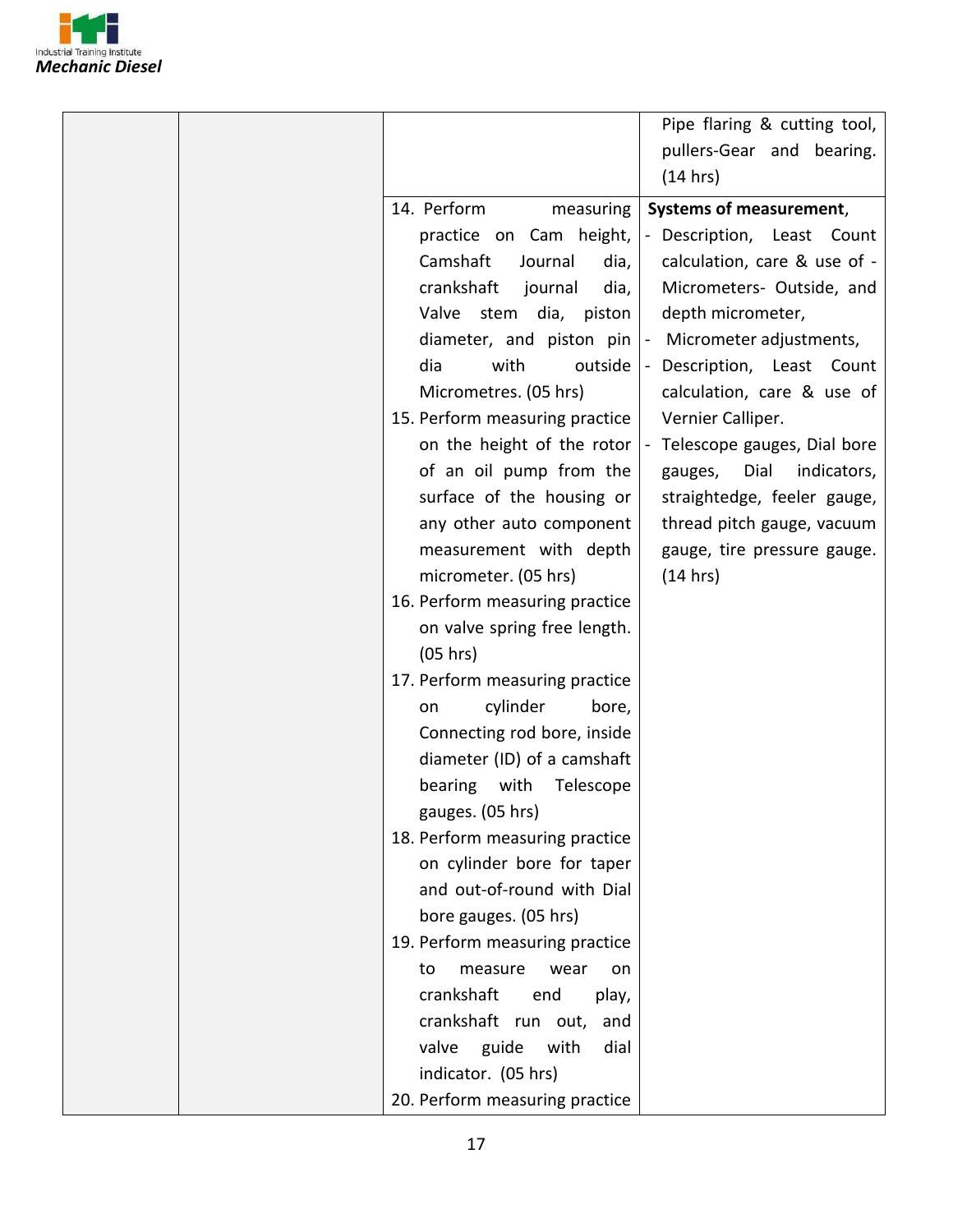

|               |                           | to check the flatness of the          |                                 |
|---------------|---------------------------|---------------------------------------|---------------------------------|
|               |                           | cylinder head is warped or            |                                 |
|               |                           | twisted with straightedge is          |                                 |
|               |                           | used with a feeler gauge.             |                                 |
|               |                           | (05 hrs)                              |                                 |
|               |                           | 21. Perform measuring practice        |                                 |
|               |                           | to check the end gap of a             |                                 |
|               |                           | piston<br>piston-to-                  |                                 |
|               |                           | ring,<br>cylinder wall clearance with |                                 |
|               |                           |                                       |                                 |
|               |                           | feeler gauge. (05hrs)                 |                                 |
|               |                           | 22. Perform practice to check         |                                 |
|               |                           | engine manifold vacuum                |                                 |
|               |                           | with vacuum gauge. (05hrs)            |                                 |
|               |                           | 23. Perform practice to check         |                                 |
|               |                           | the air pressure inside the           |                                 |
|               |                           | vehicle tyre is maintained            |                                 |
|               |                           | the<br>recommended<br>at              |                                 |
|               |                           | setting.(05hrs)                       |                                 |
| Professional  | Plan & perform basic      | 25. Perform<br>practice               | on  - Different types of metal  |
| Skill 125Hrs; | fastening<br>fitting<br>& | general cleaning, checking            | joint<br>(Permanent,            |
| Professional  | operation<br>by<br>using  | and use of nut, bolts, &              | Temporary), methods of          |
| Knowledge     | correct<br>hand<br>tools, | studs etc. (05hrs)                    | Bolting, Riveting, Soldering,   |
| 35 Hrs        | Machine<br>tools          | 26. Perform<br>removal<br>of l        | Brazing, Seaming etc.           |
|               | &equipments.              | stud/bolt from blind hole.            | <b>Fasteners</b>                |
|               |                           | (05hrs)                               | - Study of different types of   |
|               |                           | 27. Perform<br>practice<br>on         | screws, nuts, studs & bolts,    |
|               |                           | cutting tools like Hacksaw,           | locking devices, Such as lock   |
|               |                           | file, chisel, Sharpening of           | nuts, cotter, split pins, keys, |
|               |                           | Chisels,<br>center<br>punch,          | circlips, lock rings, lock      |
|               |                           | safety precautions while              | washers and locating where      |
|               |                           | grinding. (10hrs)                     | they are used. Washers &        |
|               |                           | 28. Perform<br>practice<br>on         | chemical compounds can be       |
|               |                           | Hacksawing and filing to              | used to help secure these       |
|               |                           | given dimensions. (15hrs)             | Function<br>fasteners.<br>οf    |
|               |                           | 29. Perform on Soldering &            | Gaskets,<br>Selection<br>οf     |
|               |                           | Brazing. (10hrs)                      | materials for gaskets and       |
|               |                           | 30. Perform practice on making        | packing, oil seals. Types of    |
|               |                           | various Gaskets like oil              | <b>Gaskets</b><br>paper,        |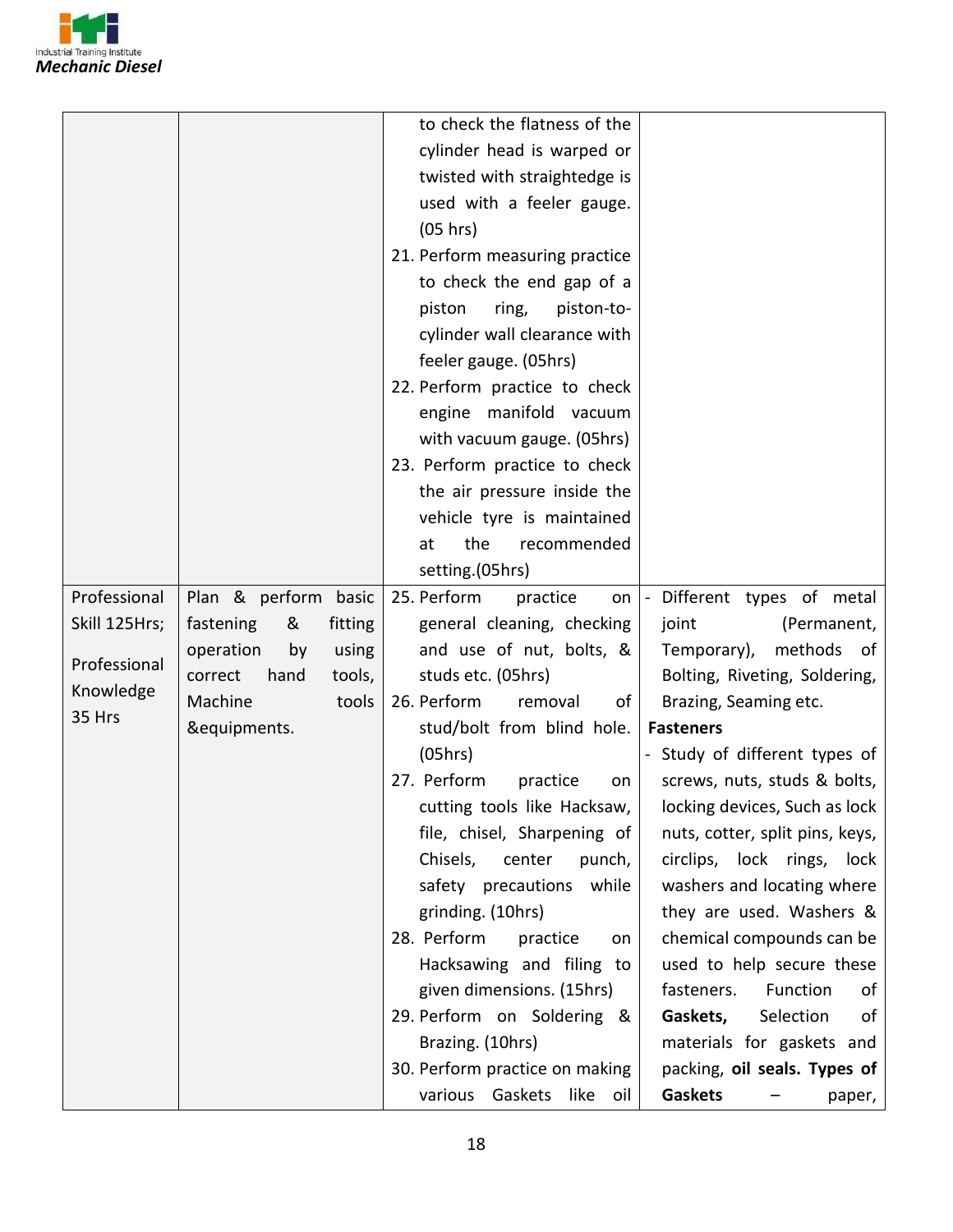

| intake<br>manifold,<br>sump,   | multilayered<br>metallic,            |
|--------------------------------|--------------------------------------|
| water pump, tappet cover       | liquid, rubber, copper and           |
| etc.(05hrs)                    | printed.                             |
|                                |                                      |
|                                | Thread<br>Sealants-Various           |
|                                | types like, locking, sealing,        |
|                                | temperature resistance,              |
|                                | antilocking, lubricating etc.        |
|                                | <b>Cutting tools</b>                 |
|                                | - Study of different type of         |
|                                | cutting tools like Hacksaw,          |
|                                | File- Definition, parts of a         |
|                                | file, specification, Grade,          |
|                                | shape, different type of cut         |
|                                | OFF-hand<br>and<br>uses.,            |
|                                | grinding with sander, bench          |
|                                | pedestal grinders,<br>and            |
|                                | safety precautions while             |
|                                | grinding.                            |
|                                |                                      |
|                                | <b>Limits, Fits &amp; Tolerances</b> |
|                                | - Definition of limits, fits         |
|                                | &tolerances with examples            |
|                                | used in auto components              |
|                                | (14 hrs)                             |
| 31. Perform<br>practice<br>on  | <b>Drilling machine</b>              |
| Marking and Drilling clear     | - Description and study of           |
| Blind Holes,<br>and            | Bench type<br><b>Drilling</b>        |
| Sharpening of Twist Drills     | machine, Portable electrical         |
| Safety precautions to be       | <b>Drilling</b><br>machine,<br>drill |
| observed while using<br>a a    | Work<br>holding<br>devices,          |
|                                |                                      |
| drilling machine. (10hrs)      | Holding devices, Drill bits.         |
| 32. Perform<br>practice<br>on. | <b>Taps and Dies</b>                 |
| Tapping a Clear and Blind      | Hand Taps and wrenches,              |
| Hole, Selection of tape drill  | Calculation of Tap drill sizes       |
| Size, use of Lubrication, Use  | for metric and inch taps.            |
| of stud extractor. (15 hrs)    | Different type of Die and            |
| 33. Perform practice cutting   | Die stock. Screw extractors.         |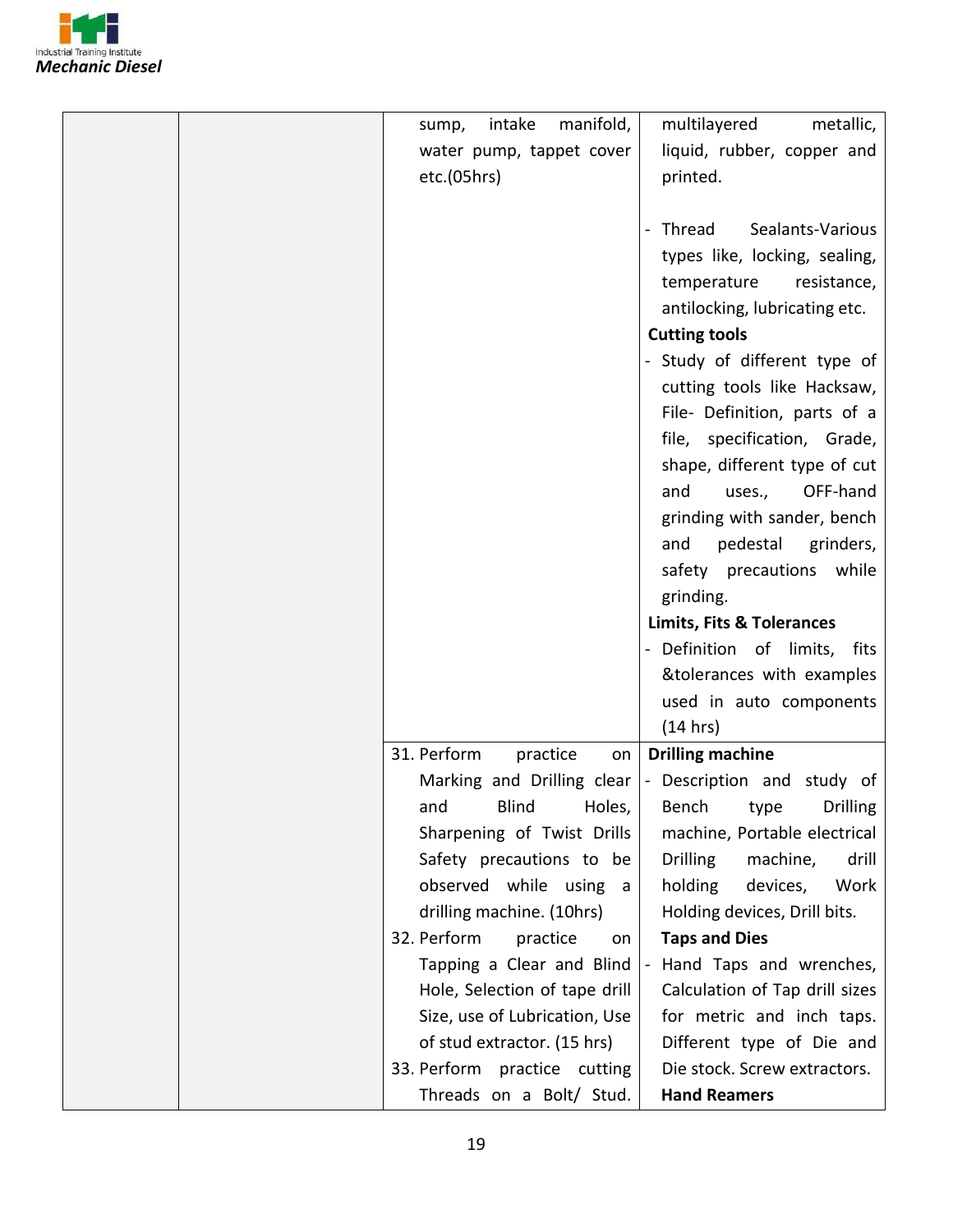

|               |                                    | Adjustment of two piece                                            | Different<br>Type<br>of<br>hand<br>$\blacksquare$        |
|---------------|------------------------------------|--------------------------------------------------------------------|----------------------------------------------------------|
|               |                                    | Die, Reaming a hole/ Bush                                          | Drill<br>for<br>reamers,<br>size                         |
|               |                                    | to suit the given pin/ shaft,                                      | reaming, Lapping, Lapping                                |
|               |                                    | scraping a given machined                                          | abrasives, type of Laps. (14                             |
|               |                                    | surface. (25hrs)                                                   | hrs)                                                     |
|               |                                    | 34. Perform practice on making                                     | <b>Sheet metal</b>                                       |
|               |                                    |                                                                    |                                                          |
|               |                                    | Rectangular Tray.(08 hrs)                                          | - State the various common<br>metal Sheets used in Sheet |
|               |                                    | 35. Perform<br>bending,<br>pipe                                    | Metal shop Sheet metal                                   |
|               |                                    | fitting nipples<br>union in                                        | operations                                               |
|               |                                    | pipes (08 hrs)                                                     | bending,<br>Shearing,<br>$\blacksquare$                  |
|               |                                    | 36. Perform<br>Soldering<br>and                                    | Drawing, Squeezing Sheet                                 |
|               |                                    | Brazing of Pipes. (09 hrs)                                         | metal joints                                             |
|               |                                    |                                                                    | Hem<br>&<br>Seam<br>Joints<br>$\equiv$                   |
|               |                                    |                                                                    | Methods<br>Fastening                                     |
|               |                                    |                                                                    | Riveting, soldering, Brazing.                            |
|               |                                    |                                                                    | fluxes used on common                                    |
|               |                                    |                                                                    | joints. Sheet and wire-                                  |
|               |                                    |                                                                    | gauges.                                                  |
|               |                                    |                                                                    |                                                          |
|               |                                    |                                                                    |                                                          |
|               |                                    |                                                                    | - The blow lamp its uses and                             |
|               |                                    |                                                                    | pipe fittings. (07 Hrs)                                  |
| Professional  | Test<br>all<br><b>Trace</b><br>and | 37. Perform practice in joining                                    | <b>Basic electricity</b>                                 |
| Skill 100Hrs; | Electrical & Electronic            | wires using soldering Iron.  - Electricity principles,             |                                                          |
| Professional  | components & circuits              | (08 hrs)                                                           | - Ground connections,                                    |
| Knowledge     | and assemble circuit to            | 38. Prepare simple electrical  - Ohm's law,                        |                                                          |
| 28 Hrs        | ensure functionality of            | measuring<br>circuits,                                             | of  - Voltage,<br>Current,                               |
|               | system.                            | voltage and<br>current,                                            | Resistance, Power, Energy.                               |
|               |                                    | using<br>resistance                                                | digital   Voltmeter,<br>ammeter,                         |
|               |                                    | multimeter. (08 hrs)                                               | Ohmmeter, Multimeter,                                    |
|               |                                    | 39. Perform practice continuity $\vert$ - Conductors & insulators, |                                                          |
|               |                                    | test for fuses, jumper                                             | Wires, Shielding, Length vs.                             |
|               |                                    | wires, fusible links and                                           | resistance, Resistor ratings                             |
|               |                                    | circuit breakers. (09hrs)                                          | (07 Hrs)                                                 |
|               |                                    | 40. Perform diagnose series,   - Fuses & circuit breakers,         |                                                          |
|               |                                    | parallel,                                                          | series-parallel   - Ballast resistor,                    |
|               |                                    | circuits using $Ohm's$ law. $\vert$ - Stripping wire insulation,   |                                                          |
|               |                                    | (05 hrs)<br>41. Check electrical circuit with                      | - cable colour codes and<br>sizes,                       |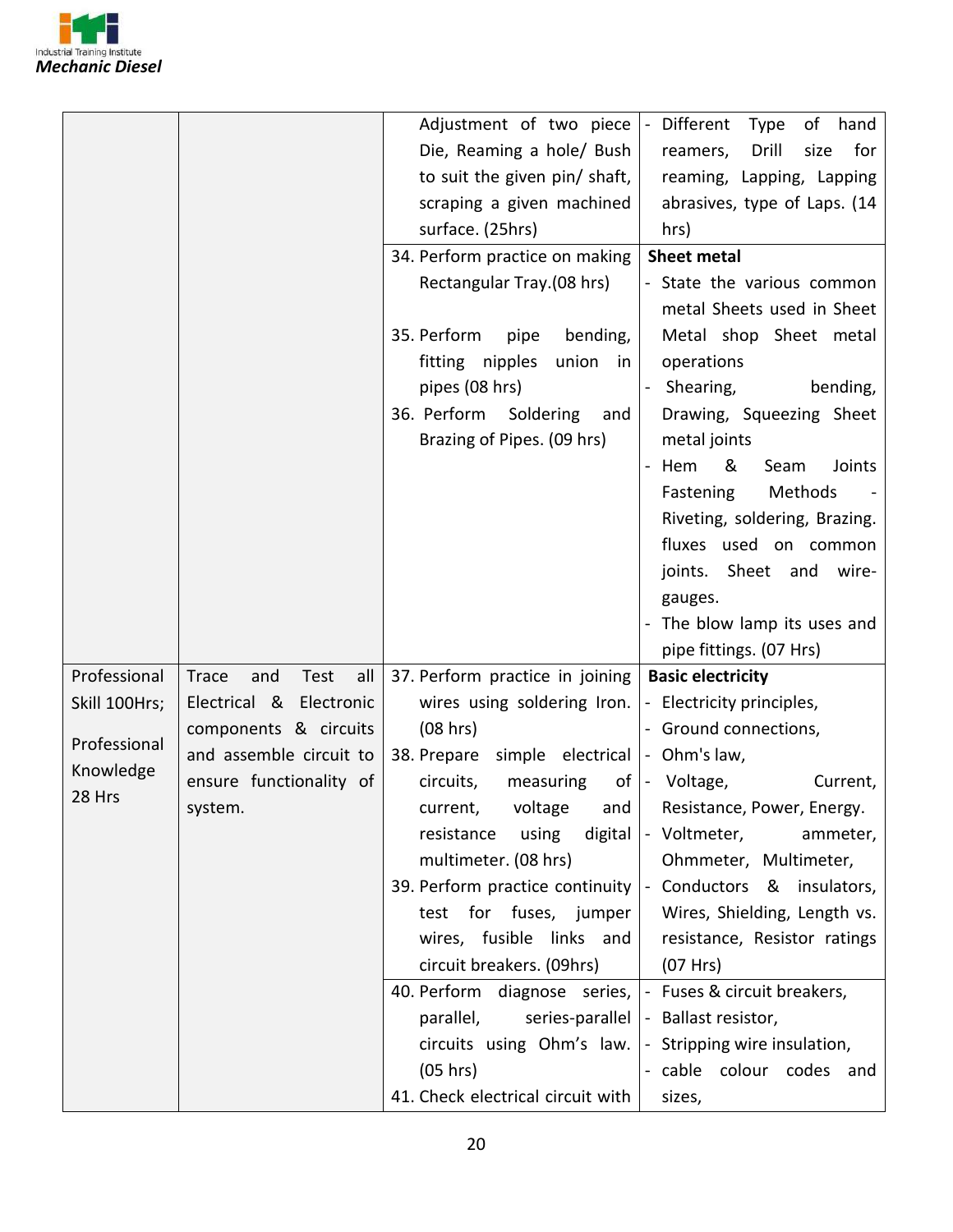

|               |                          |                                                                | a test lamp. $(05 \text{ hrs})$   Resistors in Series circuits, |
|---------------|--------------------------|----------------------------------------------------------------|-----------------------------------------------------------------|
|               |                          | 42. Perform voltage drop test  - Parallel circuits and Series- |                                                                 |
|               |                          | in circuits using multimeter,                                  | parallel circuits,                                              |
|               |                          | measure current flow using $\vert$ - Electrostatic             | effects,                                                        |
|               |                          | multimeter<br>/ammeter.                                        | Capacitors<br>and<br>its                                        |
|               |                          | (07hrs)                                                        | applications,                                                   |
|               |                          | 43. Check circuit using of  - Capacitors in series and         |                                                                 |
|               |                          | manual<br>wiring<br>service                                    | parallel. (07 Hrs)                                              |
|               |                          | for<br>diagram                                                 |                                                                 |
|               |                          | troubleshooting (08 hrs)                                       |                                                                 |
|               |                          | 44. Execute cleaning<br>and                                    | Description<br>of Chemical                                      |
|               |                          | topping up of a lead acid                                      | effects, Batteries & cells,                                     |
|               |                          | battery. (10 hrs)                                              | Lead acid batteries & Stay                                      |
|               |                          | 45. Perform testing battery                                    | Maintenance Free (SMF)                                          |
|               |                          | with hydrometer. (12 hrs)                                      | batteries,                                                      |
|               |                          | 46. Perform connecting battery                                 | Magnetic effects, Heating<br>$\blacksquare$                     |
|               |                          | to a charger for battery                                       | Thermo-electric<br>effects,                                     |
|               |                          | charging and checking &                                        | Thermistors,<br>energy,                                         |
|               |                          | testing a battery after                                        | Thermo couples,                                                 |
|               |                          | charging. (08 hrs)                                             | - Electrochemical<br>energy,                                    |
|               |                          | 47. Measure and Diagnose the                                   | Photo-voltaic energy, Piezo-                                    |
|               |                          | cause(s) of excessive Key-                                     | electric<br>energy,                                             |
|               |                          | off battery drain (parasitic                                   | Electromagnetic induction,                                      |
|               |                          | draw) and do corrective                                        | Relays, Solenoids, Primary<br>$\blacksquare$                    |
|               |                          | action. (15 hrs)                                               | Secondary windings,<br>&                                        |
|               |                          | 48. Perform test of relay and                                  | Transformers, stator and                                        |
|               |                          | solenoids and its circuit. (05                                 | rotor coils. (14 Hrs)                                           |
|               |                          | hrs)                                                           |                                                                 |
| Professional  | Join<br>components<br>by | 49. Perform practice to make                                   | Introduction to welding and                                     |
| Skill 75 Hrs; | using Arc & Gas welding. | straight beads and Butt,                                       | <b>Heat Treatment</b>                                           |
|               |                          | Lap & T joints Manual                                          | <b>Welding processes</b>                                        |
| Professional  |                          | Metal Arc Welding. (50hrs)                                     | - Principles of Arc welding,                                    |
| Knowledge     |                          | 50. Set Gas welding flames and                                 | brief<br>description,                                           |
| 21Hrs         |                          | perform practice to make a                                     | classification<br>and                                           |
|               |                          | straight beads and joints by                                   | applications.                                                   |
|               |                          | Oxy - Acetylene welding                                        | Manual Metal Arc welding -                                      |
|               |                          | (25hrs)                                                        | principles, power sources,                                      |
|               |                          |                                                                | electrodes,<br>welding                                          |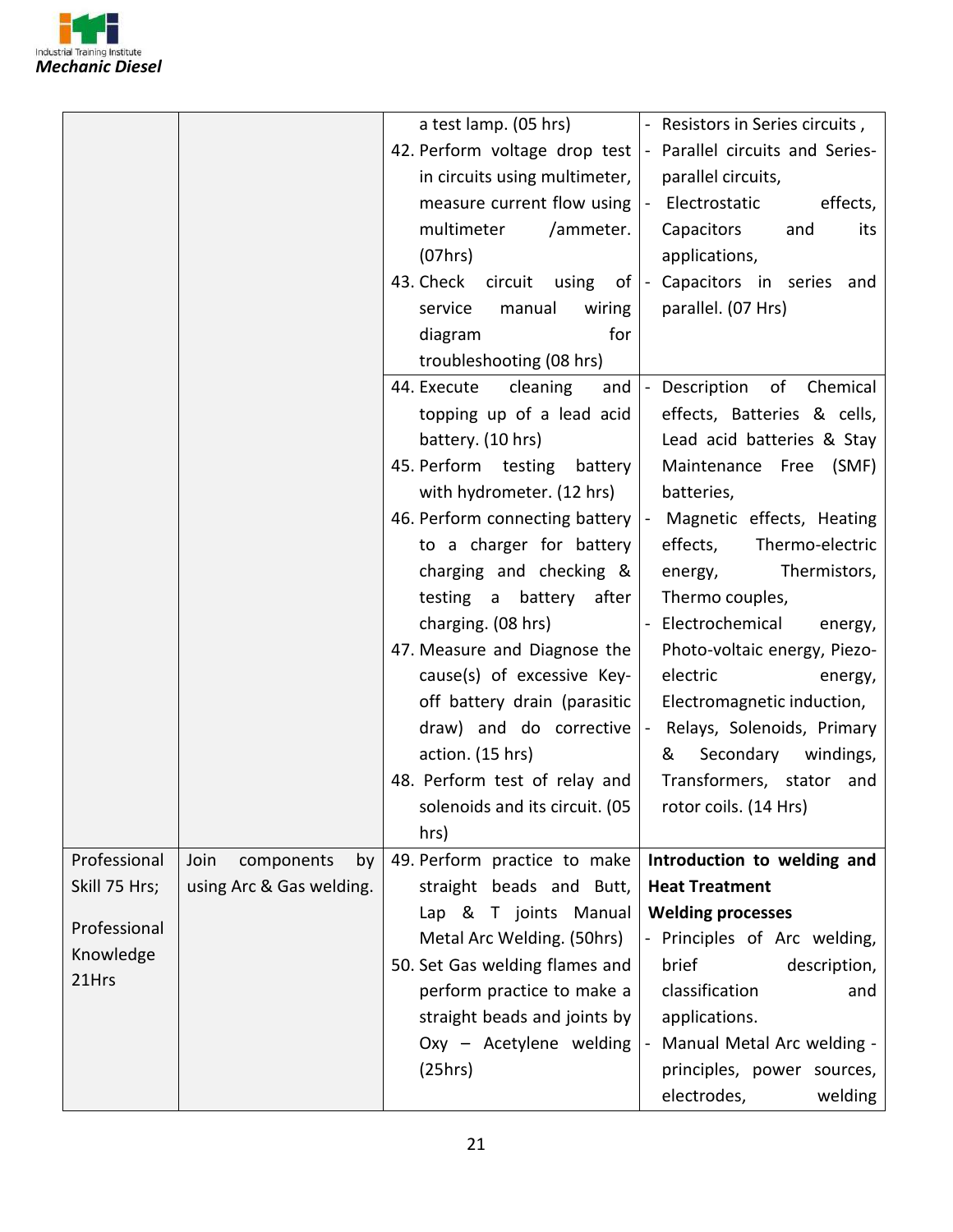

|                                        |                                  | principles,<br>Spot<br>Cutter.<br>tempering. $-$ | edge<br>parameters,<br>preparation & fit up and<br>welding techniques;<br>Oxy - Acetylene welding -<br>equipment,<br>welding parameters, edge<br>preparation & fit up and<br>welding techniques;.<br>- Basic knowledge<br>about<br>advance welding process<br>&equipments like MIG, TIG,<br>Welding,<br>Plasma<br><b>Heat Treatment Process</b><br>- Introduction, Definition of<br>heat treatment, -<br>- Definition of Annealing,<br>Normalizing, Hardening and<br>- Case hardening, Nitriding,<br>Induction hardening<br>Flame Hardening process<br>used in auto components<br>with examples. (21 hrs) |
|----------------------------------------|----------------------------------|--------------------------------------------------|-----------------------------------------------------------------------------------------------------------------------------------------------------------------------------------------------------------------------------------------------------------------------------------------------------------------------------------------------------------------------------------------------------------------------------------------------------------------------------------------------------------------------------------------------------------------------------------------------------------|
| Professional<br>Trace & Test Hydraulic | 51. Perform liquid penetrant     | Non-destructive                                  | <b>Testing</b>                                                                                                                                                                                                                                                                                                                                                                                                                                                                                                                                                                                            |
|                                        |                                  | <b>Methods</b>                                   |                                                                                                                                                                                                                                                                                                                                                                                                                                                                                                                                                                                                           |
| Skill 50Hrs;<br>and                    | Pneumatic<br>testing             | method<br>and<br>Magnetic particle testing       | οf<br>Non-                                                                                                                                                                                                                                                                                                                                                                                                                                                                                                                                                                                                |
| components.                            | method. (15 hrs)                 | - Importance<br>Destructive                      | Testing<br>In                                                                                                                                                                                                                                                                                                                                                                                                                                                                                                                                                                                             |
|                                        | 52. Identify of Hydraulic and    | Automotive                                       | Industry,                                                                                                                                                                                                                                                                                                                                                                                                                                                                                                                                                                                                 |
| Professional                           | pneumatic                        | components                                       | Definition of NDT,                                                                                                                                                                                                                                                                                                                                                                                                                                                                                                                                                                                        |
| Knowledge                              | used in vehicle. (10 hrs)        | - Liquid                                         | penetrant<br>and                                                                                                                                                                                                                                                                                                                                                                                                                                                                                                                                                                                          |
| 14 Hrs                                 | 53. Tracing of hydraulic circuit |                                                  | Magnetic particle testing                                                                                                                                                                                                                                                                                                                                                                                                                                                                                                                                                                                 |
|                                        |                                  | on hydraulic jack, hydraulic                     | method - Portable Yoke                                                                                                                                                                                                                                                                                                                                                                                                                                                                                                                                                                                    |
|                                        |                                  | power steering, and Brake<br>method              |                                                                                                                                                                                                                                                                                                                                                                                                                                                                                                                                                                                                           |
|                                        | circuit. (15hrs)                 |                                                  | Introduction to Hydraulics &                                                                                                                                                                                                                                                                                                                                                                                                                                                                                                                                                                              |
|                                        | 54. Identify components in Air   | <b>Pneumatics</b>                                |                                                                                                                                                                                                                                                                                                                                                                                                                                                                                                                                                                                                           |
|                                        | brake systems (10hrs)            |                                                  | - Definition of Pascal law,                                                                                                                                                                                                                                                                                                                                                                                                                                                                                                                                                                               |
|                                        |                                  |                                                  | pressure, Force, viscosity.                                                                                                                                                                                                                                                                                                                                                                                                                                                                                                                                                                               |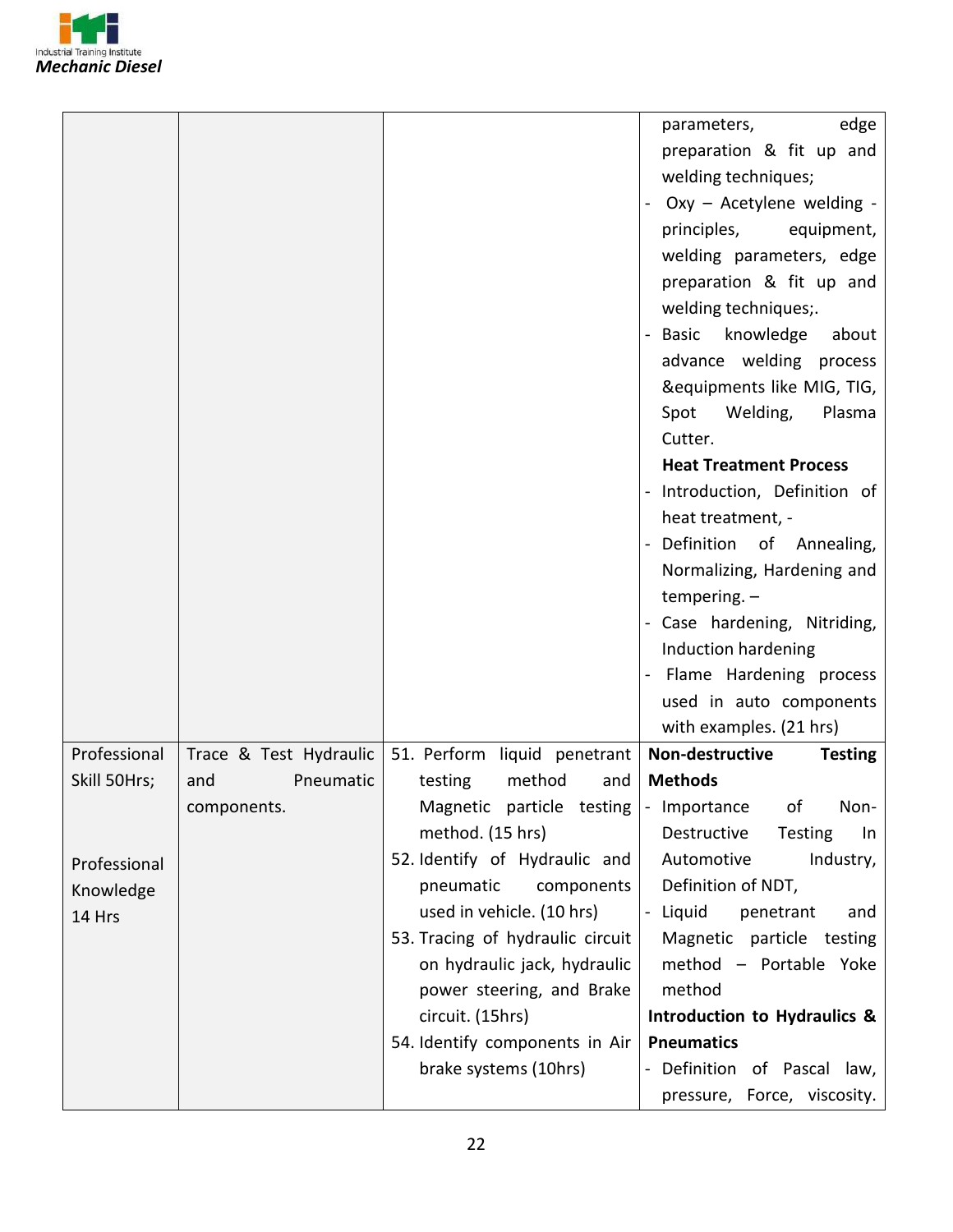

|                                           |                                                                               |                                                                                                                                                                                                                                                 | Description, symbols and<br>application in automobile of<br>Gear<br>pump-Internal<br>&<br>External,<br>single acting, double acting<br>& Double ended cylinder;<br>Directional control valves-<br>2/2, 3/2, 4/2, 4/3 way valve,<br>Pressure relief valve, Non<br>return valve, Flow control<br>valve used in automobile.<br>(14 hrs)                                                                                                                                                                                                                                                                                        |
|-------------------------------------------|-------------------------------------------------------------------------------|-------------------------------------------------------------------------------------------------------------------------------------------------------------------------------------------------------------------------------------------------|-----------------------------------------------------------------------------------------------------------------------------------------------------------------------------------------------------------------------------------------------------------------------------------------------------------------------------------------------------------------------------------------------------------------------------------------------------------------------------------------------------------------------------------------------------------------------------------------------------------------------------|
| Skill 25Hrs;<br>Professional<br>Knowledge | Vehicle<br>Specification<br>data and VIN. Select &<br>operate various Service | of Vehicle. (05 hrs)<br>of vehicle<br>56. Demonstrate<br>specification data . (05 hrs)                                                                                                                                                          | leading manufacturers,<br>- Development in automobile<br>industry,<br>trends,<br>new                                                                                                                                                                                                                                                                                                                                                                                                                                                                                                                                        |
| 7Hrs                                      | <b>Station Equipments.</b>                                                    | vehicle<br>of<br>57. Identify<br>information Number (VIN).<br>$(05 hrs)$ .<br>58. Demonstrate<br>of Garage,<br>Service<br>station<br>equipments.- Vehicle hoists<br>- Two post and four post<br>hoist, Engine hoists, Jacks,<br>Stands.(10 hrs) | product.<br>- Brief about Ministry of Road<br>transport & Highways,<br>- The Automotive Research<br>Association of India (ARAI),<br>National<br>Automotive<br>Testing<br>R&D<br>and<br>Infrastructure<br>Project<br>$(NATRIP)$ , &<br>Automobile<br>Association.<br>Classification of vehicles on<br>the basis of load as per<br>central motor vehicle rule,<br>wheels, final drive, and fuel<br>used, axles, position of<br>and<br>engine<br>steering<br>transmission,<br>body<br>and<br>load. Brief description<br>Uses of Vehicle hoists -<br>Two post and four post<br>hoist, Engine hoists, Jacks,<br>Stands. (07 Hrs) |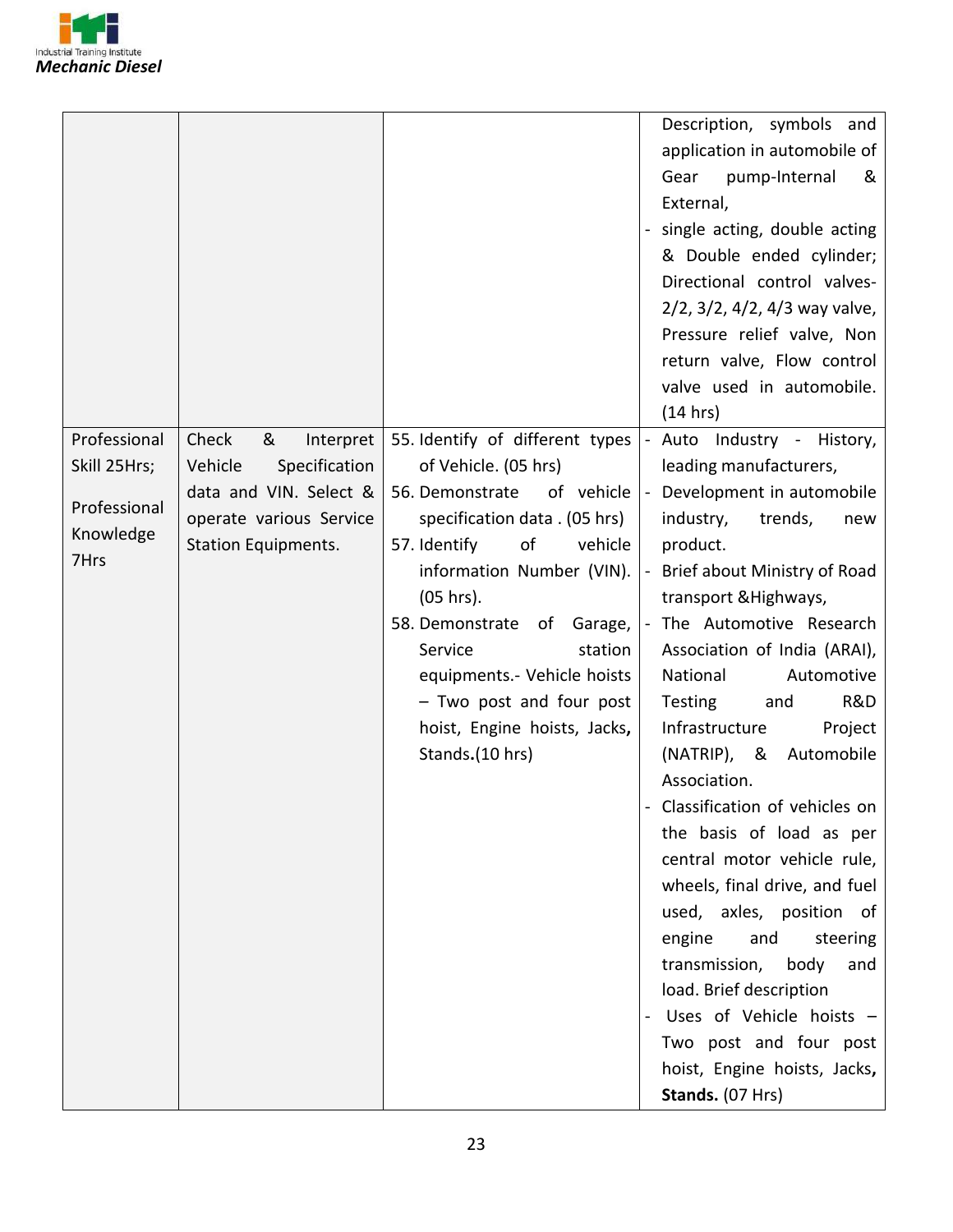

| Professional   | Dismantle & assemble     | 59. | Identify<br>different<br>the                       | <b>Introduction to Engine:</b>                |
|----------------|--------------------------|-----|----------------------------------------------------|-----------------------------------------------|
| Skill 50Hrs;   | of Diesel Engine from    |     | parts of IC Engine(10 hrs)                         | Description of internal &                     |
|                | (LMV/HMV)<br>vehicle     | 60. | Identify<br>the<br>different                       | combustion<br>external                        |
| Professional   | other<br>with<br>along   |     | parts in a diesel engine of                        | engines, Classification of IC                 |
| Knowledge      | accessories.             |     | LMV/HMV (10 hrs)                                   | engines,<br>Principle<br>&                    |
| 14 Hrs         |                          | 61. | Perform<br>practice<br>on                          | working of 2 & 4-stroke                       |
|                |                          |     | starting and stopping of                           | diesel engine (Compression                    |
|                |                          |     | diesel engines. Observe                            | ignition Engine (C.I)),                       |
|                |                          |     | and report the reading of                          | Principle of Spark Ignition<br>$\blacksquare$ |
|                |                          |     | Tachometer, Odometer,                              | Engine(SI),<br>differentiate                  |
|                |                          |     | temp and Fuel gauge                                | between 2-stroke and 4                        |
|                |                          |     | under ideal and on load                            | stroke, C.I engine and S.I                    |
|                |                          |     | condition. (10 hrs)                                | Engine,                                       |
|                |                          | 62. | Practice on dismantling  - Main Parts of IC Engine |                                               |
|                |                          |     | Diesel<br>engine                                   | of  - Direct injection and indirect           |
|                |                          |     | LMV/HMV<br>as<br>per                               | injection, Technical terms                    |
|                |                          |     | procedure. (20 hrs)                                | used in engine, Engine                        |
|                |                          |     |                                                    | specification.                                |
|                |                          |     |                                                    | Study of various gauges/                      |
|                |                          |     |                                                    | instrument on a dash board                    |
|                |                          |     |                                                    | of a vehicle- Speedometer,                    |
|                |                          |     |                                                    | Tachometer, Odometer and                      |
|                |                          |     |                                                    | Fuel gauge, and Indicators                    |
|                |                          |     |                                                    | such as gearshift position,                   |
|                |                          |     |                                                    | Seat belt warning light,                      |
|                |                          |     |                                                    | Parking-brake-engagement                      |
|                |                          |     |                                                    | warning light and an                          |
|                |                          |     |                                                    | Engine-malfunction light.                     |
|                |                          |     |                                                    | Different type of starting                    |
|                |                          |     |                                                    | and stopping method of                        |
|                |                          |     |                                                    | Diesel Engine                                 |
|                |                          |     |                                                    | Procedure for dismantling                     |
|                |                          |     |                                                    | of diesel engine from a                       |
|                |                          |     |                                                    | vehicle. (14 hrs)                             |
| Professional   | Overhaul<br>&<br>service | 63. | Perform Overhauling of                             | <b>Diesel Engine Components:</b>              |
| Skill 175 Hrs; | Diesel Engine, its parts |     | cylinder head assembly,                            | Description<br>and                            |
|                | and check functionality. |     | Use of service manual for                          | Constructional feature of                     |
| Professional   |                          |     | clearance<br>other<br>and                          | Cylinder head, Importance                     |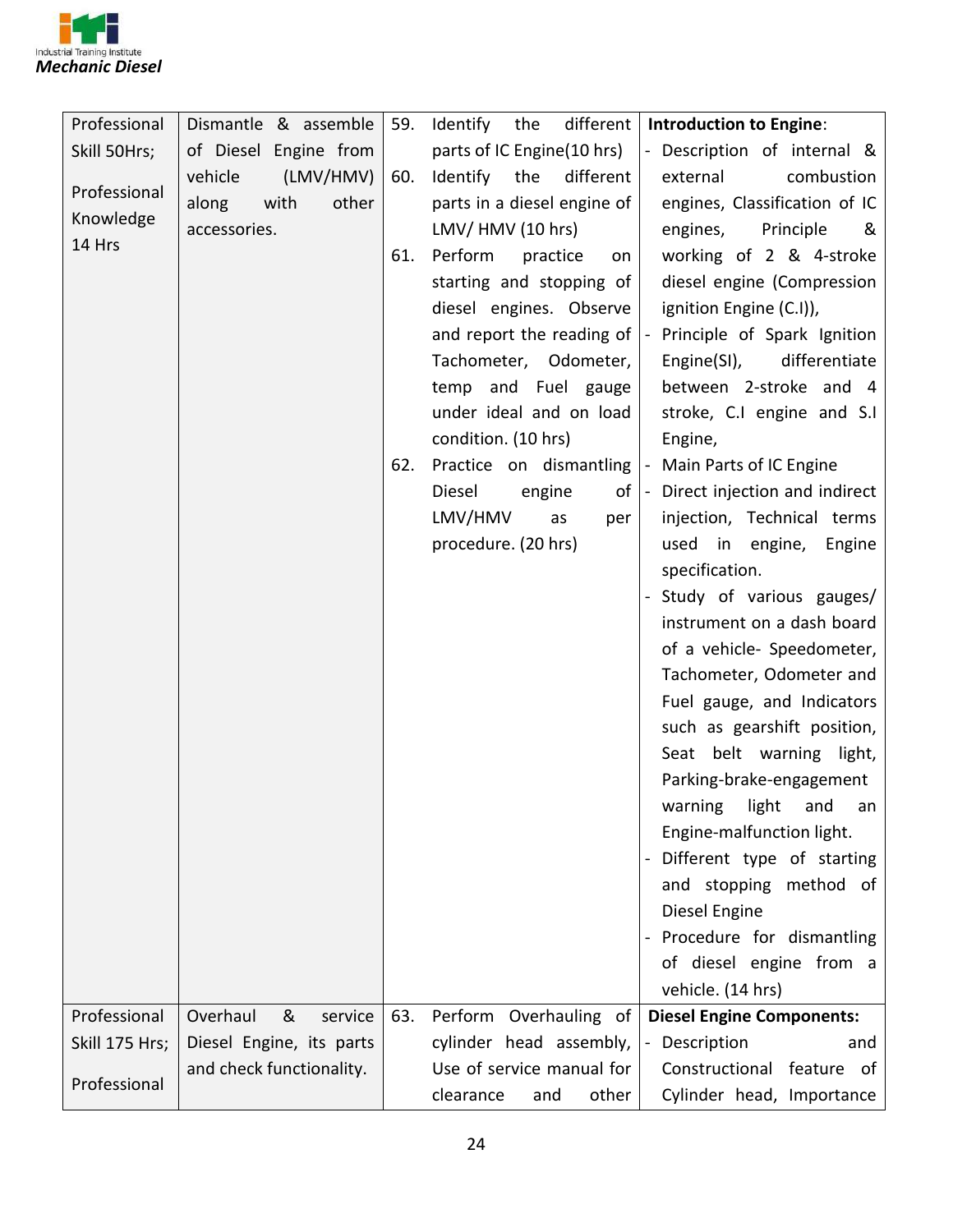

| Knowledge |     | parameters, (10 hrs)        | of Cylinder head design,                                            |
|-----------|-----|-----------------------------|---------------------------------------------------------------------|
| 49 Hrs    | 64. | Perform<br>practice         | on  - Type of Diesel combustion                                     |
|           |     | removing<br>rocker<br>arm   | chambers,                                                           |
|           |     |                             | assembly manifolds. $(07 \mid - \text{Effect on size of Intake } 8$ |
|           |     | hrs)                        | exhaust<br>passages,<br>Head                                        |
|           | 65. | Perform<br>practice<br>on   | gaskets.                                                            |
|           |     |                             | removing the valves and  - Importance of Turbulence.                |
|           |     | its parts from the cylinder | Valves & Valve Actuating                                            |
|           |     | head, cleaning. (07 hrs)    | Mechanism -                                                         |
|           | 66. |                             | Inspection of cylinder  - Description and Function of               |
|           |     | head<br>manifold<br>and     | Engine Valves,<br>different                                         |
|           |     | surfaces<br>for<br>warping, | types, materials,                                                   |
|           |     | cracks<br>flatness.<br>and  | - Type of valve operating                                           |
|           |     | Checking valve seats &      | mechanism, Importance of                                            |
|           |     | valve guide - Replacing     | Valve seats, Valve seats                                            |
|           |     | the valve if necessary. (07 | inserts in cylinder heads,                                          |
|           |     | hrs)                        | - importance<br>of<br>Valve                                         |
|           | 67. | Check leaks of valve seats  | rotation, Valve stem oil                                            |
|           |     | for leakage - Dismantle     | seals, size of Intake valves,                                       |
|           |     | rocker shaft assembly -     | Valve trains, Valve- timing                                         |
|           |     | clean & check rocker        | diagram,<br>of<br>concept                                           |
|           |     | shaft-and levers, for wear  | Variable valve timing.                                              |
|           |     | cracks<br>and<br>and        | - Description of Camshafts &                                        |
|           |     | reassemble. (07 hrs)        | drives,                                                             |
|           | 68. | Check<br>valve<br>springs,  | - Description<br>of Overhead                                        |
|           |     | push<br>tappets,<br>rods,   | camshaft<br>(SOHC<br>and                                            |
|           |     | tappet screws and valve     | DOHC), importance of Cam                                            |
|           |     | stem cap. Reassembling      | belts<br>lobes,<br>Timing<br>&                                      |
|           |     | valve parts in sequence,    | Timing<br>belts<br>chains,<br>&                                     |
|           |     | refit cylinder head and     | tensioners. (14 hrs)                                                |
|           |     | manifold & rocker arm       |                                                                     |
|           |     | assembly,<br>adjustable     |                                                                     |
|           |     | valve clearances, starting  |                                                                     |
|           |     | engine after adjustments.   |                                                                     |
|           |     | (12 hrs)                    |                                                                     |
|           | 69. | Perform<br>Overhauling      | Description & functions of                                          |
|           |     | piston and connecting rod   | different types of pistons,                                         |
|           |     | assembly. Use of service    | piston rings and piston pins                                        |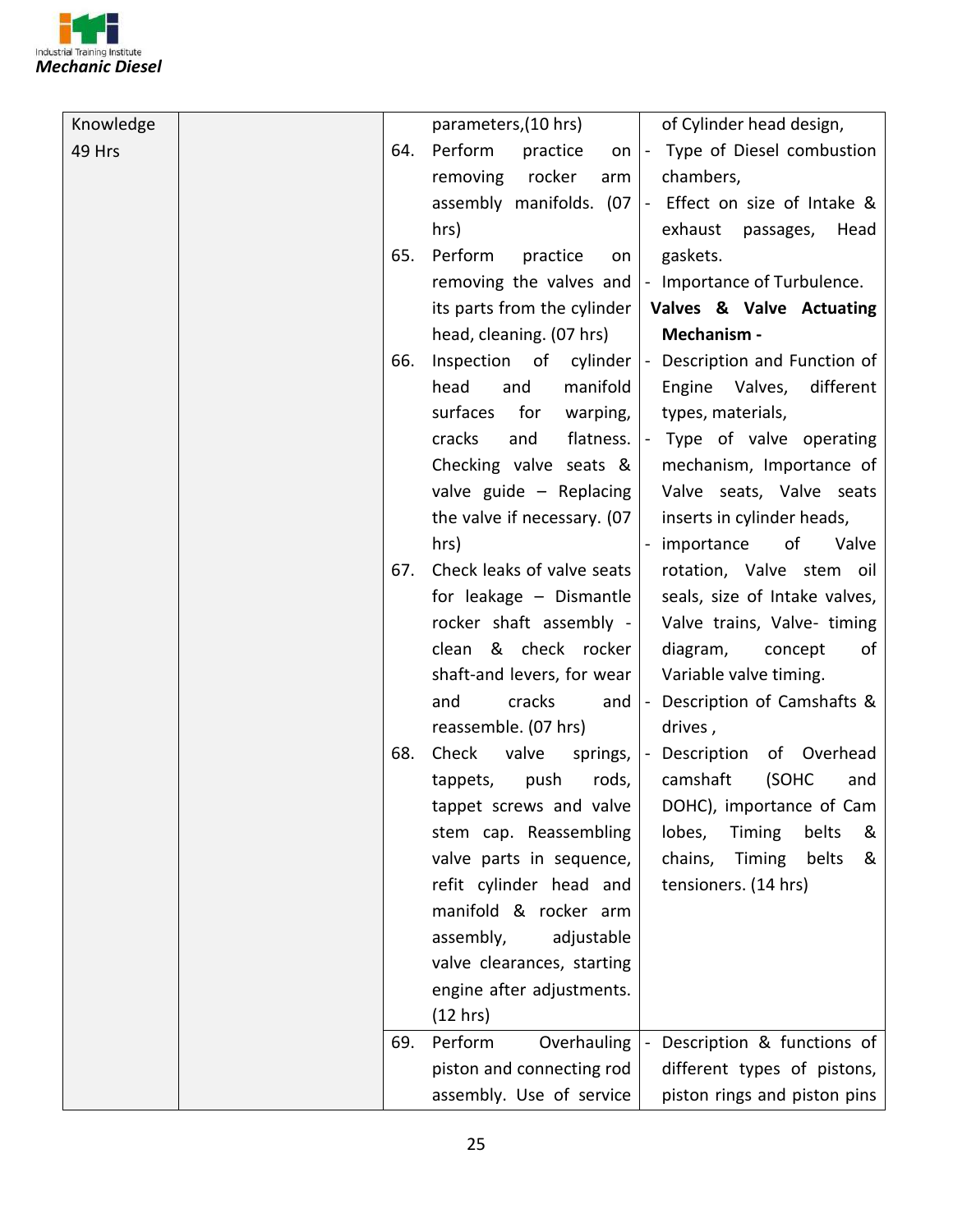

|  |     | manual for clearance and            | and materials.                    |
|--|-----|-------------------------------------|-----------------------------------|
|  |     | other<br>parameters.<br>(05)        | - Used<br>recommended             |
|  |     | hrs)                                | clearances for the rings and      |
|  | 70. | Perform<br>Practice<br>on           | its necessity precautions         |
|  |     | removing oil sump and oil           | while fitting rings, common       |
|  |     | $pump - clean$ the sump.            | troubles and remedy.              |
|  |     | (04 hrs)                            | - Compression ratio.              |
|  | 71. | Perform removing the big            | - Description & function of       |
|  |     | end bearing, connecting             | connecting rod,                   |
|  |     | rod with the piston. $(04$  -       | importance of big- end split      |
|  |     | hrs)                                | obliquely                         |
|  | 72. | Perform removing                    | Materials<br>for                  |
|  |     | the $ -$<br>piston rings; Dismantle | used<br>connecting rods big end & |
|  |     |                                     |                                   |
|  |     | the piston and connecting           | main bearings. Shells piston      |
|  |     | rod. Check the<br>side              | pins and locking methods of       |
|  |     | clearance of piston rings           | piston pins. (07 Hrs)             |
|  |     | in the piston groove &              |                                   |
|  |     | lands for wear. Check               |                                   |
|  |     | piston skirt and crown for          |                                   |
|  |     | damage<br>and<br>scuffing,          |                                   |
|  |     | clean oil holes. (05 hrs)           |                                   |
|  | 73. | Measure -the piston ring            |                                   |
|  |     | close gap in the cylinder,          |                                   |
|  |     | clearance between the               |                                   |
|  |     | piston and the<br>liner,            |                                   |
|  |     | clearance between crank             |                                   |
|  |     | pin and the connecting              |                                   |
|  |     | rod big end bearing. (03            |                                   |
|  |     | hrs)                                |                                   |
|  | 74. | Check connecting rod for            |                                   |
|  |     | bend and twist. Assemble            |                                   |
|  |     | the piston and connecting           |                                   |
|  |     | rod assembly. (04 hrs)              |                                   |
|  | 75. | Perform Overhauling of              | Description and function of       |
|  |     | crankshaft, Use of service          | Crank shaft, camshaft,            |
|  |     | manual for clearance and            | Engine<br>bearings-               |
|  |     | other parameters (05 hrs)           | classification and location $-$   |
|  | 76. | Perform<br>removing                 | materials<br>used<br>&            |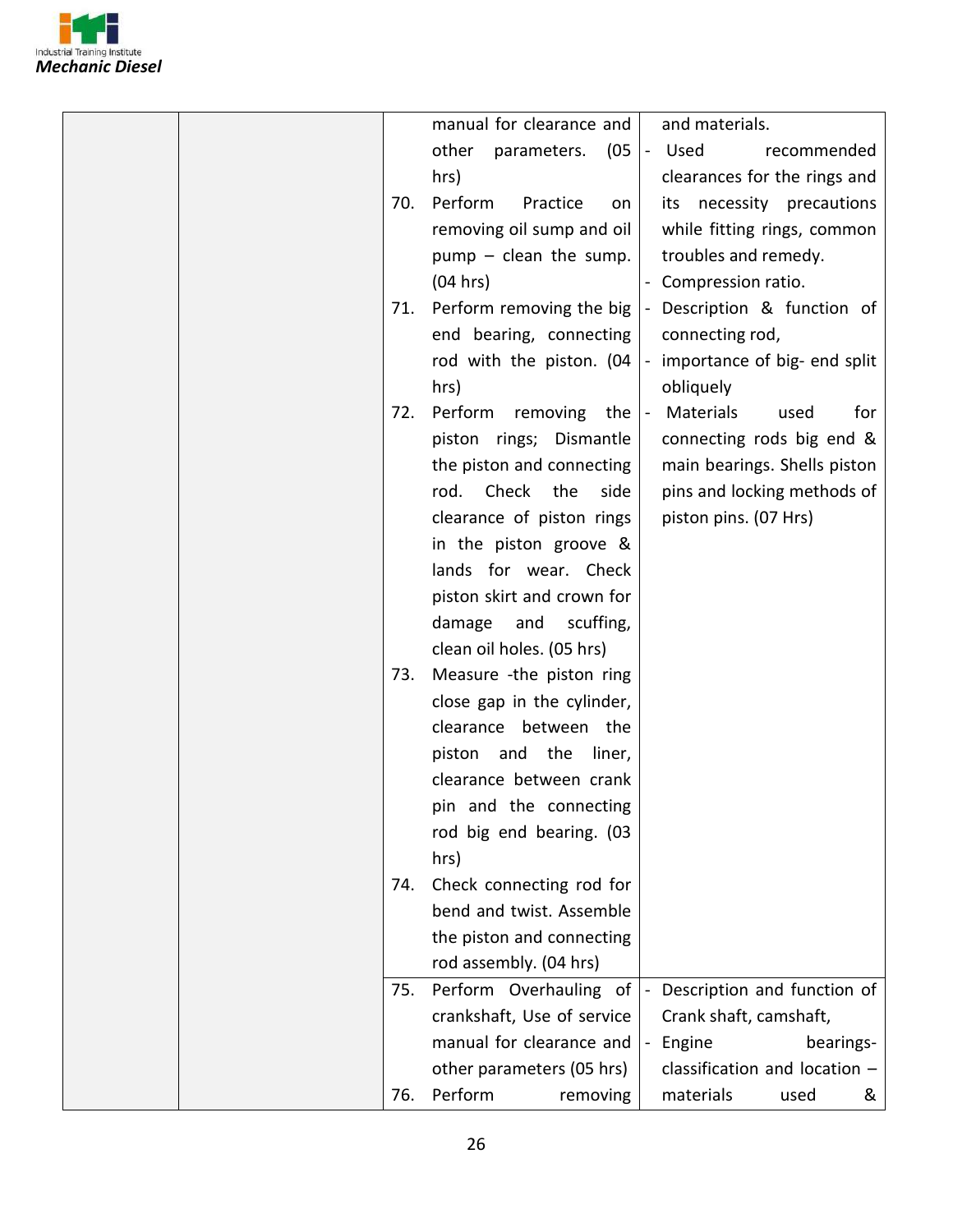

|     | timing<br>damper pulley,                     | composition of<br>bearing                     |
|-----|----------------------------------------------|-----------------------------------------------|
|     | gear/timing<br>chain,                        | materials- Shell bearing and                  |
|     | flywheel, main bearing                       | their advantages- special                     |
|     | caps, bearing shells and                     | bearings material for diesel                  |
|     | crankshaft<br>from                           |                                               |
|     |                                              | engine                                        |
|     | engine(05 hrs)                               | Application bearing failure                   |
| 77. | Inspect oil retainer and                     | &<br>its<br>&<br>causes-care                  |
|     | thrust surfaces for wear.                    | maintenance.                                  |
|     | (05 hrs)                                     | - Crank-shaft balancing, firing               |
| 78. | shaft<br>Measure crank                       | order of the engine. (07                      |
|     | journal for wear, taper                      | Hrs)                                          |
|     | and ovality. (05 hrs)                        |                                               |
| 79. | Demonstrate crank shaft                      |                                               |
|     | for fillet radii, bend &                     |                                               |
|     | twist. (05 hrs)                              |                                               |
| 80. | Inspect flywheel<br>and                      | Description and function of<br>$\blacksquare$ |
|     | mounting flanges, spigot                     | the fly wheel and vibration                   |
|     | and bearing. (05 hrs)                        | damper.                                       |
| 81. | Check vibration damper                       | - Crank case & oil pump,                      |
|     | for defect. (02 hrs)                         | gears timing mark, Chain                      |
| 82. | Perform removing cam                         | sprockets, chain tensioner                    |
|     | shaft from engine block,                     | etc.                                          |
|     | Check for bend & twist of $\vert$ - Function | clutch<br>of<br>&                             |
|     | camshaft. Inspection of                      | coupling units attached to                    |
|     | lobe,<br>camshaft<br>cam                     | flywheel. (07 Hrs)                            |
|     | journals and bearings and                    |                                               |
|     | measure cam lobe lift. (07                   |                                               |
|     | hrs)                                         |                                               |
| 83. | Fixing bearing inserts in                    |                                               |
|     | cylinder block & cap                         |                                               |
|     | check nip and spread                         |                                               |
|     | clearance & oil holes &                      |                                               |
|     | locating lugs fix crank                      |                                               |
|     | shaft on<br>block-torque                     |                                               |
|     | bolts - check end play                       |                                               |
|     | remove shaft - check                         |                                               |
|     |                                              |                                               |
|     | seating, repeat similarly                    |                                               |
|     | for connecting rod and                       |                                               |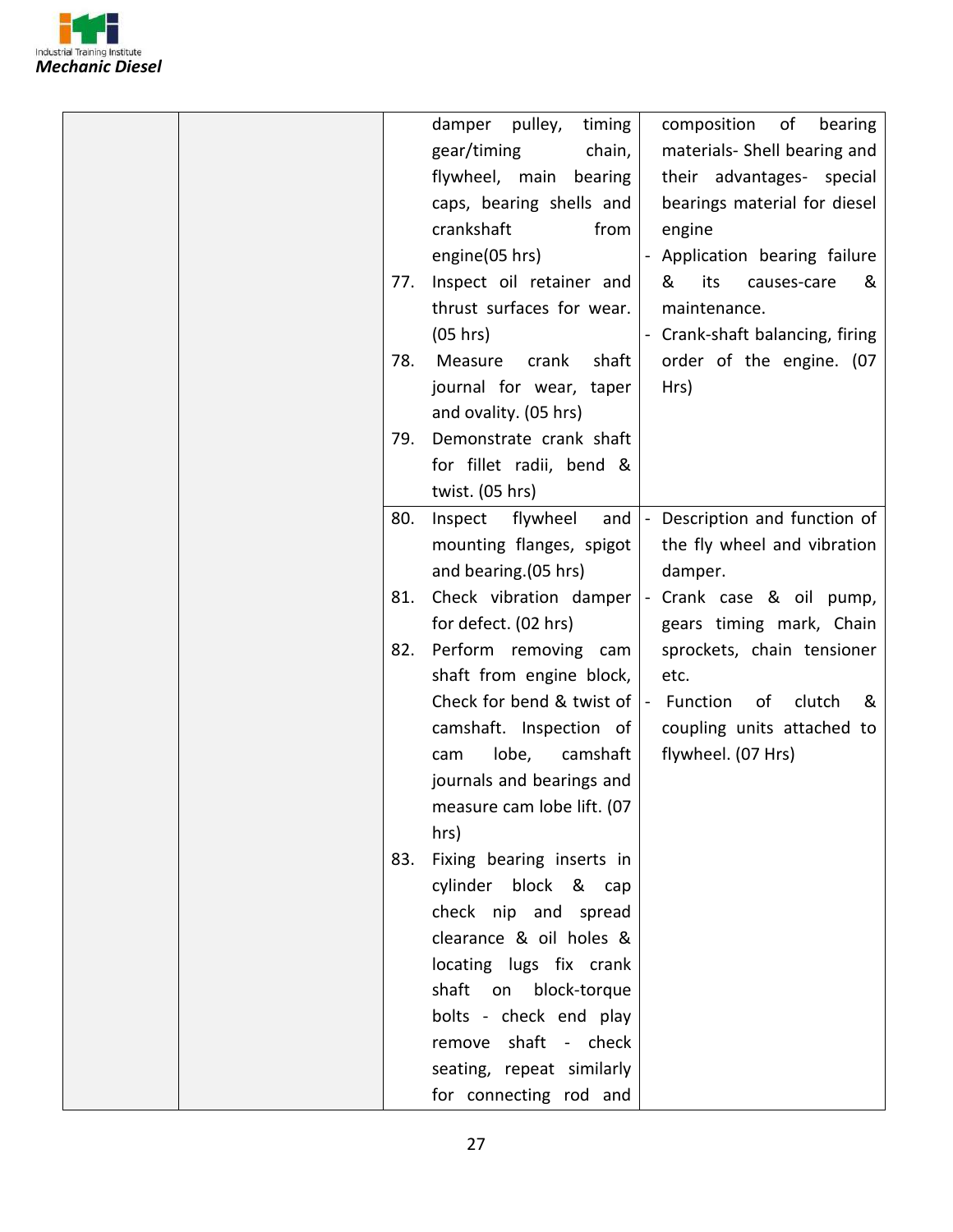

|              |                         |     | Check seating and refit.                         |                                 |         |          |
|--------------|-------------------------|-----|--------------------------------------------------|---------------------------------|---------|----------|
|              |                         |     | (11 hrs)                                         |                                 |         |          |
|              |                         | 84. | Perform<br>cleaning<br>and                       | - Description                   | of      | Cylinder |
|              |                         |     | checking<br>of<br>cylinder                       | block,                          |         |          |
|              |                         |     | blocks. (04 hrs)                                 | Cylinder block construction,    |         |          |
|              |                         | 85. | Surface for any crack,                           | - Different type of Cylinder    |         |          |
|              |                         |     | flatness measure cylinder                        | sleeves (liner). (07 Hrs)       |         |          |
|              |                         |     | bore for taper &ovality,                         |                                 |         |          |
|              |                         |     | clean oil gallery passage                        |                                 |         |          |
|              |                         |     | and oil pipe line. (05 hrs)                      |                                 |         |          |
|              |                         |     | 86. Perform bore - de-scale                      |                                 |         |          |
|              |                         |     | water<br>passages<br>and                         |                                 |         |          |
|              |                         |     | examine. (05 hrs)                                |                                 |         |          |
|              |                         | 87. | Removing cylinder liners                         |                                 |         |          |
|              |                         |     | from scrap cylinder block.                       |                                 |         |          |
|              |                         |     | (04 hrs)                                         |                                 |         |          |
|              |                         | 88. | Perform<br>practice<br>in                        |                                 |         |          |
|              |                         |     | measuring and refitting                          |                                 |         |          |
|              |                         |     | new liners as per maker's                        |                                 |         |          |
|              |                         |     | recommendations                                  |                                 |         |          |
|              |                         |     | precautions while fitting                        |                                 |         |          |
|              |                         |     | new liners. (07 hrs)                             |                                 |         |          |
|              |                         |     | 89. Perform reassembling all                     | - Engine assembly procedure     |         |          |
|              |                         |     | parts of engine in correct                       | with aid of special tools and   |         |          |
|              |                         |     | sequence and torque all                          | gauges used for engine          |         |          |
|              |                         |     | bolts and nuts as per                            | assembling.                     |         |          |
|              |                         |     | workshop manual of the $\vert$ - Introduction to |                                 |         | Gas      |
|              |                         |     | engine. (12 hrs)                                 | Turbine, Comparison             |         | of       |
|              |                         | 90. | Perform testing cylinder                         | single<br>and                   | two     | stage    |
|              |                         |     | compression, Check idle                          | turbine engine,                 |         |          |
|              |                         |     | speed. (08 hrs)                                  | Different                       | between | gas      |
|              |                         | 91. | Perform<br>removing<br>&                         | turbine and Diesel Engine.      |         |          |
|              |                         |     | replacing a cam belt, and                        | (07 Hrs)                        |         |          |
|              |                         |     | adjusting an engine drive                        |                                 |         |          |
|              |                         |     | belt, replacing an engine                        |                                 |         |          |
|              |                         |     | drive belt. (05 hrs)                             |                                 |         |          |
| Professional | Trace, Test & Repair    | 92. | Perform<br>practice<br>on                        | <b>Need for Cooling systems</b> |         |          |
|              | Cooling and Lubrication |     | checking $⊤$ up coolant, $\vert$ - Heat          | transfer                        |         | method,  |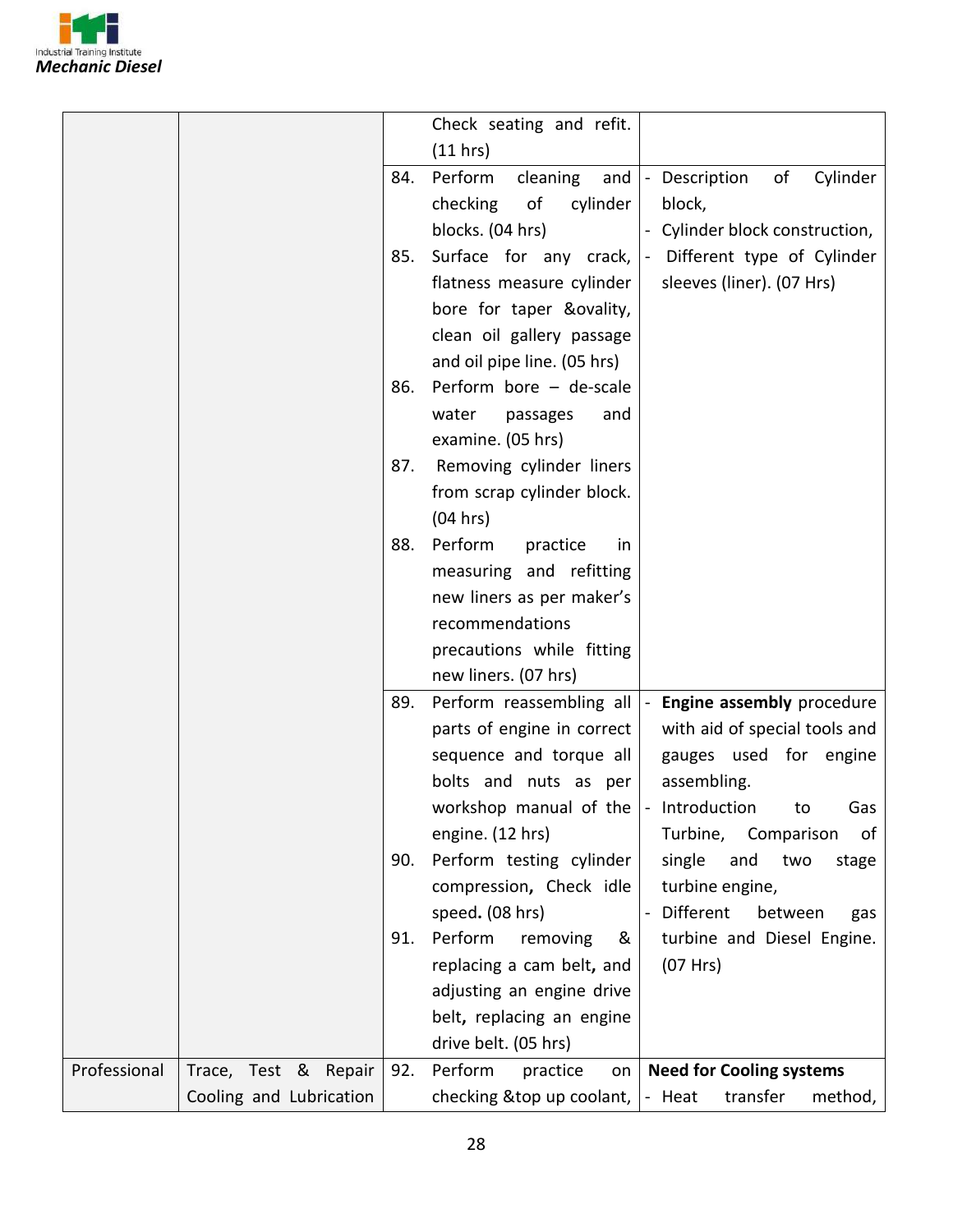

| Skill 50 Hrs; | System of engine.       |     | & refilling<br>draining                                      | Boiling point & pressure,                                     |
|---------------|-------------------------|-----|--------------------------------------------------------------|---------------------------------------------------------------|
| Professional  |                         |     | coolant,<br>checking<br>$\sqrt{ }$                           | - Centrifugal force,                                          |
|               |                         |     |                                                              | replacing a coolant hose.  - Vehicle coolant properties       |
| Knowledge     |                         |     | (05 hrs)                                                     | and recommended change                                        |
| 14 Hrs        |                         | 93. | Perform<br>cooling<br>test                                   | of interval,                                                  |
|               |                         |     |                                                              | system pressure. (03 hrs) $\vert$ - Different type of cooling |
|               |                         | 94. | Execute on removing &                                        | systems,                                                      |
|               |                         |     | radiator/<br>replacing                                       | <b>Basic</b><br>cooling<br>system                             |
|               |                         |     | check the<br>thermostat                                      | components                                                    |
|               |                         |     | radiator pressure cap. (07                                   | - Radiator, Coolant hoses, -                                  |
|               |                         |     | hrs)                                                         | - Water pump,                                                 |
|               |                         | 95. | Test of thermostat. (02                                      | - Cooling system thermostat,                                  |
|               |                         |     | hrs)                                                         | Cooling fans,                                                 |
|               |                         | 96. | Perform<br>cleaning                                          | - Temperature indicators,                                     |
|               |                         |     | &reverse flushing. (08hrs)                                   | - Radiator<br>pressure<br>cap,                                |
|               |                         | 97. | Perform<br>overhauling                                       | Recovery system, Thermo-                                      |
|               |                         |     | water pump and refitting.                                    | switch.                                                       |
|               |                         |     | (08 hrs)                                                     | <b>Need</b><br>for<br>lubrication                             |
|               |                         | 98. | Perform checking engine                                      | system,                                                       |
|               |                         |     | oil, draining engine oil,                                    | - Functions of oil, Viscosity                                 |
|               |                         |     | replacing oil filter, &                                      | and its grade as per SAE,                                     |
|               |                         |     | refilling engine oil (07 hrs)                                | - Oil additives, Synthetic oils,                              |
|               |                         | 99. | Execute overhauling of oil                                   | The lubrication system,                                       |
|               |                         |     | pump, oil coolers, air                                       | Splash system,                                                |
|               |                         |     | cleaners and air filters                                     | - Pressure system                                             |
|               |                         |     |                                                              | and adjust oil pressure $\vert$ - Corrosion/noise reduction   |
|               |                         |     | relief valves, repairs to oil $ $ in the lubrication system. |                                                               |
|               |                         |     | flow pipe lines and unions                                   | - Lubrication<br>system                                       |
|               |                         |     | if necessary. (10 hrs)                                       | components                                                    |
|               |                         |     |                                                              | Description and function of                                   |
|               |                         |     |                                                              | Sump, Oil collection pan, Oil                                 |
|               |                         |     |                                                              | tank, Pickup tube,                                            |
|               |                         |     |                                                              | different type of Oil pump                                    |
|               |                         |     |                                                              | & Oil filters Oil pressure                                    |
|               |                         |     |                                                              | relief valve, Spurt holes &                                   |
|               |                         |     |                                                              | galleries, Oil indicators, Oil                                |
|               |                         |     |                                                              | cooler. (14 hrs)                                              |
| Professional  | Trace & Test Intake and |     | 100. Execute dismantling air                                 | Intake & exhaust systems -                                    |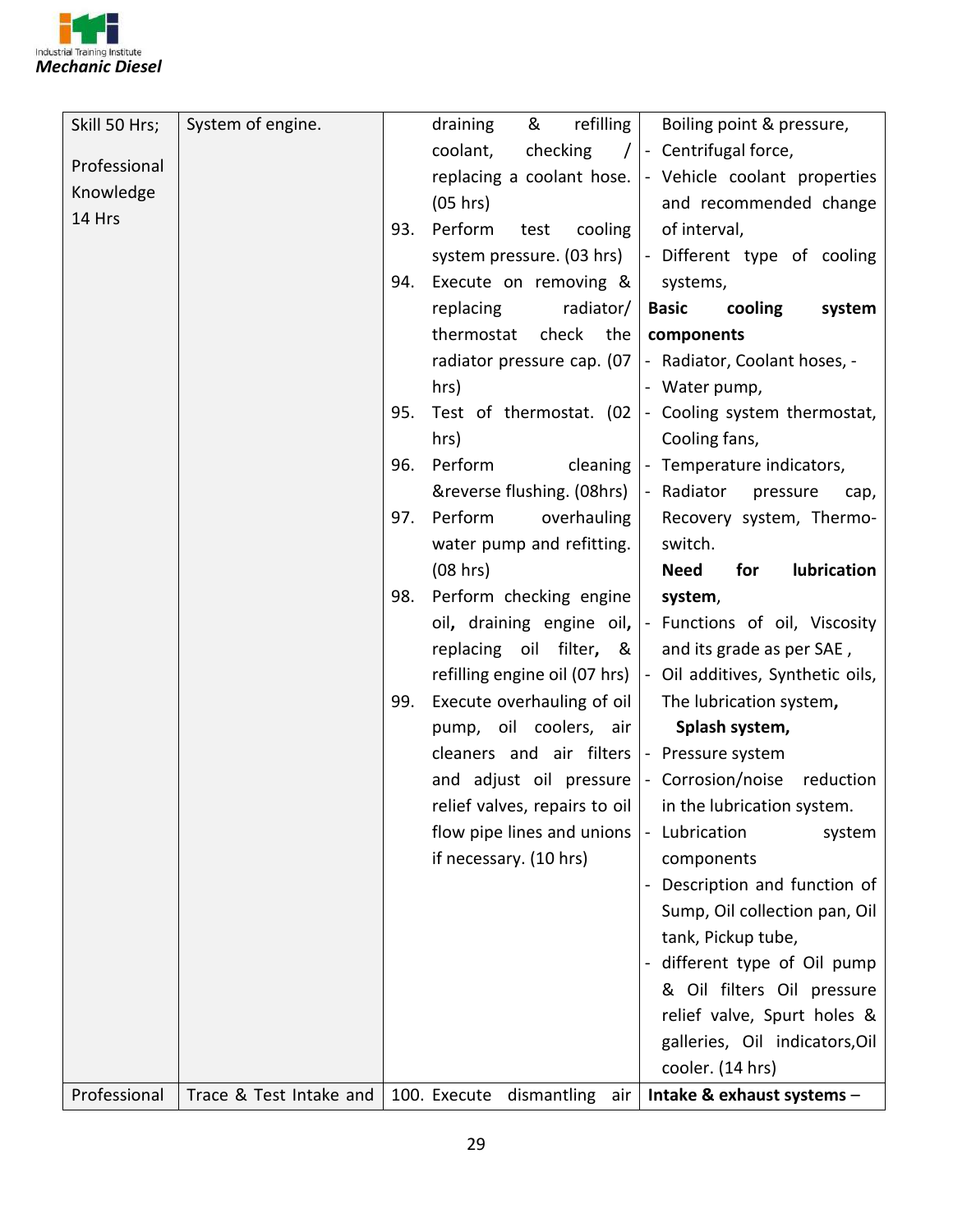

| Skill 25 Hrs; | Exhaust | system                | of    | and<br>compressor              | $\sim$              | of<br>Description<br>Diesel         |
|---------------|---------|-----------------------|-------|--------------------------------|---------------------|-------------------------------------|
| Professional  | engine. |                       |       | exhauster and cleaning all     |                     | &<br>Exhaust<br>induction           |
|               |         |                       |       | parts - measuring wear in      |                     | Description<br>systems.<br>୍ଷ       |
| Knowledge     |         |                       |       | the cylinder, reassembling     |                     | of<br>function<br>air               |
| 07 Hrs        |         |                       |       | all parts and fitting them     |                     | compressor,<br>exhauster,           |
|               |         |                       |       | in the engine. (6 hrs)         |                     | charger,<br>Super                   |
|               |         |                       |       | 101. Execute dismantling<br>୍ଷ |                     | Intercoolers,<br>turbo              |
|               |         |                       |       | assembling<br>of               |                     | charger, variable turbo             |
|               |         |                       |       | turbocharger, check for        |                     | charger mechanism.                  |
|               |         |                       |       | axial clearance as per         |                     | Intake system components-           |
|               |         |                       |       | service manual. (05 hrs)       | $\bar{\phantom{a}}$ | Description and function            |
|               |         |                       |       | 102. Examine exhaust system    |                     | of Air cleaners, Different          |
|               |         |                       |       | for rubber mounting for        |                     | cleaner,<br>air<br>type             |
|               |         |                       |       | deterioration<br>damage,       |                     | of<br>Intake<br>Description         |
|               |         |                       |       | and out of position; for       |                     | manifolds and material,             |
|               |         |                       |       | leakage,<br>loose              |                     | <b>Exhaust system components-</b>   |
|               |         |                       |       | connection,<br>dent<br>and     |                     |                                     |
|               |         |                       |       | damage; (05 hrs)               |                     | Description and function            |
|               |         |                       |       | 103. Perform<br>practice<br>on |                     | manifold,<br>of<br>Exhaust          |
|               |         |                       |       | exhaust manifold removal       |                     | Exhaust pipe, Extractors,           |
|               |         |                       |       | and installation, practice     |                     | Mufflers-<br>Reactive,              |
|               |         |                       |       | Catalytic converter<br>on      |                     | absorptive, Combination             |
|               |         |                       |       | removal and installation.      |                     | of Catalytic converters,            |
|               |         |                       |       | (05 hrs)                       |                     | Flexible<br>connections,            |
|               |         |                       |       | 104. Check Exhaust system for  |                     | Ceramic coatings, Back-             |
|               |         |                       |       | rubber<br>mounting<br>for      |                     | pressure,                           |
|               |         |                       |       | damage, deterioration          |                     | mufflers.<br>Electronic             |
|               |         |                       |       | and out of position; for       |                     | (07Hrs)                             |
|               |         |                       |       | leakage,<br>loose              |                     |                                     |
|               |         |                       |       | connection,<br>dent<br>and     |                     |                                     |
|               |         |                       |       | damage. (04 hrs)               |                     |                                     |
| Professional  | Service | Diesel                | Fuel  | 105. Perform<br>work<br>on     | Fuel                | System<br>Feed<br>in<br>IC          |
| Skill 75 Hrs; | System  | and                   | check | removing & cleaning fuel       |                     | <b>Engine (Petrol &amp; Diesel)</b> |
|               |         | proper functionality. |       | tanks, checking leaks in       | $\blacksquare$      | feed<br>Gravity<br>system,          |
| Professional  |         |                       |       | the fuel lines. (10 hrs)       |                     | Forced feed system, main            |
| Knowledge     |         |                       |       | 106. Perform<br>soldering<br>& |                     | Fuel<br>Pumps-<br>parts,            |
| 21 Hrs        |         |                       |       | repairing pipe lines and       |                     | Mechanical &<br>Electrical          |
|               |         |                       |       | Unions, brazing nipples to     |                     | Feed Pumps.                         |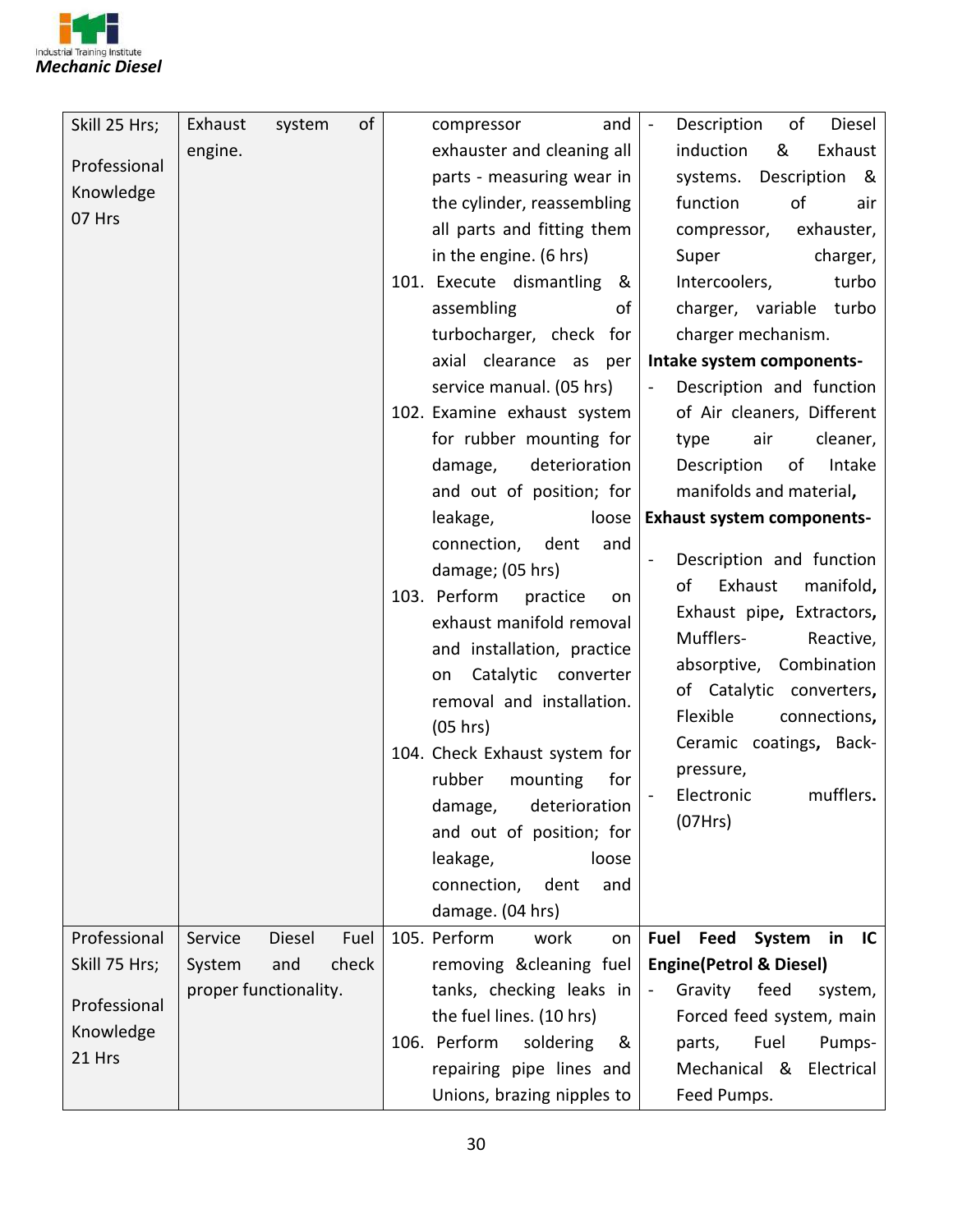

|               |                             | high<br>Knowledge<br>about<br>line<br>pressure<br>$\sim$                                                          |
|---------------|-----------------------------|-------------------------------------------------------------------------------------------------------------------|
|               |                             | studying the fuel feed<br>function, working & types                                                               |
|               |                             | of Carburettor.<br>system in diesel engines,                                                                      |
|               |                             | draining<br>of<br><b>Diesel Fuel Systems</b><br>water                                                             |
|               |                             | separators. (10 hrs)<br>Description and function                                                                  |
|               |                             | 107. Execute overhauling of<br>of Diesel fuel injection,                                                          |
|               |                             | Feed Pumps (Mechanical<br>characteristics,<br>fuel                                                                |
|               |                             | & Electrical). (10 hrs)<br>concept of Quiet diesel                                                                |
|               |                             | 108. Perform bleeding of air<br>technology & Clean diesel                                                         |
|               |                             | the fuel<br>lines,<br>technology.<br>from                                                                         |
|               |                             | servicing<br>primary<br>&<br><b>Diesel</b><br>fuel<br>system                                                      |
|               |                             |                                                                                                                   |
|               |                             | secondary filters. (10 hrs)<br>components<br>109. Execute removing a fuel<br>Description and function<br>$\omega$ |
|               |                             |                                                                                                                   |
|               |                             | of Diesel tanks & lines,<br>injection pump from an                                                                |
|               |                             | engine-refit the pump to<br>Diesel fuel filters, water                                                            |
|               |                             | the engine re- set timing -<br>Lift<br>separator,<br>pump,                                                        |
|               |                             | fill lubricating-oil start<br>Plunger pump,<br>Priming                                                            |
|               |                             | and adjust slow speed of<br>pump,                                                                                 |
|               |                             | the engine. (15 hrs)<br>Inline<br>injection<br>pump,<br>$\blacksquare$                                            |
|               |                             | 110. Execute overhauling of<br>Distributor-type injection                                                         |
|               |                             | injectors and testing of<br>Diesel<br>injectors,<br>pump,                                                         |
|               |                             | injector. (10 hrs)<br>Glow plugs, Cummins &                                                                       |
|               |                             | 111. General maintenance of<br>Detroit Diesel injection.                                                          |
|               |                             | <b>Electronic Diesel control-</b><br>Fuel<br>Injection<br>Pumps                                                   |
|               |                             | (FIP). (10 hrs)<br>Electronic Diesel control                                                                      |
|               |                             | systems, Common<br>Rail                                                                                           |
|               |                             | Diesel Injection (CRDI)                                                                                           |
|               |                             | hydraulically<br>system,                                                                                          |
|               |                             | electronically<br>actuated                                                                                        |
|               |                             | controlled<br>injector<br>unit                                                                                    |
|               |                             | (HEUI)<br>diesel<br>injection                                                                                     |
|               |                             | system. Sensors, actuators                                                                                        |
|               |                             | ECU<br>(Electronic<br>and                                                                                         |
|               |                             | Unit)<br>Control<br>used<br>in                                                                                    |
|               |                             | Diesel Engines. (14 hrs)                                                                                          |
| Professional  | Plan & overhaul<br>the      | 112. Execute<br>Start engine<br><b>Marine &amp; Stationary Engine:-</b>                                           |
| Skill 25 Hrs; | stationary<br>engine<br>and | adjust idling speed and<br>Types,                                                                                 |
|               | Governor<br>and<br>check    | damping<br>device<br>- double<br>acting<br>in<br>engines,                                                         |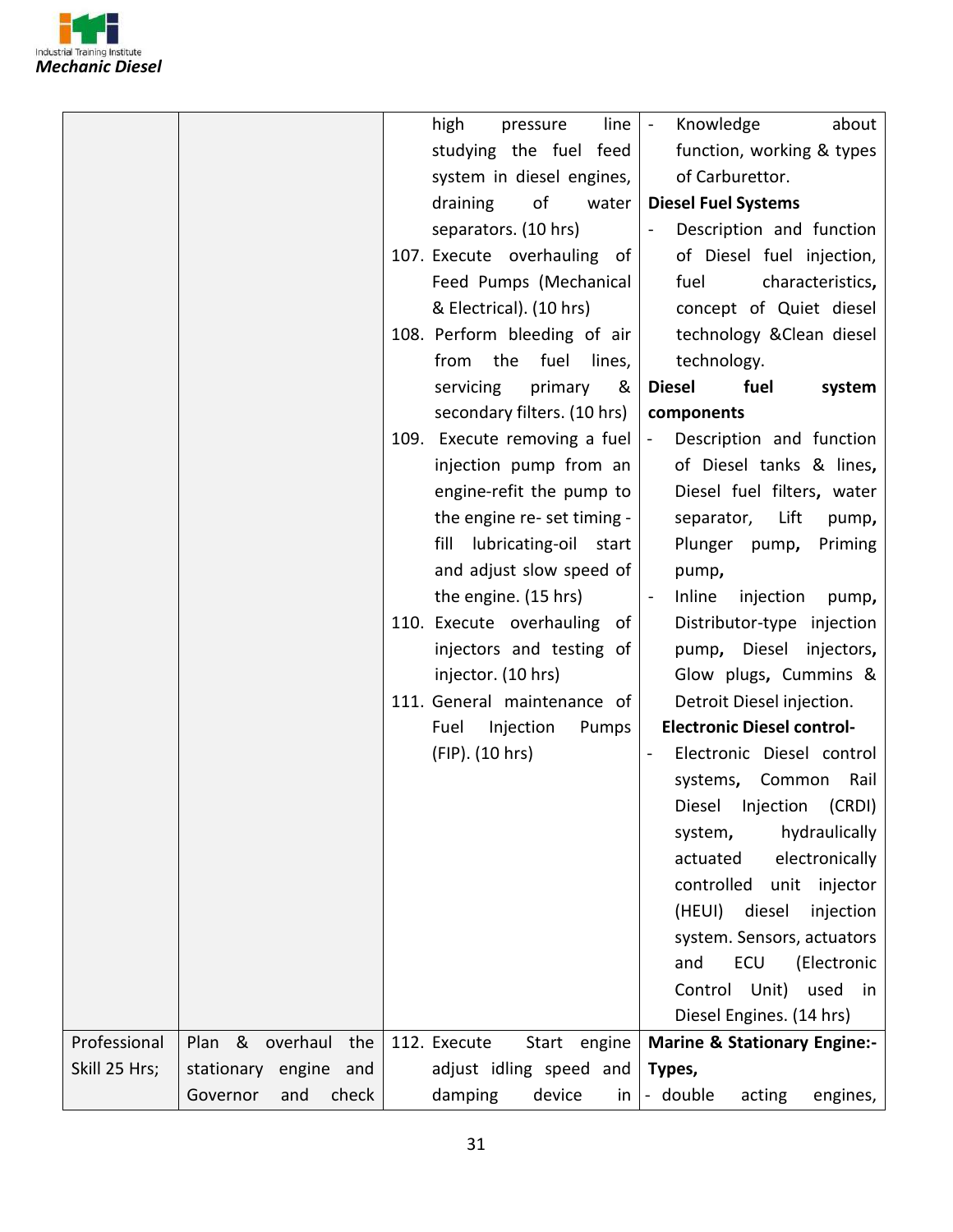

| Professional  | functionality.            | pneumatic governor and        | opposed piston engines,                              |
|---------------|---------------------------|-------------------------------|------------------------------------------------------|
| Knowledge     |                           | venture<br>control<br>unit    | starting systems, cooling                            |
| 07 Hrs        |                           | checking. (06 hrs)            | systems,<br>lubricating                              |
|               |                           | 113. Verify performance of    | systems, supplying fuel oil,                         |
|               |                           | off<br>engine<br>with<br>load | hydraulic coupling,                                  |
|               |                           | adjusting timings.<br>Start   | - Reduction<br>drive,<br>gear                        |
|               |                           | adjusting<br>idle<br>engine-  | electromagnetic coupling,                            |
|               |                           | speed of the engine fitted    | - Electrical drive, generators                       |
|               |                           | with mechanical governor      | and motors, supercharging.                           |
|               |                           | checking-<br>high<br>speed    | (07 Hrs)                                             |
|               |                           | operation of the engine.      |                                                      |
|               |                           | (07 hrs)                      |                                                      |
|               |                           | 114. Check performance<br>for |                                                      |
|               |                           | cylinder<br>missing<br>by     |                                                      |
|               |                           | defective<br>isolating        |                                                      |
|               |                           | injectors<br>and<br>test-     |                                                      |
|               |                           | dismantle<br>and<br>replace   |                                                      |
|               |                           | defective<br>parts<br>and     |                                                      |
|               |                           | reassemble and refit back     |                                                      |
|               |                           |                               |                                                      |
|               |                           | to the engine. (12 hrs)       |                                                      |
| Professional  | Monitor<br>emission<br>of | 115. Monitor<br>emissions     | <b>Emission Control:- Vehicle</b>                    |
| Skill 25 Hrs; | vehicle<br>and<br>execute | procedures by use of          | emissions                                            |
|               | different operation to    |                               | Engine gas analyser or  - Standards- Euro and Bharat |
| Professional  | obtain<br>optimum         | Diesel smoke meter. (10       | II, III, IV, V Sources of                            |
| Knowledge     | pollution<br>as<br>per    | hrs)                          | Combustion,<br>emission,                             |
| 07 Hrs        | emission norms.           | 116. Checking & cleaning a    | Combustion<br>chamber                                |
|               |                           | Positive crank case           | design. Types of emissions:                          |
|               |                           | ventilation (PCV) valve.      | Characteristics and Effect of<br>$\blacksquare$      |
|               |                           | Obtaining & interpreting      | Hydrocarbons,                                        |
|               |                           | scan tool data. Inspection    | Hydrocarbons in exhaust                              |
|               |                           | of EVAP canister purges       | gases, Oxides of nitrogen,                           |
|               |                           | system by use of scan         | Particulates,<br>Carbon                              |
|               |                           | Tool. (10 hrs)                | monoxide, Carbon dioxide,                            |
|               |                           | 117. EGR /SCR Valve Remove    | Sulphur content in fuels                             |
|               |                           | installation<br>and<br>for    | Description of Evaporation                           |
|               |                           | inspection. (05 hrs)          | emission control, Catalytic                          |
|               |                           |                               | conversion, Closed<br>loop,                          |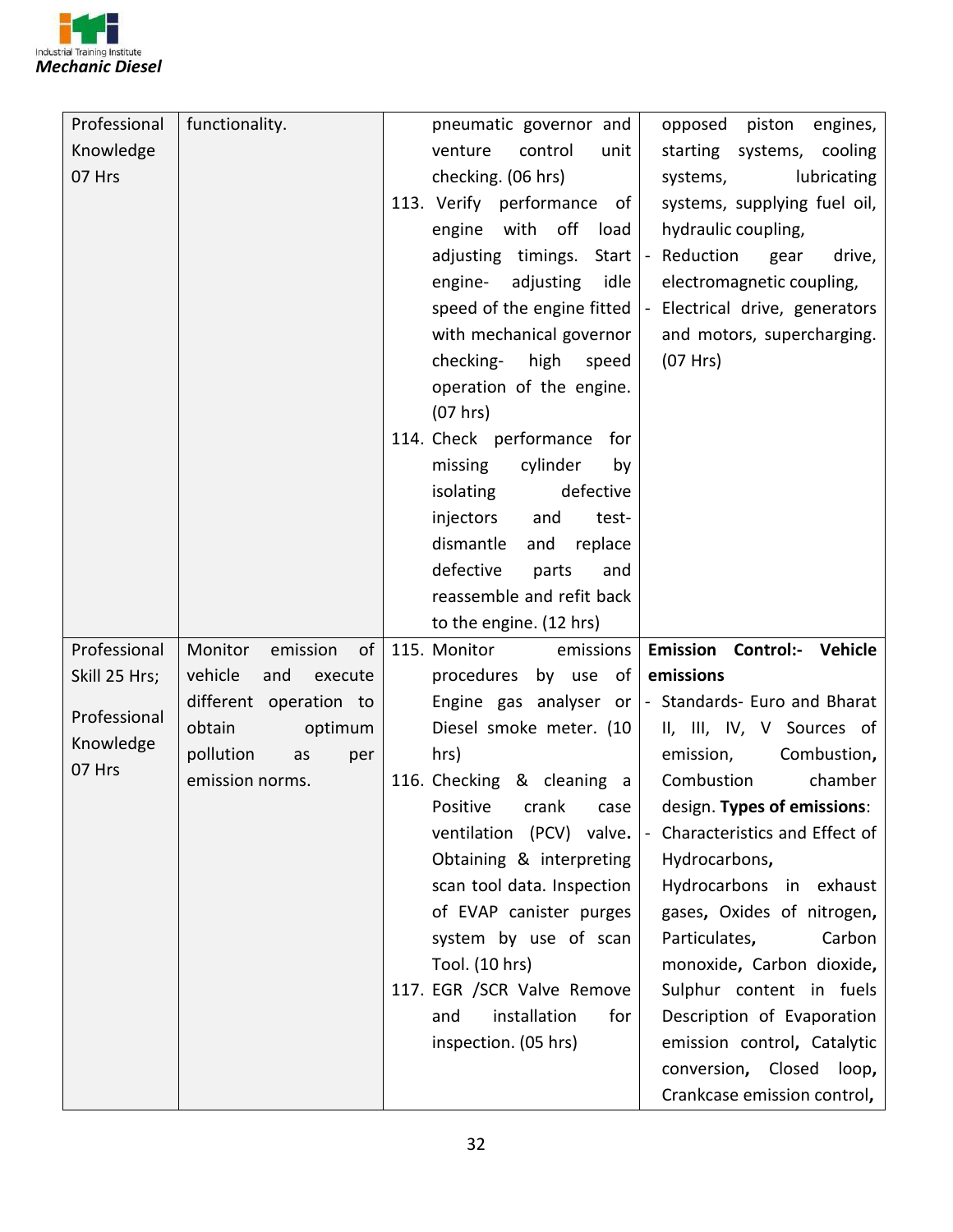

|               |                                                |                                 | Exhaust gas recirculation                        |
|---------------|------------------------------------------------|---------------------------------|--------------------------------------------------|
|               |                                                |                                 | (EGR) valve, controlling air-                    |
|               |                                                |                                 | fuel ratios, Charcoal storage                    |
|               |                                                |                                 | devices, Diesel particulate                      |
|               |                                                |                                 | filter<br>$(DPF)$ .<br>Selective                 |
|               |                                                |                                 | Catalytic, Reduction (SCR),                      |
|               |                                                |                                 | EGR VS SCR (07 Hrs)                              |
| Professional  | Carryout overhauling of                        | 118. Perform<br>removing        | Basic Knowledge about DC                         |
| Skill 25 Hrs; | Alternator and Starter                         | alternator from vehicle         | Generator & AC Generator.                        |
|               | Motor.                                         | dismantling,<br>cleaning        | - Constructional details of                      |
| Professional  |                                                | checking for<br>defects,        | Alternator                                       |
| Knowledge     |                                                |                                 | assembling and testing - Description of charging |
| 07 Hrs        |                                                | for motoring action of          | circuit<br>operation<br>of                       |
|               |                                                | alternator & fitting to         | alternators, regulator unit,                     |
|               |                                                | vehicles. (15 hrs)              | ignition<br>warning<br>lamp-                     |
|               |                                                | 119. Practice<br>on<br>removing | troubles and remedy in                           |
|               |                                                | starter motor Vehicle and       | charging system.                                 |
|               |                                                | overhauling the starter         | - Description of starter motor                   |
|               |                                                | motor, testing of starter       | circuit,                                         |
|               |                                                | motor (10 hrs)                  | Constructional details<br>of                     |
|               |                                                |                                 | solenoid<br>motor<br>starter                     |
|               |                                                |                                 | switches, common troubles                        |
|               |                                                |                                 | remedy in<br>and<br>starter                      |
|               |                                                |                                 | circuit. (07 Hrs)                                |
| Professional  | Diagnose & rectify the                         | 120. Execute troubleshooting    | Troubleshooting:                                 |
| Skill 25 Hrs; | defects in LMV/HMV to                          | in LMV/HMV for Engine           | Causes and remedy for                            |
|               | ensure functionality of                        | Not starting - Mechanical       | - Engine Not<br>starting                         |
| Professional  | vehicle.                                       | & Electrical causes, High       | Mechanical<br>&<br>Electrical                    |
| Knowledge     |                                                | fuel consumption, Engine        | causes,                                          |
| 07 Hrs        |                                                | overheating, Low Power          | fuel<br>High<br>consumption,<br>$\sim$           |
|               |                                                | Generation, Excessive oil       | Engine overheating,                              |
|               |                                                | consumption,<br>Low/High        | - Low Power Generation,                          |
|               |                                                | Engine<br>Oil<br>Pressure,      | Excessive oil consumption,                       |
|               |                                                | Engine Noise. (25 hrs)          | Low/High<br>Engine<br>Oil                        |
|               |                                                |                                 | Pressure, Engine Noise. (07                      |
|               |                                                |                                 | hrs)                                             |
|               | In-plant training / Project work Projects viz. |                                 |                                                  |
|               | b. Overhauling of Pressure Lubrication system  |                                 |                                                  |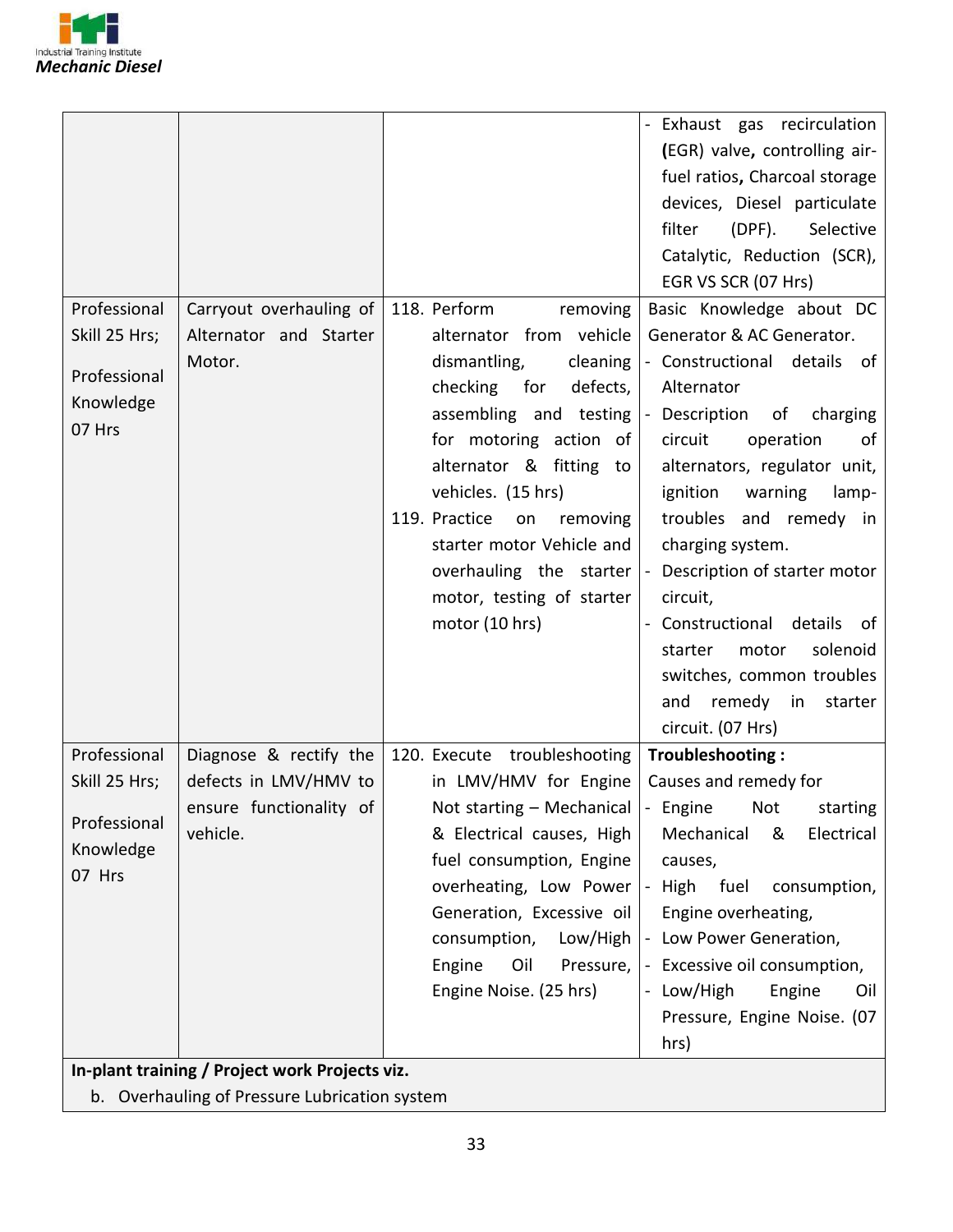

- c. Maintenance of cooling system.
- d. Overhauling of FIP.
- e. Cleaning & Testing of Injectors.
- f. Overhauling of Alternator
- g. Overhauling of Starter Motor
- h. Study on Diagnosis Tool/Scanner Tool for ECU of CRDI engine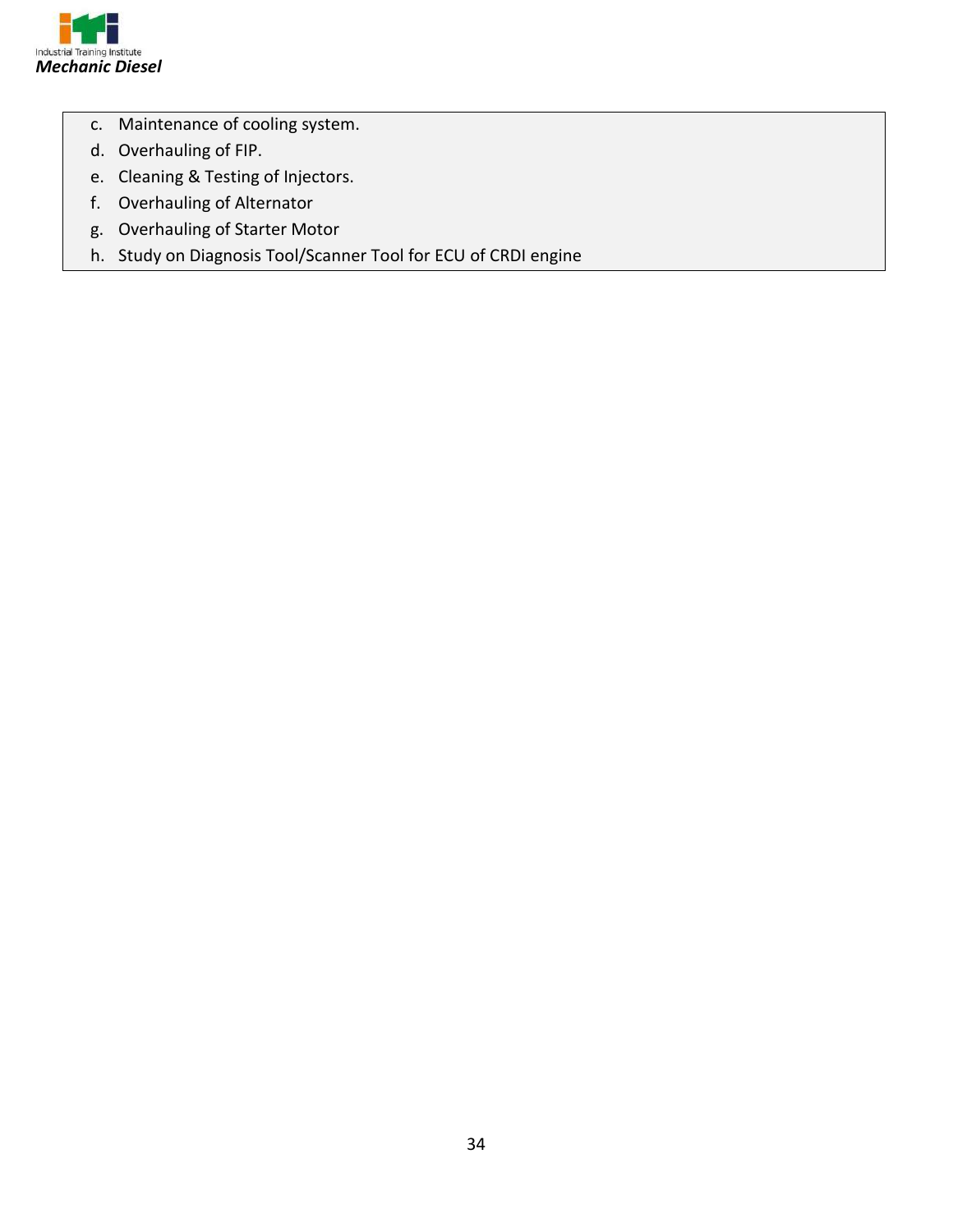

#### **SYLLABUS FORCORE SKILLS**

- 1. Workshop Calculation & Science(Common for one year course) (80Hrs )
- 2. Engineering Drawing (80Hrs )
- 3. Employability Skills(Common for all CTS trades) (160Hrs )

Learning outcomes, assessment criteria, syllabus and Tool List of Core Skills subjects which is common for a group of trades, provided separately in www.bharatskills.gov.in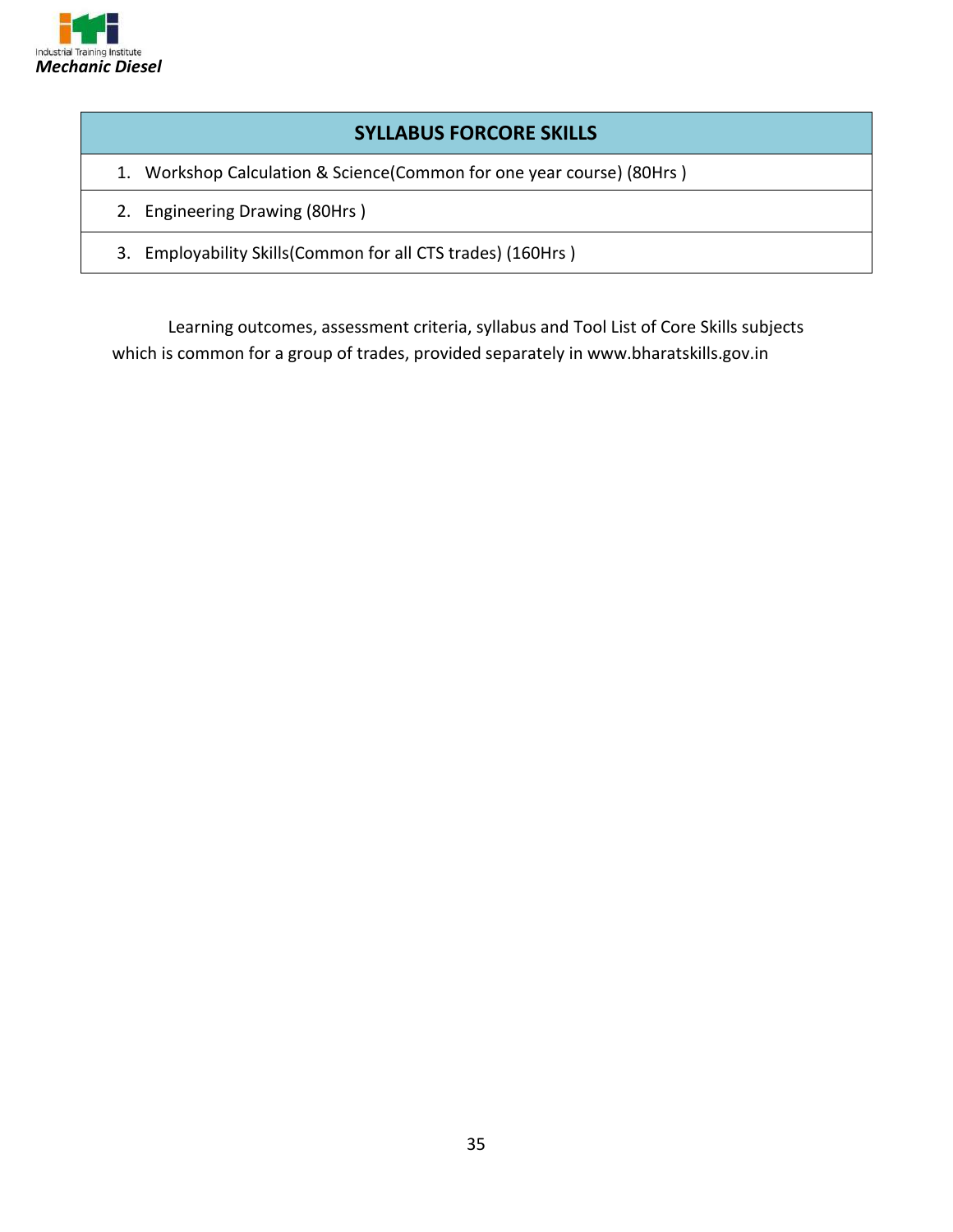

=

<u> 1989 - Johann Stoff, deutscher Stoffen und der Stoffen und der Stoffen und der Stoffen und der Stoffen und der</u>

⋍

| LIST OF TOOLS AND EQUIPMENT  |                                                                                                 |                       |            |  |  |  |
|------------------------------|-------------------------------------------------------------------------------------------------|-----------------------|------------|--|--|--|
|                              | <b>MECHANIC DIESEL (For the Batch of 24Candidates)</b>                                          |                       |            |  |  |  |
| <b>S. No.</b>                | Name of the Tool & Equipment                                                                    | <b>Specification</b>  | Quantity   |  |  |  |
|                              | <b>A. TRAINEES TOOL KIT</b>                                                                     |                       |            |  |  |  |
| 1.                           | Allen Key set of 12 pieces                                                                      | 2mm to 14mm           | $6+1$ Nos. |  |  |  |
| 2.                           | Calliper inside with spring                                                                     | 15 cm                 | $6+1$ Nos. |  |  |  |
| 3.                           | Callipers outside with spring                                                                   | 15 cm                 | $6+1$ Nos. |  |  |  |
| 4.                           | Center Punch.                                                                                   | 10 mm. Dia. x 100 mm  | $6+1$ Nos. |  |  |  |
| 5.                           | Dividers with spring                                                                            | 15 cm                 | $6+1$ Nos. |  |  |  |
| 6.                           | <b>Electrician Screw Driver</b>                                                                 | 250mm                 | $6+1$ Nos. |  |  |  |
| 7.                           | Hammer ball peen with handle                                                                    | $0.5$ kg              | $6+1$ Nos. |  |  |  |
| 8.                           | Hands file for Second cut flat                                                                  | 20 cm.                | $6+1$ Nos. |  |  |  |
| 9.                           | Philips Screw Driver set of 5 pieces                                                            | 100 mm to 300 mm      | $6+1$ Nos. |  |  |  |
| 10.                          | Pliers combination                                                                              | 20 cm.                | $6+1$ Nos. |  |  |  |
| 11.                          | Screw driver Blade                                                                              | 20cm. x 9mm.          | $6+1$ Nos. |  |  |  |
| 12.                          | Screw driver Blade                                                                              | 30 cm. x 9 mm.        | $6+1$ Nos. |  |  |  |
| 13.                          | Scriber                                                                                         | 15 cm                 | $6+1$ Nos. |  |  |  |
| 14.                          | Spanner D.E. set of 12 pieces                                                                   | 6mm to 32mm           | $6+1$ Nos. |  |  |  |
| 15.                          | Spanner, ring set of 12                                                                         | 6 to 32 mm. (metric)  | $6+1$ Nos. |  |  |  |
| 16.                          | Spanners socket with speed handle, T-bar,<br>ratchet and universal set of 28 pieces with<br>box | up to 32 mm           | $6+1$ Nos. |  |  |  |
| 17.                          | Steel rule                                                                                      | 30 cm inch and metric | $6+1$ Nos. |  |  |  |
| 18.                          | Steel tool box with lock and key (folding type)                                                 | 400x200x150 mm        | $6+1$ Nos. |  |  |  |
| 19.                          | Wire cutter and stripper                                                                        |                       | $6+1$ Nos. |  |  |  |
|                              | B. INSTRUMENTS AND GENERAL SHOP OUTFIT - For 2 (1+1) units no additional items are required     |                       |            |  |  |  |
| <b>TOOLS &amp; EQUIPMENT</b> |                                                                                                 |                       |            |  |  |  |
| 20.                          | Adjustable spanner (pipe wrench)                                                                | 350 mm                | 2 Nos.     |  |  |  |
| 21.                          | Air blow gun with standard accessories                                                          |                       | 1 No.      |  |  |  |
| 22.                          | Ammeter DC with external shunt                                                                  | 300A/60A              | 4 Nos.     |  |  |  |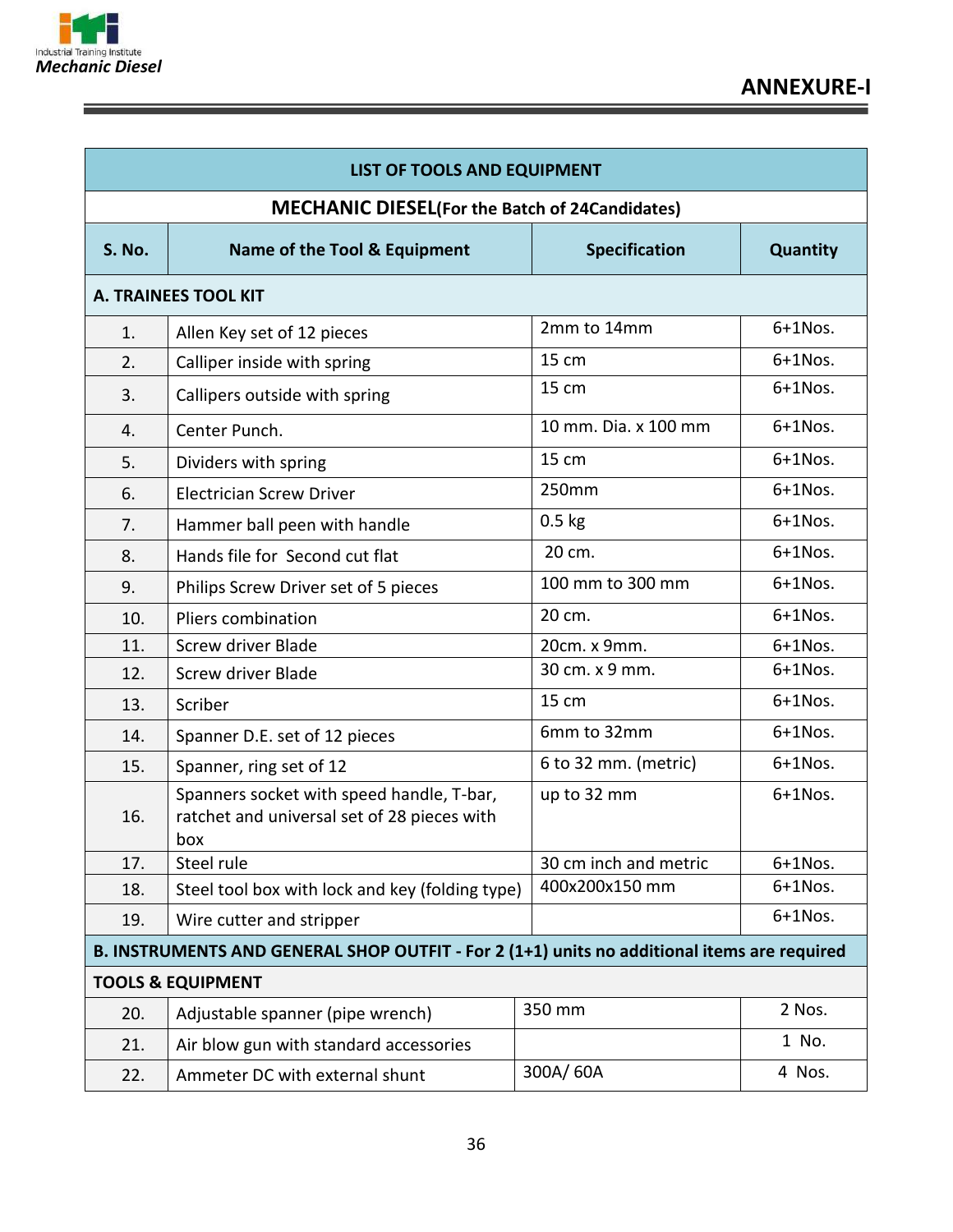

| 23. | Air ratchet with standard accessories                                               |                           | 4 Nos. |
|-----|-------------------------------------------------------------------------------------|---------------------------|--------|
| 24. | Air impact wrench with standard<br>accessories                                      |                           | 4 Nos. |
| 25. | Angle plate adjustable                                                              | 250x150x175mm             | 1 No.  |
| 26. | Angle plate size                                                                    | 200x100x200mm             | 2 Nos. |
| 27. | Anvil with Stand                                                                    | 50 Kgs                    | 1 No.  |
| 28. | Auto Electrical test bench                                                          |                           | 1 No.  |
| 29. | Battery-charger                                                                     | 5 meters flexible in case | 2 Nos. |
| 30. | <b>Blow Lamp</b>                                                                    | 1 litre                   | 2 Nos. |
| 31. | <b>Belt Tensioner gauge</b>                                                         |                           | 1 No.  |
| 32. | Calliper inside with Spring                                                         | 15 cm                     | 4 Nos. |
| 33. | Callipers outside with spring                                                       | 15 cm                     | 4 Nos. |
| 34. | Car Jet washer with standard accessories                                            |                           | 1 No.  |
| 35. | Chain Pulley Block capacity with tripod<br>stand                                    | 3 ton                     | 1 No.  |
| 36. | Chisel flat                                                                         | 10 cm                     | 4 Nos. |
| 37. | Chisels cross cut                                                                   | 200 mm x 6mm              | 4 Nos. |
| 38. | Circlip pliers Expanding and contracting                                            | 15cm and 20cm             | 4 each |
| 39. | Clamps C                                                                            | 100mm                     | 2 Nos. |
| 40. | Clamps C                                                                            | <b>150mm</b>              | 2 Nos. |
| 41. | Clamps C                                                                            | 200mm                     | 2 Nos. |
| 42. | Cleaning tray                                                                       | 45x30 cm.                 | 4 Nos. |
| 43. | Compression testing gauge suitable for<br>diesel Engine with standard accessories   |                           | 2 Nos. |
| 44. | Connecting rod alignment fixture                                                    |                           | 1 No.  |
| 45. | Copper bit soldering iron                                                           | $0.25$ Kg                 | 4Nos.  |
| 46. | Cylinder bore gauge capacity                                                        | 20 to 160 mm              | 4 Nos. |
| 47. | Cylinder liner- Dry & wet liner, press fit<br>&slidefit liner                       |                           | 1 Each |
| 48. | DC Ohmmeter                                                                         | 0 to 300 Ohms             | 2 Nos. |
| 49. | Depth micrometer                                                                    | $0-25$ mm                 | 4 Nos. |
| 50. | Dial gauge type 1 Gr. A (complete with<br>clamping devices and with magnetic stand) |                           | 4 Nos. |
| 51. | Different type of Engine Bearing model                                              |                           | 1 set  |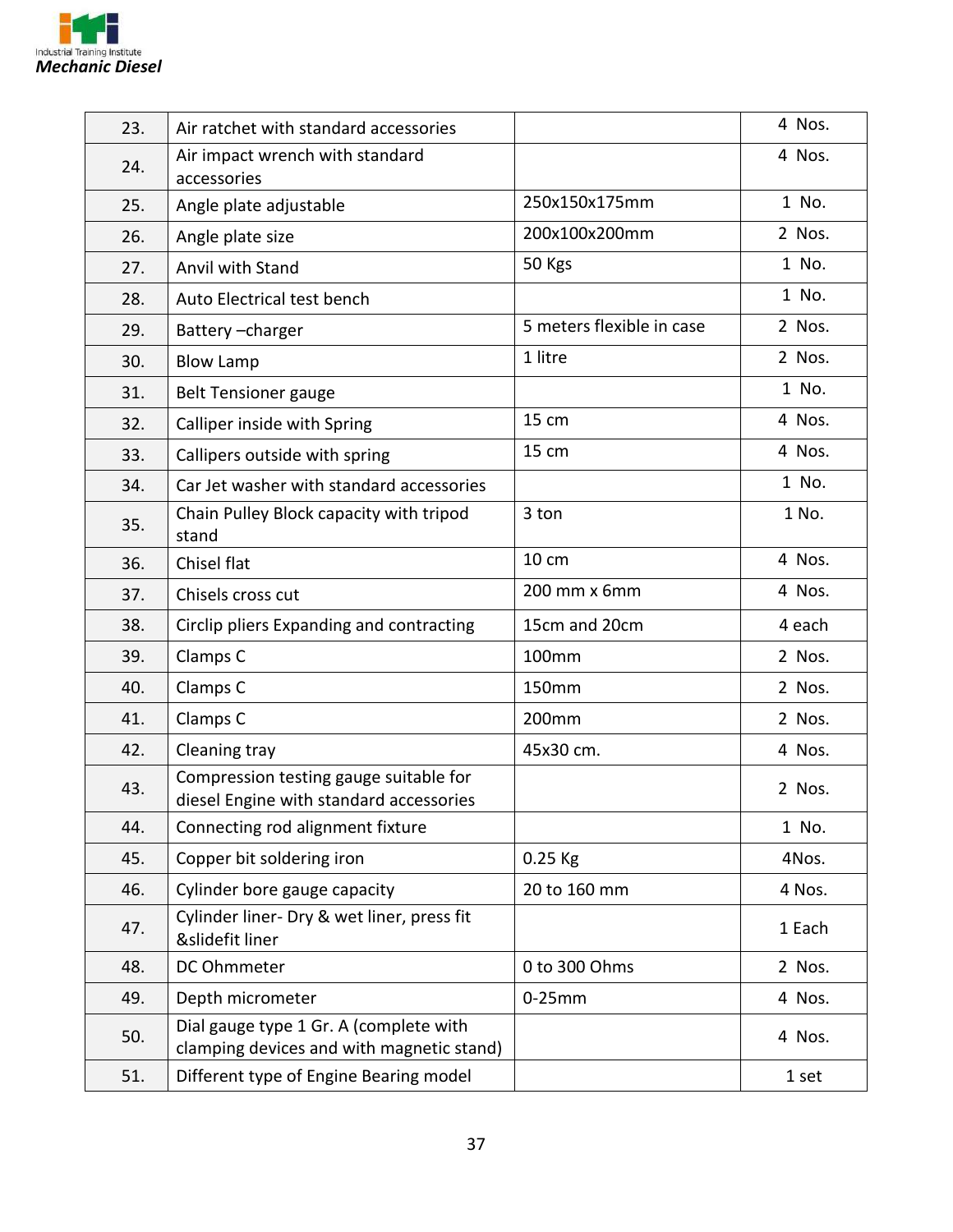

| 52. | Different type of piston model                                                                                          |                                         | 1 set   |
|-----|-------------------------------------------------------------------------------------------------------------------------|-----------------------------------------|---------|
| 53. | Dividers with Spring                                                                                                    | 15 cm                                   | 4 Nos.  |
| 54. | Drift Punch Copper                                                                                                      | 15 Cm                                   | 4 Nos.  |
| 55. | Drill point angle gauge                                                                                                 |                                         | 1 No.   |
| 56. | Drill twist (various sizes)                                                                                             | 1.5 mm to 15 mm by<br>0.5 <sub>mm</sub> | 4 Nos.  |
| 57. | <b>Electric Soldering Iron</b>                                                                                          | 230 V, 60 watts<br>230 V, 25 watts      | 2 Each  |
| 58. | Electric testing screw driver                                                                                           |                                         | 4 Nos.  |
| 59. | Engineer's square                                                                                                       | Blade size 15 cm                        | 4 Nos.  |
| 60. | Engineers stethoscope                                                                                                   |                                         | 1 No.   |
| 61. | Feeler gauge 20 blades (metric)                                                                                         |                                         | 4 Nos.  |
| 62. | File flat, bastard                                                                                                      | 20 cm                                   | 4 Nos.  |
| 63. | File, half round, second cut                                                                                            | 20 cm                                   | 4 Nos.  |
| 64. | File, Square second cut                                                                                                 | 20 cm                                   | 4 Nos.  |
| 65. | File, Square round                                                                                                      | 30 cm                                   | 4 Nos.  |
| 66. | File, triangular, second cut                                                                                            | 15 cm                                   | 4 Nos.  |
| 67. | Files assorted sizes and types including safe<br>edge file (20 Nos)                                                     |                                         | 2Each   |
| 68. | Flat File, second cut                                                                                                   | 25 cm                                   | 4 Nos.  |
| 69. | Flat File, bastard                                                                                                      | 35 cm                                   | 4 Nos.  |
| 70. | Fuel feed pump for Diesel                                                                                               |                                         | 1 No.   |
| 71. | Fuel injection pump (Diesel) inline                                                                                     |                                         | 1 No.   |
| 72. | Fuel injection pump dismantling tool kit<br>/Universal Vice                                                             |                                         | 1 No.   |
| 73. | Fuel injection pump VE pump / Distributor<br>fuel rotary pump (DPC) pumps / along with<br>special tools and accessories |                                         | 1 Each  |
| 74. | Gloves for Welding                                                                                                      | Leather and Asbestos                    | 5 Sets  |
| 75. | Glow plug tester                                                                                                        |                                         | 2 Nos.  |
| 76. | Granite surface plate with stand and cover                                                                              | 1600 x 1000mm                           | 1 No.   |
| 77. | Grease Gun                                                                                                              |                                         | 2 Nos.  |
| 78. | Grease Gun heavy duty trolley type                                                                                      | 10 kg capacity                          | 1 No.   |
| 79. | Growler                                                                                                                 |                                         | 2 Nos.  |
| 80. | Hacksaw frame                                                                                                           | Adjustable 20-30 cm                     | 12 Nos. |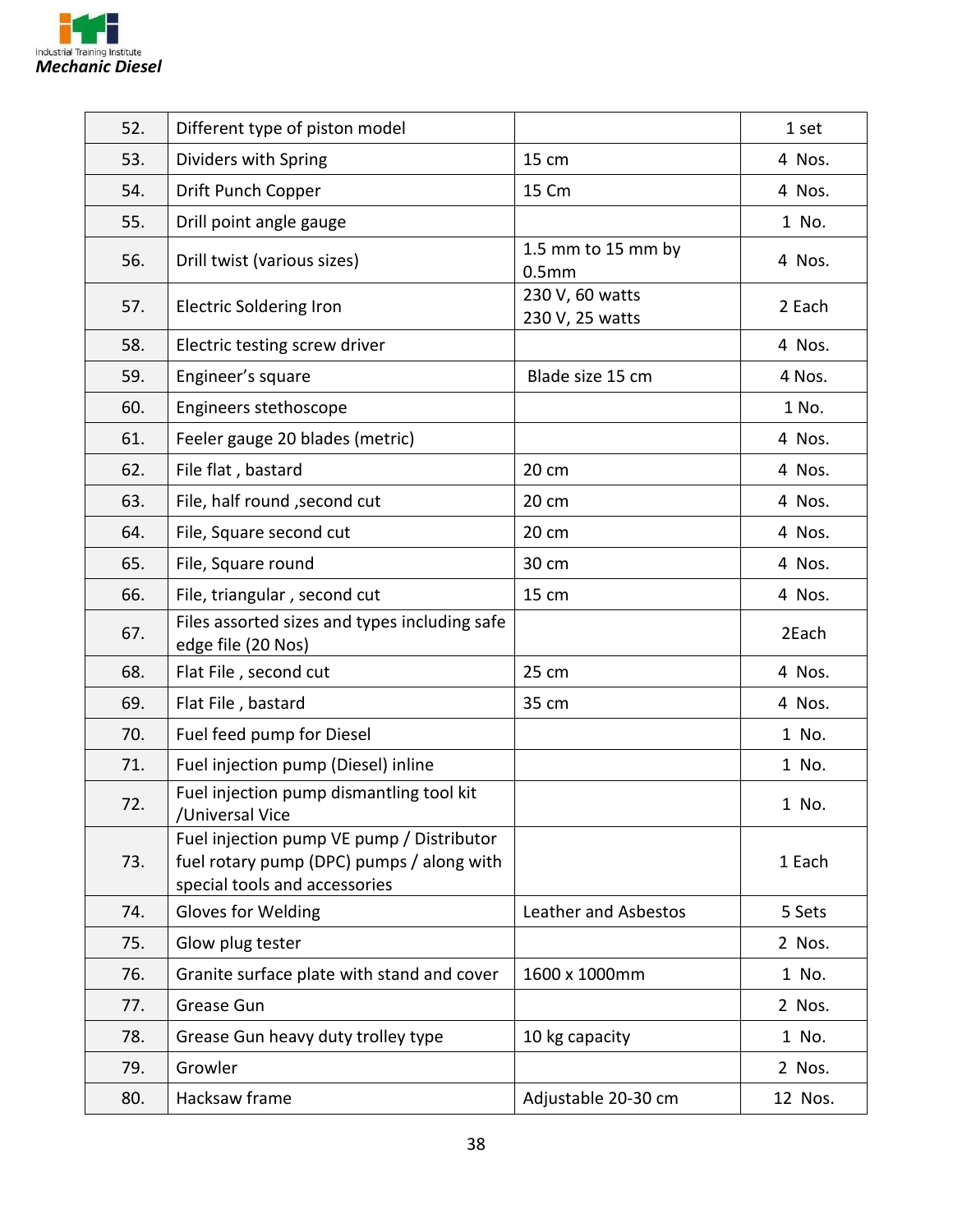

| 81.  | Hammer Ball Peen                         | $0.75$ Kg                                                                                              | 4 Nos. |
|------|------------------------------------------|--------------------------------------------------------------------------------------------------------|--------|
| 82.  | Hammer Chipping                          | $0.25$ Kg                                                                                              | 5 Nos. |
| 83.  | Hammer copper with handle                | 1 Kg                                                                                                   | 4 Nos. |
| 84.  | <b>Hammer Mallet</b>                     |                                                                                                        | 4 Nos. |
| 85.  | Hammer Plastic                           |                                                                                                        | 4 Nos. |
| 86.  | Hand operated crimping tool              | (i) up to 4mm<br>(ii) up to 10mm                                                                       | 2 Each |
| 87.  | Hand reamers adjustable                  | 10.5 to 11.25 mm, 11.25 to<br>12.75 mm, 12.75 to 14.25<br>mm and 14.25 to 15.75<br>mm                  | 2 Set  |
| 88.  | <b>Hand Shear Universal</b>              | 250mm                                                                                                  | 2 Nos. |
| 89.  | Hand vice                                | Up to 37 mm                                                                                            | 2 Nos. |
| 90.  | Hollow Punch set of seven pieces         | 6mm to 15mm                                                                                            | 2Set   |
| 91.  | Injector - Multi hole type, Pintle type  |                                                                                                        | 4 each |
| 92.  | Injector cleaning unit                   |                                                                                                        | 1 No.  |
| 93.  | Injector testing set (Hand tester)       |                                                                                                        | 1 No.  |
| 94.  | <b>Insulated Screw driver</b>            | 20 cm x 9mm blade                                                                                      | 4 Nos. |
| 95.  | <b>Insulated Screw driver</b>            | 30 cm x 9mm blade                                                                                      | 4 Nos. |
| 96.  | Left cut snips                           | 250mm                                                                                                  | 4 Nos. |
| 97.  | Lifting jack screw                       | 3 Ton, 5Ton & 20 Ton                                                                                   | 1 Each |
| 98.  | Magneto spanner set with 8 spanners      |                                                                                                        | 1Set   |
| 99.  | Magnifying glass                         | 75mm                                                                                                   | 2 Nos. |
| 100. | Marking out table                        | 90 x 60 x 90 cm.                                                                                       | 1 No.  |
| 101. | Multimeter digital                       | DC 200mv - 500 V,0 - 10A<br>& AC 200mv-500V, 0-10A,<br>resistance $0-20$ M $\Omega$ and 3<br>1/2 digit | 5 Nos. |
| 102. | Oil can                                  | 0.5/0.25 liter capacity                                                                                | 4 Nos. |
| 103. | Oil pump for dismantling and assembling. |                                                                                                        | 2 Nos. |
| 104. | Oil Stone                                | 15 cm x 5 cm x 2.5 cm                                                                                  | 1 No.  |
| 105. | Oscilloscope                             | 20MHz                                                                                                  | 2 Nos. |
| 106. | Outside micrometer                       | 0 to 25 mm                                                                                             | 2 Nos. |
| 107. | Outside micrometer                       | 25 to 50 mm                                                                                            | 2 Nos. |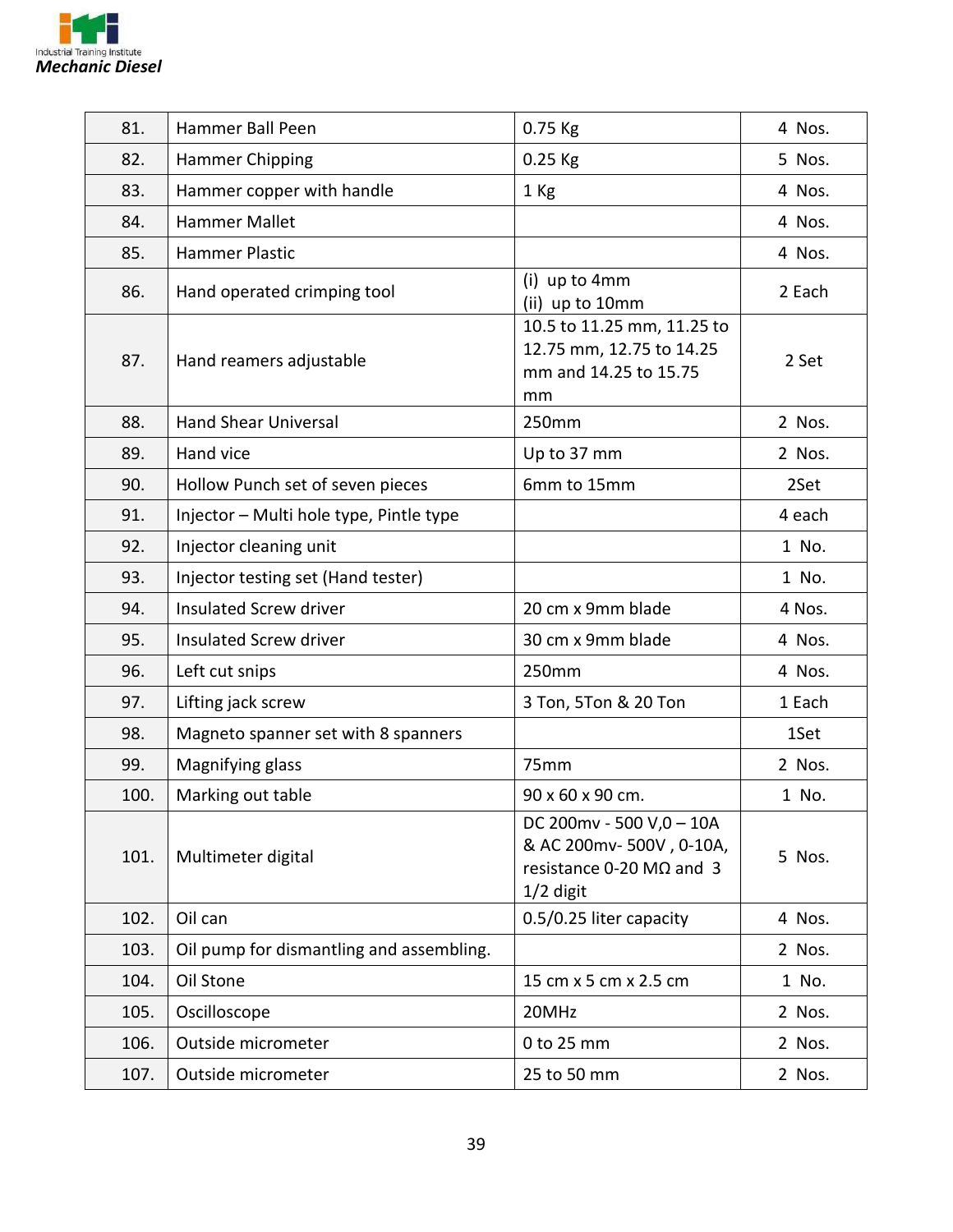

| 108. | Outside micrometer                                     | 50 to 75 mm              | 1 No.  |
|------|--------------------------------------------------------|--------------------------|--------|
| 109. | Outside micrometer                                     | 75 to 100 mm             | 1 No.  |
| 110. | Philips Screw Driver set of 5 pieces                   | 100 mm to 300 mm         | 2 Nos. |
| 111. | Pipe cutting tool                                      |                          | 2 Nos. |
| 112. | Pipe flaring tool                                      |                          | 2 Nos. |
| 113. | Piston ring compressor                                 |                          | 2 Nos. |
| 114. | Piston Ring expander and remover.                      |                          | 2 Nos. |
| 115. | Piston Ring groove cleaner.                            |                          | 1 No.  |
| 116. | Pliers combination                                     | 20 cm.                   | 2 Nos. |
| 117. | Pliers flat nose                                       | 15 cm                    | 2 Nos. |
| 118. | Pliers round nose                                      | 15 cm                    | 2 Nos. |
| 119. | Pliers side cutting                                    | 15 cm                    | 2 Nos. |
| 120. | Portable electric drill Machine                        | 15 mm drill bit capacity | 1 No.  |
| 121. | Prick Punch                                            | 15 cm                    | 4 Nos. |
| 122. | Punch Letter 4mm (Number)                              |                          | 2 Sets |
| 123. | Radiator cut section-cross flow                        |                          | 1 No.  |
| 124. | Radiator cut section-down flow                         |                          | 1 No.  |
| 125. | Radiator pressure cap                                  |                          | 2 Nos. |
| 126. | Right cut snips                                        | 250mm                    | 2 Nos. |
| 127. | Rivet sets snap and Dolly combined                     | 3mm, 4mm, 6mm            | 2 Nos. |
| 128. | Scraper flat                                           | 25 cm                    | 2 Nos. |
| 129. | Scraper half round                                     | 25 cm                    | 2 Nos. |
| 130. | Scraper Triangular                                     | 25 cm                    | 2 Nos. |
| 131. | Scriber                                                | 15 cm                    | 2 Nos. |
| 132. | Scriber with scribing black universal                  |                          | 2 Nos. |
| 133. | Set of stock and dies -Metric                          |                          | 2Sets  |
| 134. | Tinnman's Shear                                        | 450 mm x 600mm           | 2 Nos. |
| 135. | <b>Sheet Metal Gauge</b>                               |                          | 2 Nos. |
| 136. | Tinnman'sShear                                         | 300mm                    | 4 Nos. |
| 137. | <b>Soldering Copper</b>                                | Hatchet type 500gms      | 2 Nos. |
| 138. | Solid Parallels in pairs (Different size) in<br>Metric |                          | 2 Nos. |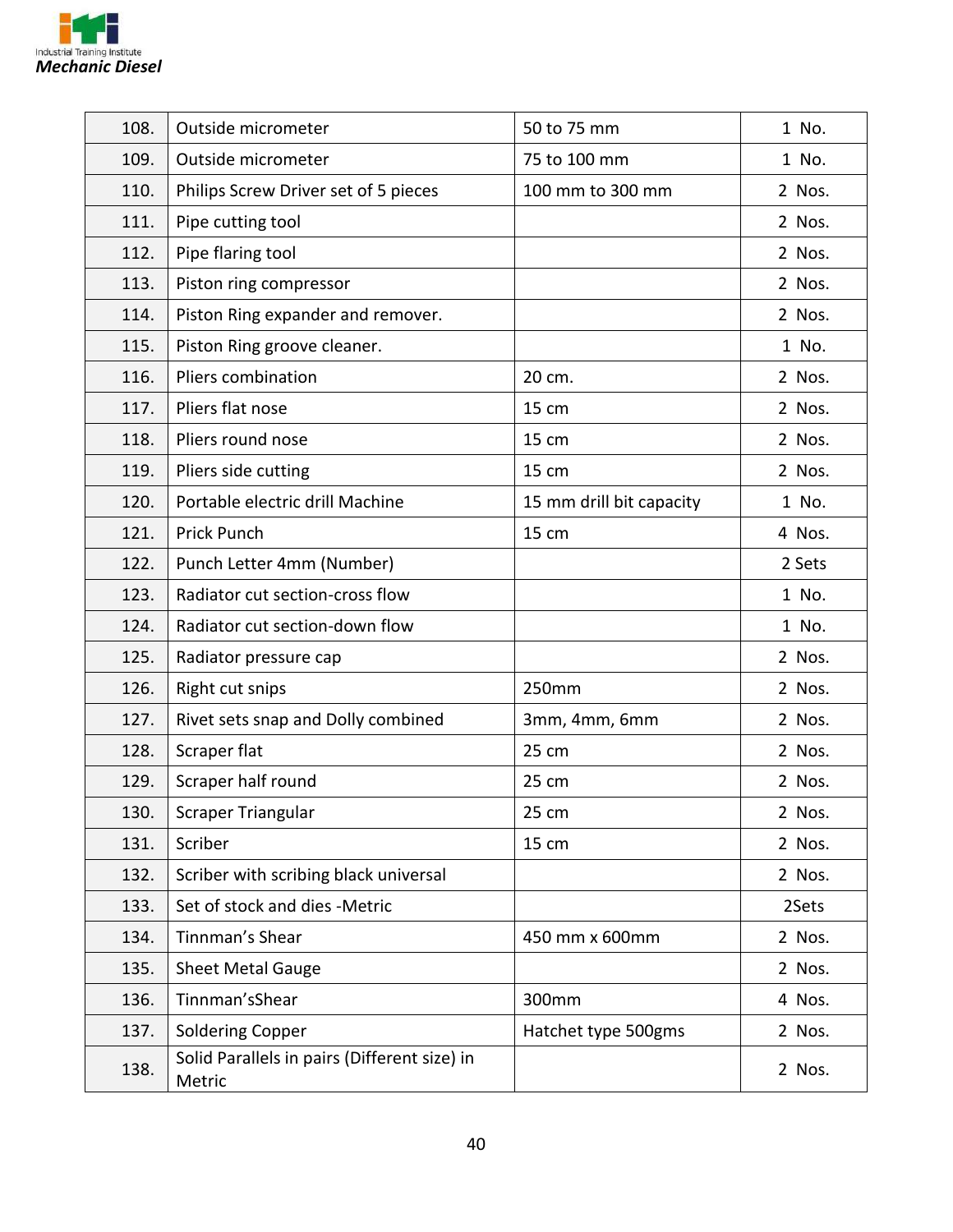

| 139. | Spanner Clyburn                                                    | 15 cm                             | 1 No.  |
|------|--------------------------------------------------------------------|-----------------------------------|--------|
| 140. | Spanner D.E. set of 12 pieces                                      | 6mm to 32mm                       | 4 Nos. |
| 141. | Spanner T. flocks for screwing up and up-<br>screwing inaccessible |                                   | 2 Nos. |
| 142. | Spanner, adjustable                                                | 15cm                              | 2 Nos. |
| 143. | Spanner, ring set of 12 metric sizes                               | 6 to 32 mm.                       | 4 Nos. |
| 144. | Spanners socket with speed handle, T-bar,<br>ratchet and universal |                                   | 2 Nos. |
| 145. | Spark lighter                                                      |                                   | 2 Nos. |
| 146. | Spark plug spanner 14mm x 18mm x Size                              |                                   | 2 Nos. |
| 147. | Starter motor axial type, pre-engagement<br>type & Co-axial type   |                                   | 1Each  |
| 148. | Steel measuring tape in a case                                     | 10 meter                          | 4 Nos. |
| 149. | Steel rule 15 cm inch and metric                                   |                                   | 4 Nos. |
| 150. | Steel rule 30 cm inch and metric                                   |                                   | 4 Nos. |
| 151. | Straight edge gauge 2 ft.                                          |                                   | 2 Nos. |
| 152. | Straight edge gauge 4 ft.                                          |                                   | 2 Nos. |
| 153. | Stud extractor set of 3                                            |                                   | 2Sets  |
| 154. | Stud remover with socket handle                                    |                                   | 1 No.  |
| 155. | Surface gauge with dial test indicator<br>plunger type             | $0.01$ mm                         | 4 Nos. |
| 156. | Tachometer (Counting type)                                         |                                   | 1 No.  |
| 157. | Tandem master cylinder with booster                                |                                   | 4 Nos. |
| 158. | Taps and Dies complete sets (5 types)                              |                                   | 1Set   |
| 159. | Taps and wrenches - Metric                                         |                                   | 2Sets  |
| 160. | Telescope gauge                                                    |                                   | 4 Nos. |
| 161. | Temperature gauge with sensor                                      | $0-100$ <sup>o</sup> C            | 2 Nos. |
| 162. | Thermostat                                                         |                                   | 2 Nos. |
| 163. | Thread pitch gauge Metric                                          |                                   | 2 Nos. |
| 164. | Timing lighter                                                     |                                   | 2 Nos. |
| 165. | Torque wrenches                                                    | 5-35 Nm, 12-68 Nm & 50-<br>225 Nm | 1Each  |
| 166. | Trammel                                                            | 30 cm                             | 2 Nos. |
| 167. | Turbocharger cut sectional view                                    |                                   | 1 No.  |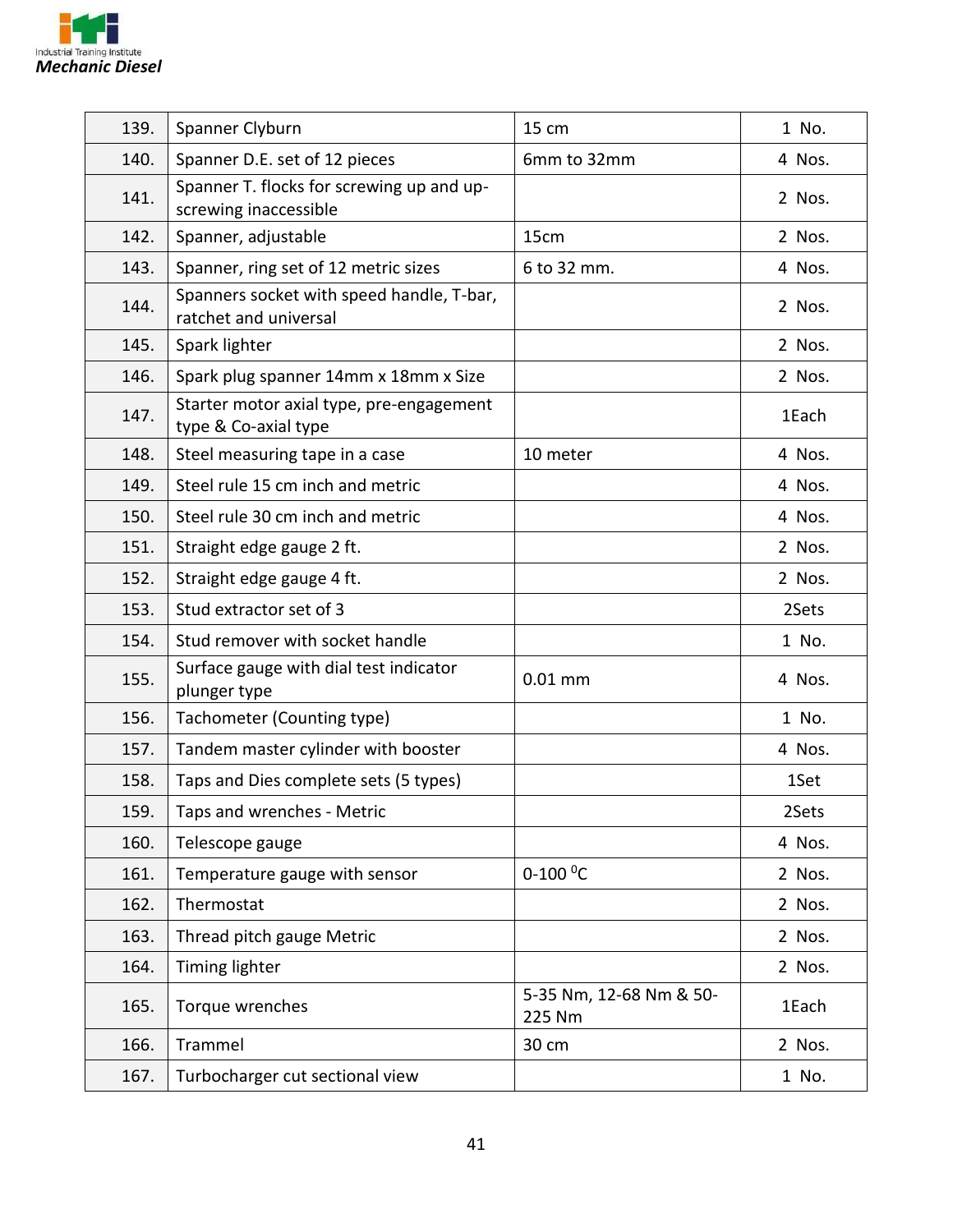

| 168.                       | Tyre pressure gauge with holding nipple                                                         |                                                        | 2 Nos. |
|----------------------------|-------------------------------------------------------------------------------------------------|--------------------------------------------------------|--------|
| 169.                       | Universal puller for removing pulleys,<br>bearings                                              |                                                        | 1 No.  |
| 170.                       | V' Block 75 x 38 mm pair with Clamps                                                            |                                                        | 2 Nos. |
| 171.                       | Vacuum gauge                                                                                    | 0 to 760 mm of Hg.                                     | 2 Nos. |
| 172.                       | Valve Lifter                                                                                    |                                                        | 1 No.  |
| 173.                       | Valve spring compressor universal                                                               |                                                        | 1 No.  |
| 174.                       | Vernier calliper                                                                                | 0-300 mm with least count<br>$0.02$ mm                 | 4 Nos. |
| 175.                       | Vice grip pliers                                                                                |                                                        | 2 Nos. |
| 176.                       | Water pump for dismantling and<br>assembling                                                    |                                                        | 4 Nos. |
| 177.                       | Wire Gauge (metric)                                                                             |                                                        | 2 Nos. |
| 178.                       | Work bench                                                                                      | 250 x 120 x 60 cm with 4<br>vices 12cm Jaw             | 4 Nos. |
| <b>GENERAL SHOP OUTFIT</b> |                                                                                                 |                                                        |        |
| 179.                       | Air conditioned CRDI Vehicle in running<br>condition -LMV                                       |                                                        | 1 No.  |
| 180.                       | Arbor press hand operated 2 ton capacity                                                        |                                                        | 1 No.  |
| 181.                       | Automotive exhaust 5 gas analyser<br>(petrol & Diesel) or Diesel Smokemeter                     |                                                        | 1 No.  |
| 182.                       | Bench lever shears                                                                              | 250mm Blade x 3mm                                      | 1 No.  |
| 183.                       | Diesel Engine - CRDI - 4 stroke                                                                 | Dismantling and<br>assembling with Swivelling<br>stand | 1No.   |
| 184.                       | Diesel engine (Running condition)<br>Stationary type                                            |                                                        | 1 No.  |
| 185.                       | Discrete Component Trainer / Basic<br><b>Electronics Trainer</b>                                |                                                        | 1 No.  |
| 186.                       | Drilling machine bench to drill up to<br>12mm dia along with accessories                        |                                                        | 1 No.  |
| 187.                       | <b>Dual Magnetization Yoke</b>                                                                  | AC / HWDC, 230 VAC, 50Hz                               | 01 Set |
| 188.                       | <b>Gas Welding Table</b>                                                                        | 1220mm x760mm                                          | 2 Nos. |
| 189.                       | Grinding machine (general purpose) D.E.<br>pedestal with 300 mm dia. wheels rough<br>and smooth |                                                        | 1 No.  |
| 190.                       | Heavy Commercial vehicle type (without<br>body on frame)                                        |                                                        | 1 No.  |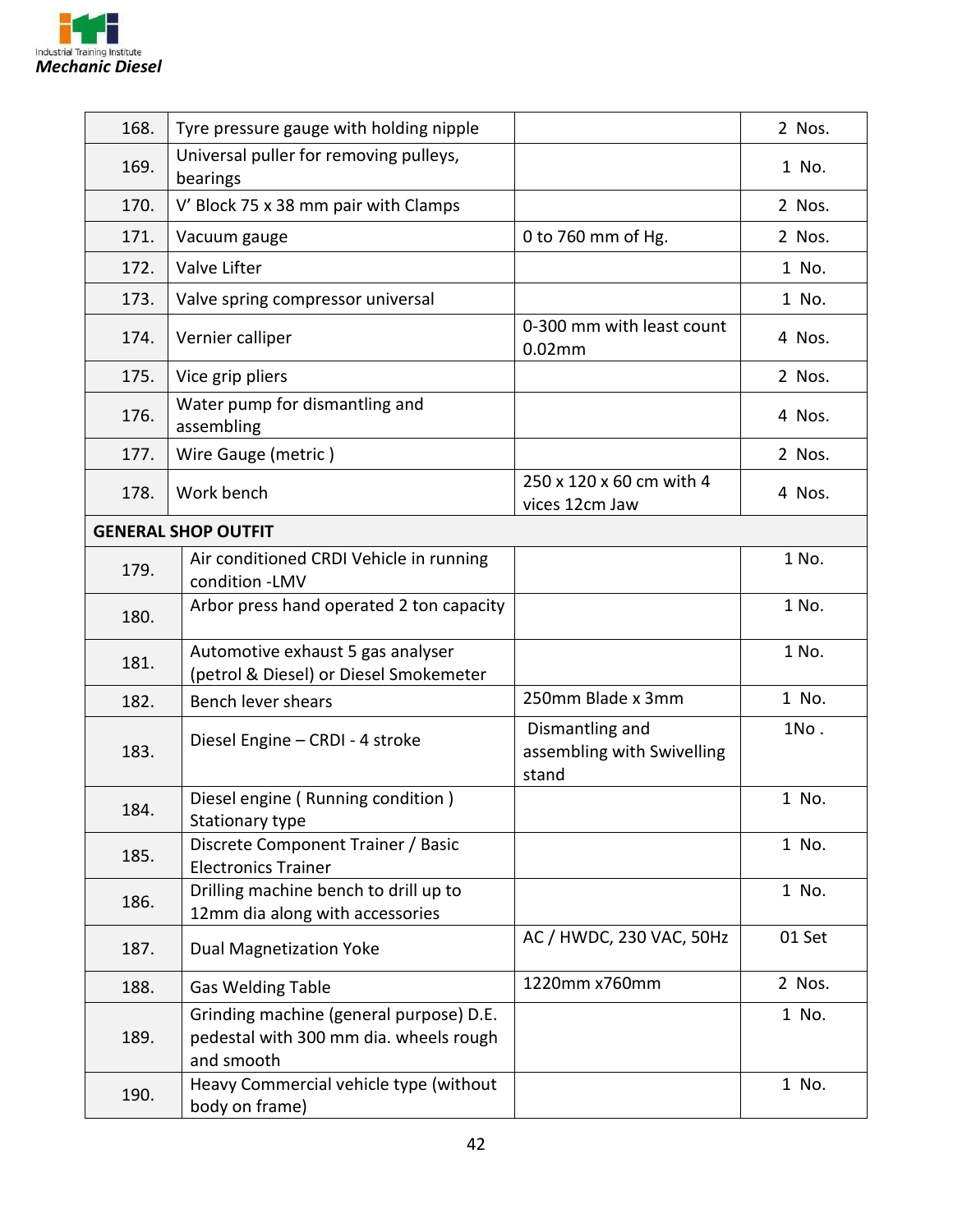

| 191.              | Hydraulic jack HI-LIFT type -3 ton<br>capacity, and 5 Ton capacity                                       |                                                                                                                                       | 1Each       |
|-------------------|----------------------------------------------------------------------------------------------------------|---------------------------------------------------------------------------------------------------------------------------------------|-------------|
| 192.              | Liquid penetrate Inspection kit                                                                          |                                                                                                                                       | 1Set        |
| 193.              | Multi Scan Tool with oscilloscope                                                                        |                                                                                                                                       | 1 No.       |
| 194.              | Pipe Bending Machine (Hydraulic type)                                                                    | 12mm to 30mm                                                                                                                          | 1 No.       |
| 195.              | Pneumatic rivet gun with standard<br>accessories                                                         |                                                                                                                                       | 2 Nos.      |
| 196.              | Spring tension tester                                                                                    |                                                                                                                                       | 1 No.       |
| 197.              | Tin smiths bench folder                                                                                  | 600 x 1.6mm                                                                                                                           | 1 No.       |
| 198.              | Trolley type portable air                                                                                | compressor single cylinder<br>with 45 litres capacity Air<br>tank, along with<br>accessories & with working<br>pressure 6.5 kg/sq. cm | 1 No.       |
| 199.              | Welding plant Oxy-Acetylene complete (<br>high pressure)                                                 |                                                                                                                                       | 1 No.       |
| 200.              | <b>Welding Transformer</b>                                                                               | 150-300 Amps                                                                                                                          | 1 No.       |
| 201.              | Working Condition of Diesel Engine -<br>CRDI - 4 stroke Engine, Assembly with<br>fault simulation board  |                                                                                                                                       | 1 No.       |
| 202.              | Cut section of 4/6 cylinder diesel engine<br>with moving condition to show<br>momentum of internal parts |                                                                                                                                       | 1 No.       |
| 203.              | Fuel injection test bench for calibration<br>of fuel pump                                                |                                                                                                                                       | 1 No.       |
| 204.              | Electrical test bench                                                                                    |                                                                                                                                       | 1 No.       |
| 205.              | Diesel Engine six Cylinder in running<br>condition                                                       |                                                                                                                                       | 1 No.       |
| <b>CONSUMABLE</b> |                                                                                                          |                                                                                                                                       |             |
| 206.              | Battery-SMF                                                                                              |                                                                                                                                       | As required |
| 207.              | <b>Brake fluids</b>                                                                                      |                                                                                                                                       | As required |
| 208.              | Chalk, Prussian blue                                                                                     |                                                                                                                                       | As required |
| 209.              | Chemical compound for fasteners                                                                          |                                                                                                                                       | As required |
| 210.              | <b>Diesel</b>                                                                                            |                                                                                                                                       | As required |
| 211.              | Different type gasket material                                                                           |                                                                                                                                       | As required |
| 212.              | Different type of oil seal                                                                               |                                                                                                                                       | As required |
| 213.              | Drill Twist (assorted)                                                                                   |                                                                                                                                       | As required |
| 214.              | Emery paper - 36-60 grit, 80-120                                                                         |                                                                                                                                       | As required |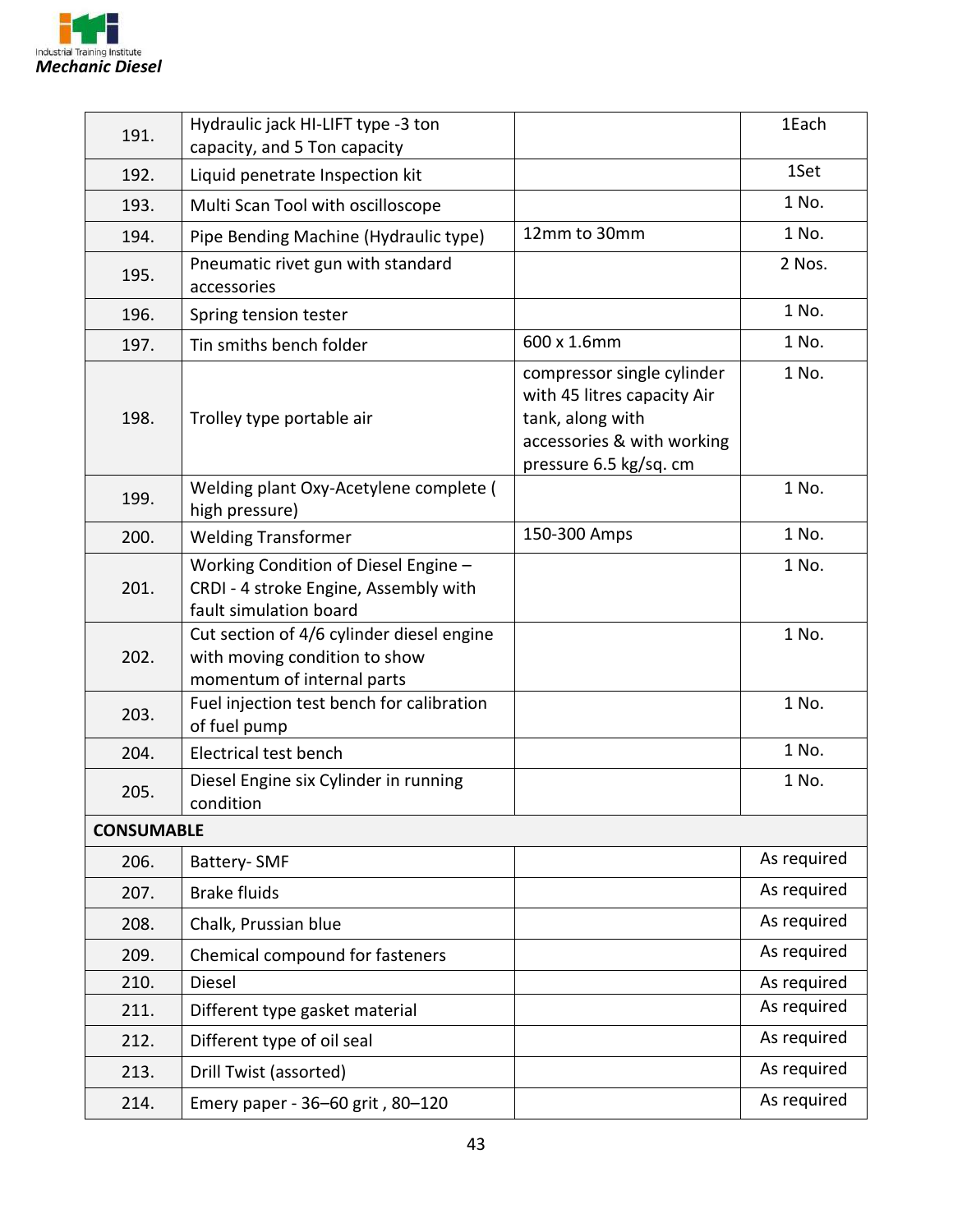

| 215.                                         | Engine oil & Engine coolant                                                                                                    | As required                  |
|----------------------------------------------|--------------------------------------------------------------------------------------------------------------------------------|------------------------------|
| 216.                                         | Gear oils                                                                                                                      | As required                  |
| 217.                                         | Gloves for Welding (Leather and<br>Asbestos)                                                                                   | As required                  |
| 218.                                         | Hacksaw blade (consumable)                                                                                                     | As required                  |
| 219.                                         | Hand rubber gloves tested for 5000 V                                                                                           | 5 Pairs                      |
| 220.                                         | Holders, lamp teakwood boards, plug<br>sockets,                                                                                | As required                  |
| 221.                                         | Hydrometer                                                                                                                     | 8 Nos.                       |
| 222.                                         | Lapping abrasives                                                                                                              | As required                  |
| 223.                                         | Leather apron                                                                                                                  | 5 Nos.                       |
| 224.                                         | Petrol                                                                                                                         | As required                  |
| 225.                                         | Power steering oil                                                                                                             | As required                  |
| 226.                                         | <b>Radiator Coolants</b>                                                                                                       | As required                  |
| 227.                                         | Safety glasses                                                                                                                 | As required                  |
| 228.                                         | Steel wire Brush 50mmx150mm                                                                                                    | 5 Nos.                       |
| <b>CLASS ROOM FURNITURE FOR TRADE THEORY</b> |                                                                                                                                |                              |
| 229.                                         | Instructor's table and Chair (Steel)                                                                                           | 1 Set                        |
| 230.                                         | Students chairs with writing pads                                                                                              | 24 Nos.                      |
| 231.                                         | White board size 1200mm X 900 mm                                                                                               | 1 No.                        |
| 232.                                         | Instructors lap top with latest(vista &<br>above) configuration pre-loaded with<br>operating system. and MS Office<br>package. | 1 No.                        |
| 233.                                         | LCD projector with screen                                                                                                      | 1 No.                        |
| 234.                                         | Lockers with drawers                                                                                                           | 1 for Each<br><b>Trainee</b> |

*NOTE:* 

*1. No additional items are required to be provided for unit or batch working in the Second shift except the items under trainee's tool kit and steel lockers.* 

*2.* Internet facility is desired to be provided in the class room.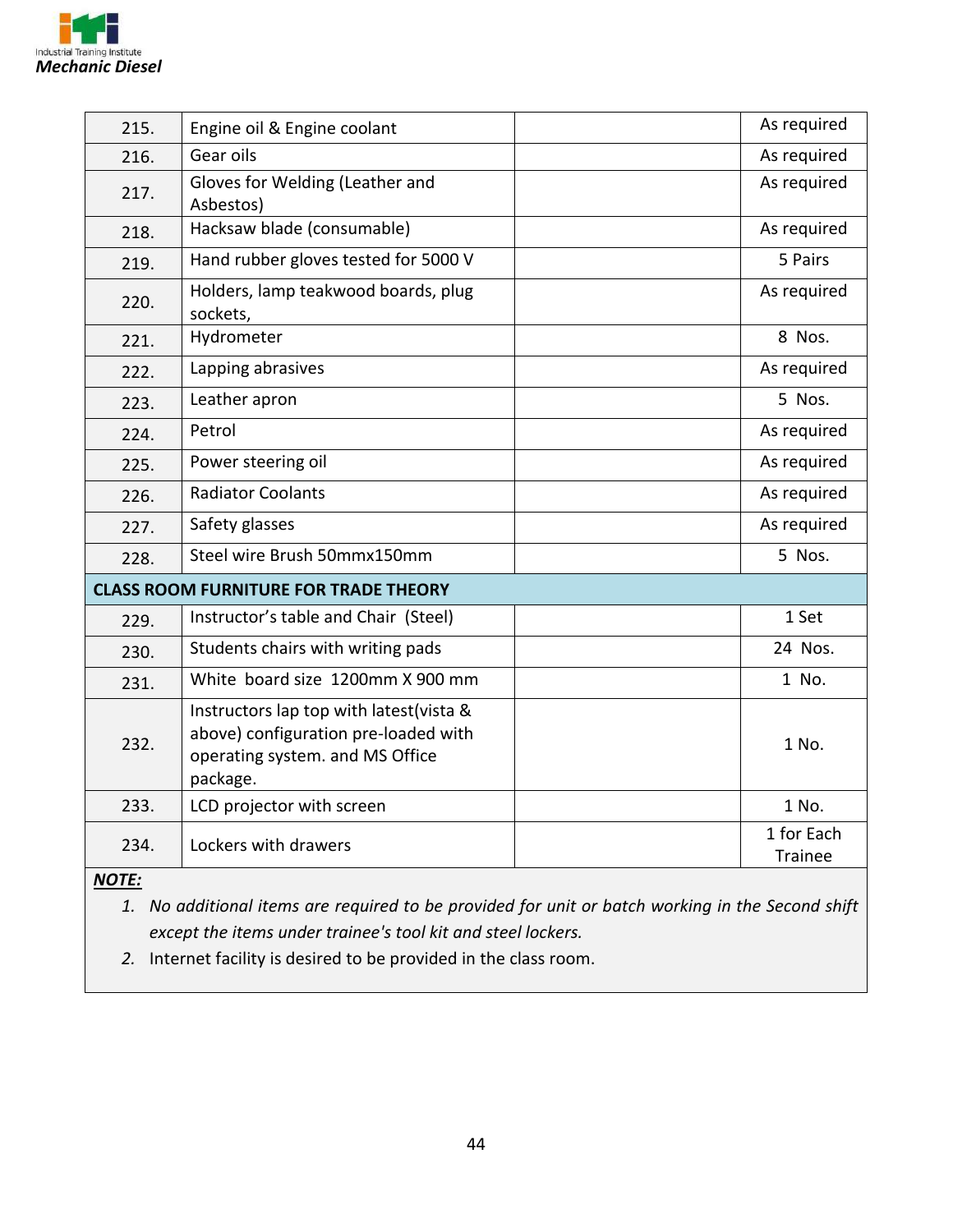

The DGT sincerely acknowledges contributions of the Industries, State Directorates, Trade Experts, Domain Experts, trainers of ITIs, NSTIs, faculties from universities and all others who contributed in revising the curriculum. Special acknowledgement is extended by DGT to the following expert members who had contributed immensely in this curriculum.

**List of Expert members contributed/ participated for finalizing the course curriculum of Mechanic Diesel trade held on 16.05.17 at Govt. ITI- Aundh, Pune**

| S No.                   | <b>Name &amp; Designation</b><br>Shri/Mr./Ms. | Organization                             | <b>Remarks</b> |
|-------------------------|-----------------------------------------------|------------------------------------------|----------------|
| <b>Industry Experts</b> |                                               |                                          |                |
| 1.                      | Dr. K C Vora Sr. Dy. Director &               | The Automotive Research Association      | Chairman       |
|                         | Head Arai Academy                             | Of India. S.No.102, Vetal Hill, Off Paud |                |
|                         |                                               | Road, Kothrud, Pune                      |                |
| 2.                      | Jayanta Patra Sr. Manager                     | Micromatic Machine Tools (P) Ltd.        | Member         |
|                         |                                               | 240/241,11th Main, 3rd Phase,            |                |
|                         |                                               | Peenya Industrial Area, Bangalore.       |                |
| 3.                      | Kashinath M. Patnasetty Head                  | Ace Designers Ltd. Plot No. 7&8, Ii      | Member         |
|                         | - Application Support Group                   | Phase Peenya Industrial Area,            |                |
|                         |                                               | Bangalore                                |                |
| 4.                      | Suyog Fulbadave, Executive HR                 | Piaggio Vehicles Pvt. Ltd, Pune          | Member         |
| 5.                      | <b>Sunil Khodke Training</b>                  | Bobst India Pvt Ltd Pirangut, Mulashi,   | Member         |
|                         | Manager                                       | Pune                                     |                |
| 6.                      | Lokesh Kumar Manager                          | Volkswagen India Pvt Ltd Pune            | Member         |
|                         | <b>Training Academy</b>                       |                                          |                |
| 7.                      | ShriramTatyaba Khaire                         | Sulzer India Pvt Ltd. Kondhapuri,        | Member         |
|                         | Executive Engineering.                        | Shirur, Pune                             |                |
| 8.                      | Milind P Desai Sr. Shift                      | Atlas Copco (I) Ltd Dapodi, Pune         | Member         |
|                         | Engineer                                      |                                          |                |
| 9.                      | Shrikant MujumdarDGM                          | John Deere India Pvt Ltd. Pune - Nagar   | Member         |
|                         |                                               | Road, Sanaswadi, Pune                    |                |
| 10.                     | Milind Sanghai Team Manager                   | Alfa Laval India Ltd. Dapodi, Pune.      | Member         |
| 11.                     | Rajesh Menon Unit Manager                     | Alfa Laval India Ltd. Dapodi, Pune.      | Member         |
| 12.                     | N K A Madhubalan DGM - QC,                    | Sandvik Asia Pvt.Ltd. Dapodi, Pune.      | Member         |
|                         | QA & SMPS                                     |                                          |                |
| 13.                     | Irkar Balaji, Sr. Engineer Mfg.               | Premium Transmission Ltd.                | Member         |
|                         |                                               | Chinchwad, Pune.                         |                |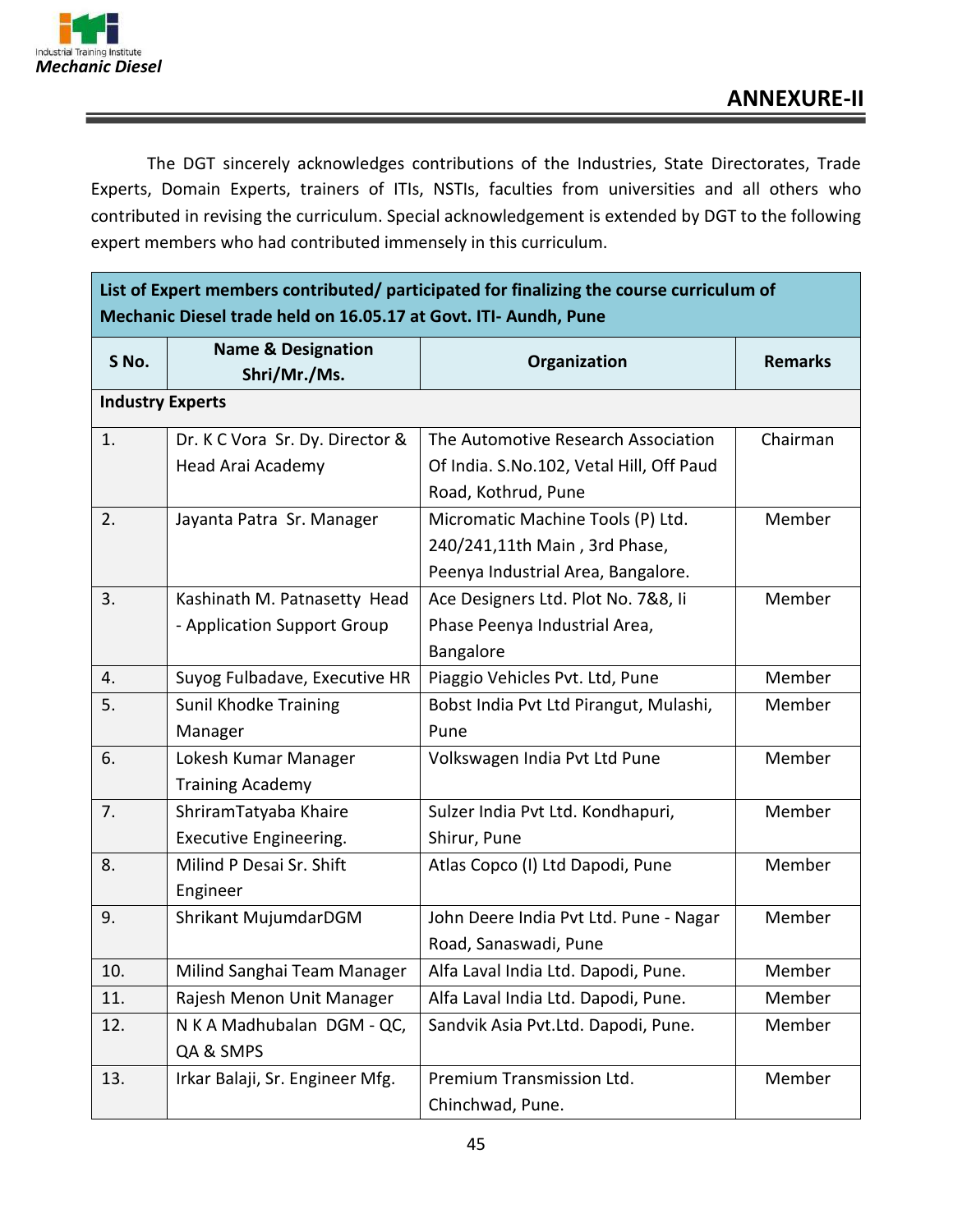

| 14.                                 | Rajendra Shelke Sr. Engineer   | Premium Transmission Ltd.           | Member      |
|-------------------------------------|--------------------------------|-------------------------------------|-------------|
|                                     | Mfg.                           | Chinchwad, Pune - 19                |             |
| 15.                                 | Bhagirath Kulkarni Manager     | Tata Ficosa Auto Sys Ltd Hinjawadi, | Member      |
|                                     | Maintenance                    | Pune                                |             |
| 16.                                 | Rohan More Hr& Admin           | Tata Ficosa Auto Sys Ltd Hinjawadi, | Member      |
|                                     |                                | Pune                                |             |
| 17.                                 | G. Venkateshwaran              | <b>Cummins India Ltd</b>            | Member      |
| 18.                                 | Mahesh Dhokale Engineer        | Tata Toyo Radiator Ltd              | Member      |
| 19.                                 | Pankaj Gupta DGM- HR & IR      | Tata Toyo Radiator Ltd              | Member      |
| 20.                                 | S K Joshi Head - Business      | Radheya Machining Ltd Pune-Nagar    | Member      |
|                                     | Development.                   | Road, Sanaswadi, Pune.              |             |
| 21.                                 | A L Kulkarni DGM Mfg.          | Pmt Machines Ltd Pimpri, Pune       | Member      |
| 22.                                 | S V Karkhanis DGM Planning     | Pmt Machines Ltd Pimpri, Pune       | Member      |
| 23.                                 | Kiran Shirsath Asso. Manager   | Burckhardt CompressioniPvt Ltd,     | Member      |
|                                     | M.E.                           | Ranjangaon, Pune                    |             |
| 24.                                 | Ajay Dhuri Manager             | Tata Motors Ltd Pimpri, Pune        | Member      |
| 25.                                 | <b>Arnold Martin</b>           | Godrej & Boyce Mfg Co Ltd, Mumbai   | Member      |
| 26.                                 | Ravindra L. More               | Mahindra CIE Automotive Ind. Ltd.   | Member      |
|                                     |                                | Ursc-Pune                           |             |
| 27.                                 | Kushagra P. Patel              | NRB Bearings Ltd.,                  | Member      |
|                                     |                                | ChiklthanaAurongabad                |             |
| 28.                                 | M. M. Kulkarni                 | NRB Bearings Ltd.,                  | Member      |
|                                     |                                | ChiklthanaAurongabad                |             |
| <b>DGT &amp; Training Institute</b> |                                |                                     |             |
| 29.                                 | Nirmalya Nath                  | CSTARI, Kolkata                     | Member cum  |
|                                     | Asst. Director of Trg.         |                                     | $Co-$       |
|                                     |                                |                                     | coordinator |
| 30.                                 | Akhilesh Pandey                | ATI, Mumbai                         | Expert      |
| 31.                                 | Amar Prabhu, Principal         | Don Bosco, Mumbai                   | Expert      |
| 32.                                 | Indranil Mukherjee, Instructor | ITI, Tollygaunj                     | Expert      |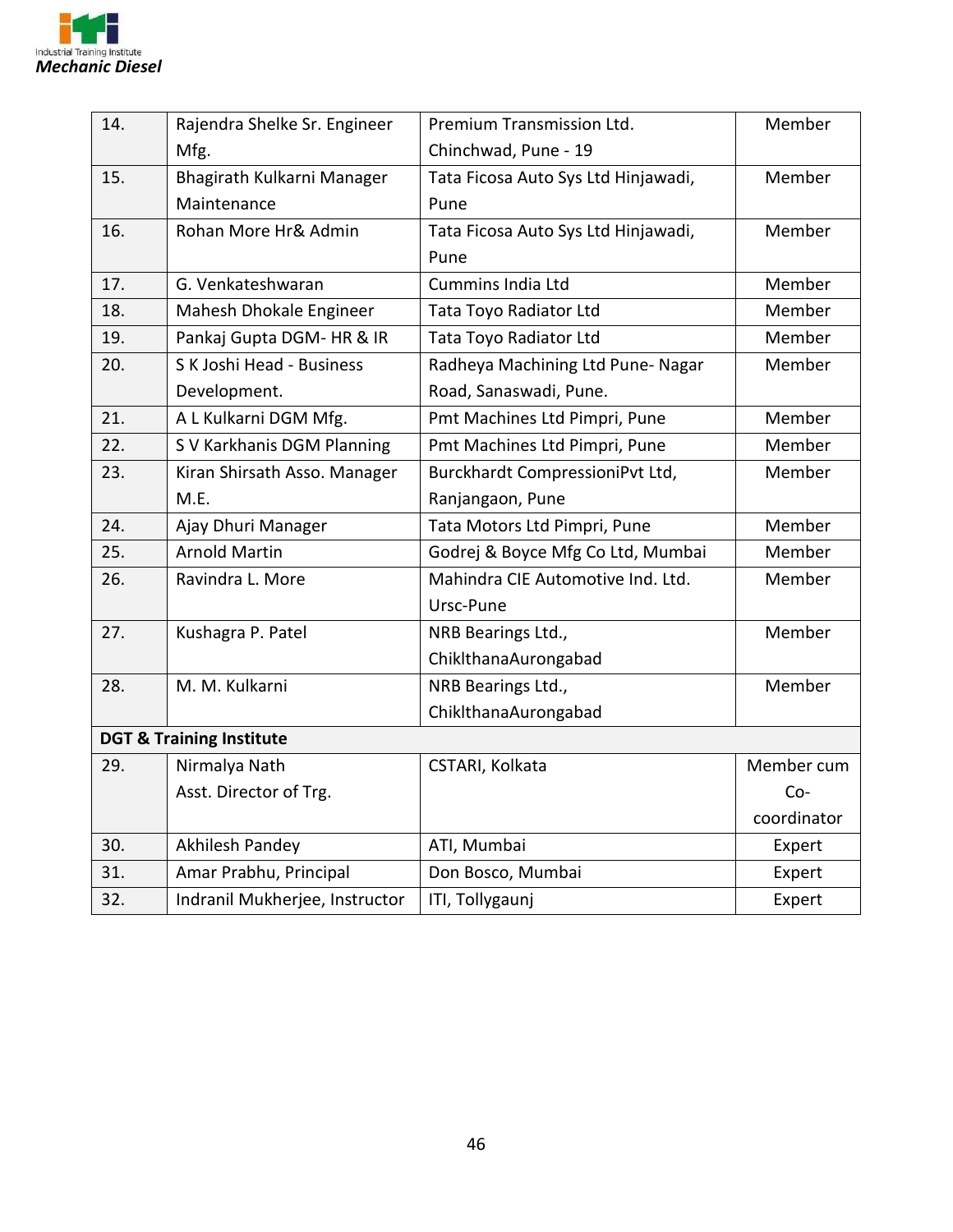

#### **ABBREVIATIONS**

| <b>CTS</b>  | <b>Craftsmen Training Scheme</b>                   |
|-------------|----------------------------------------------------|
| <b>ATS</b>  | <b>Apprenticeship Training Scheme</b>              |
| <b>CITS</b> | <b>Craft Instructor Training Scheme</b>            |
| <b>DGT</b>  | <b>Directorate General of Training</b>             |
| <b>MSDE</b> | Ministry of Skill Development and Entrepreneurship |
| <b>NTC</b>  | <b>National Trade Certificate</b>                  |
| <b>NAC</b>  | National Apprenticeship Certificate                |
| <b>NCIC</b> | National Craft Instructor Certificate              |
| LD          | <b>Locomotor Disability</b>                        |
| CP          | <b>Cerebral Palsy</b>                              |
| <b>MD</b>   | <b>Multiple Disabilities</b>                       |
| LV          | <b>Low Vision</b>                                  |
| HH          | Hard of Hearing                                    |
| ID          | <b>Intellectual Disabilities</b>                   |
| <b>LC</b>   | Leprosy Cured                                      |
| <b>SLD</b>  | <b>Specific Learning Disabilities</b>              |
| <b>DW</b>   | Dwarfism                                           |
| MI          | <b>Mental Illness</b>                              |
| AA          | <b>Acid Attack</b>                                 |
| PwD         | Person with disabilities                           |